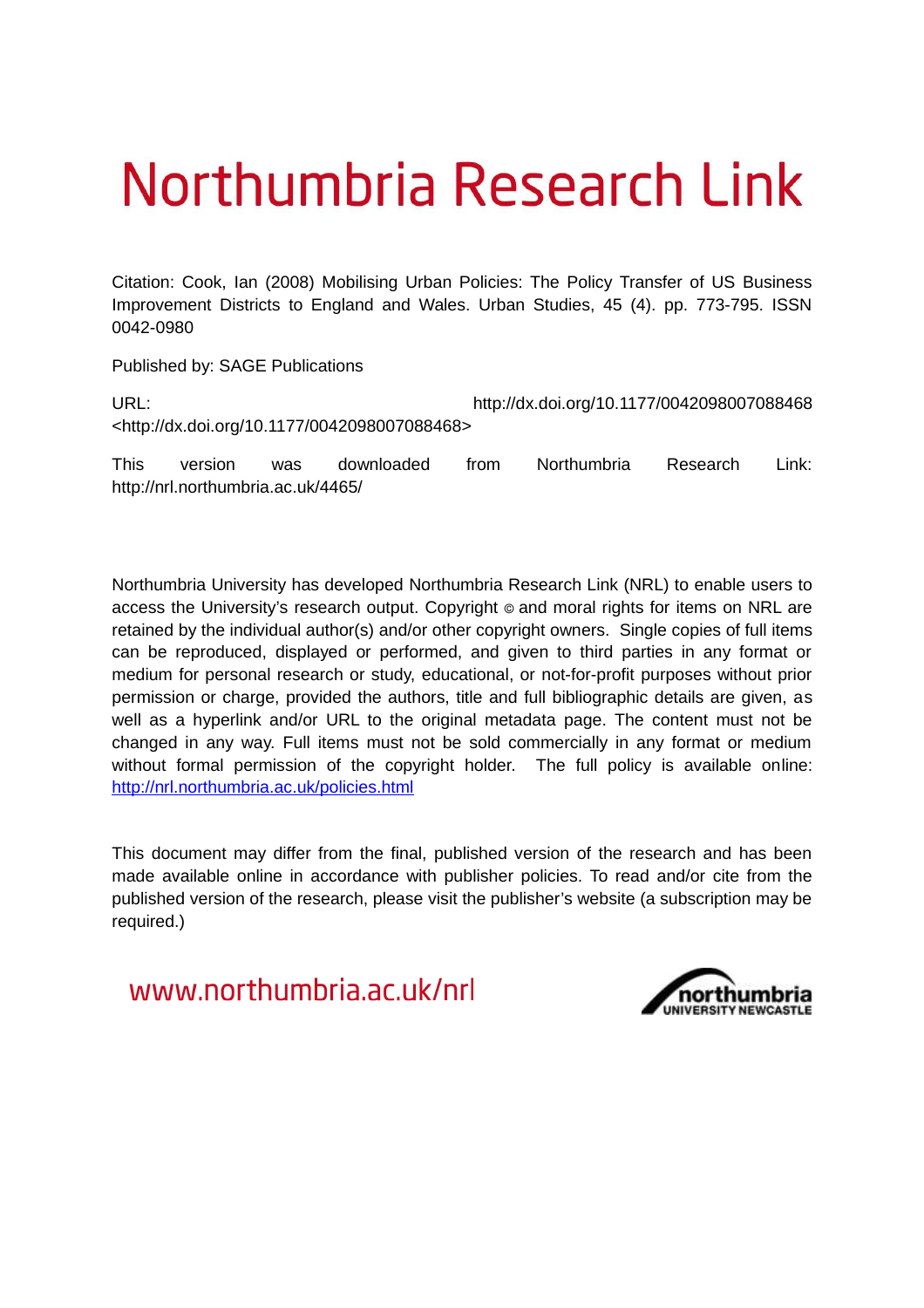## **Mobilising urban policies: The policy transfer of US Business Improvement Districts to England and Wales**

**Ian R. Cook**

Department of Social Sciences, Northumbria University

ian.cook@northumbria.ac.uk

Published in 2008 in *Urban Studies,* 45 (4), 773-795

Final pre-publication version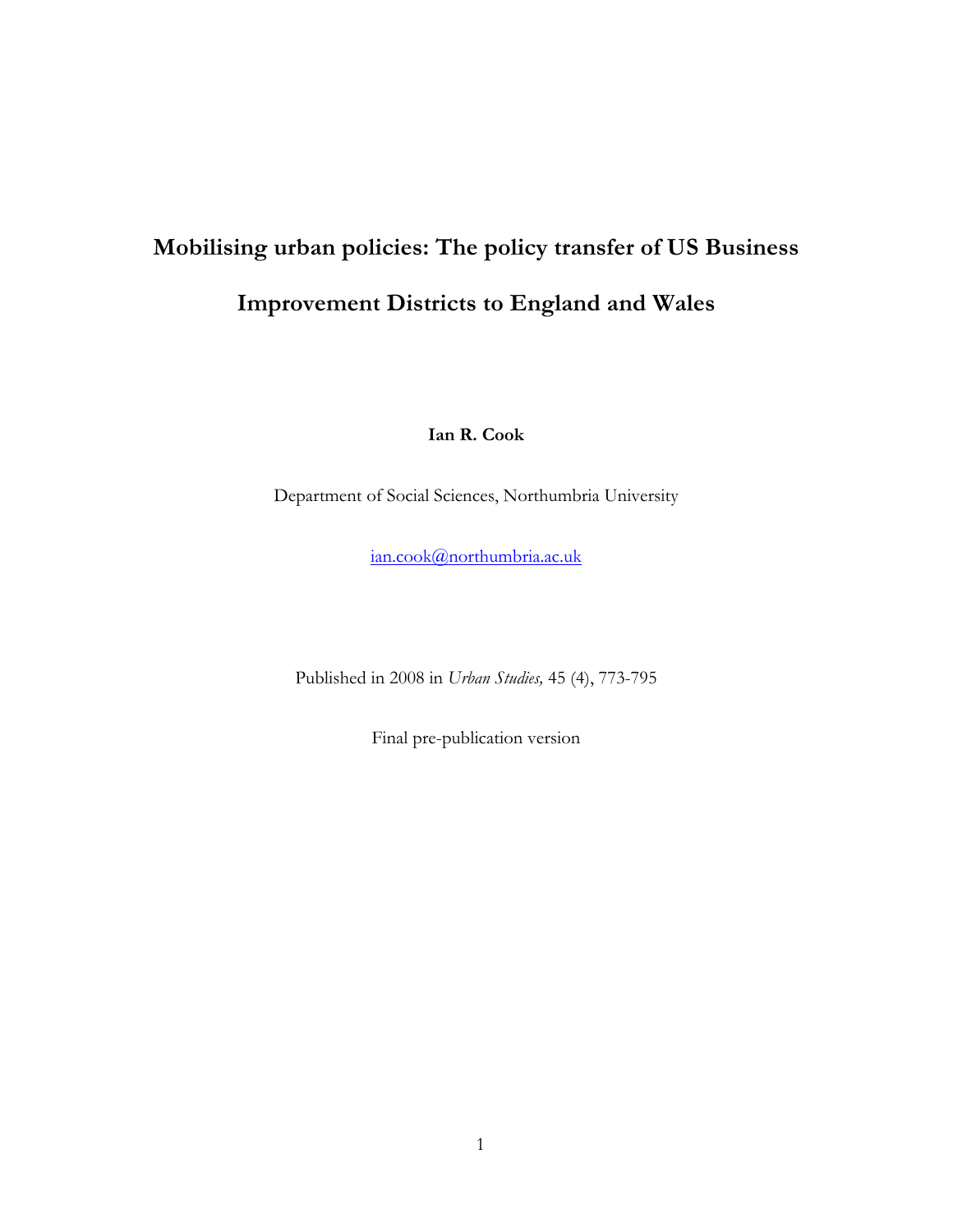### **Abstract**

This paper examines the ways in which policies are transferred between places: how they are disembedded from, and re-embedded into, new political, economic and social contexts. To do this, the paper will draw upon a case study of the transfer of Business Improvement Districts (BIDs) from the US to England and Wales. Within this, the paper demonstrates how they were a response to fiscal problems facing city centre management in England and Wales; how US BIDs were socially constructed as 'successful' and 'transferable'; and how the BID 'model' was reshaped prior to and following its rolling-out in England and Wales. The paper concludes by stressing six wider conceptual points about the nature of urban policy transfer.

### **1. Travelling Tales of Success: Business Improvement Districts in the US and Beyond**

For Paul Levy (2001, p. 130), the President of the Center City District in Philadelphia, "one thing is certain ... America's downtowns are back". Looking out from his office in downtown Philadelphia, this is plain to see: "rising occupancy rates, new housing, thriving parks and new outdoor cafes, they're alive day and night with a positively European flair ... For the first time in a long time, there is optimism in the air" (Levy, 2001, p. 130). The changing fortunes of downtown Philadelphia and other American cities, he argues, are no coincidence. Instead, they are the result of the rapid proliferation of Business Improvement Districts (BIDs) across the US during the 1990s onwards.

By 2004, over 429 BIDs had emerged in a variety of downtown, inner-city, suburban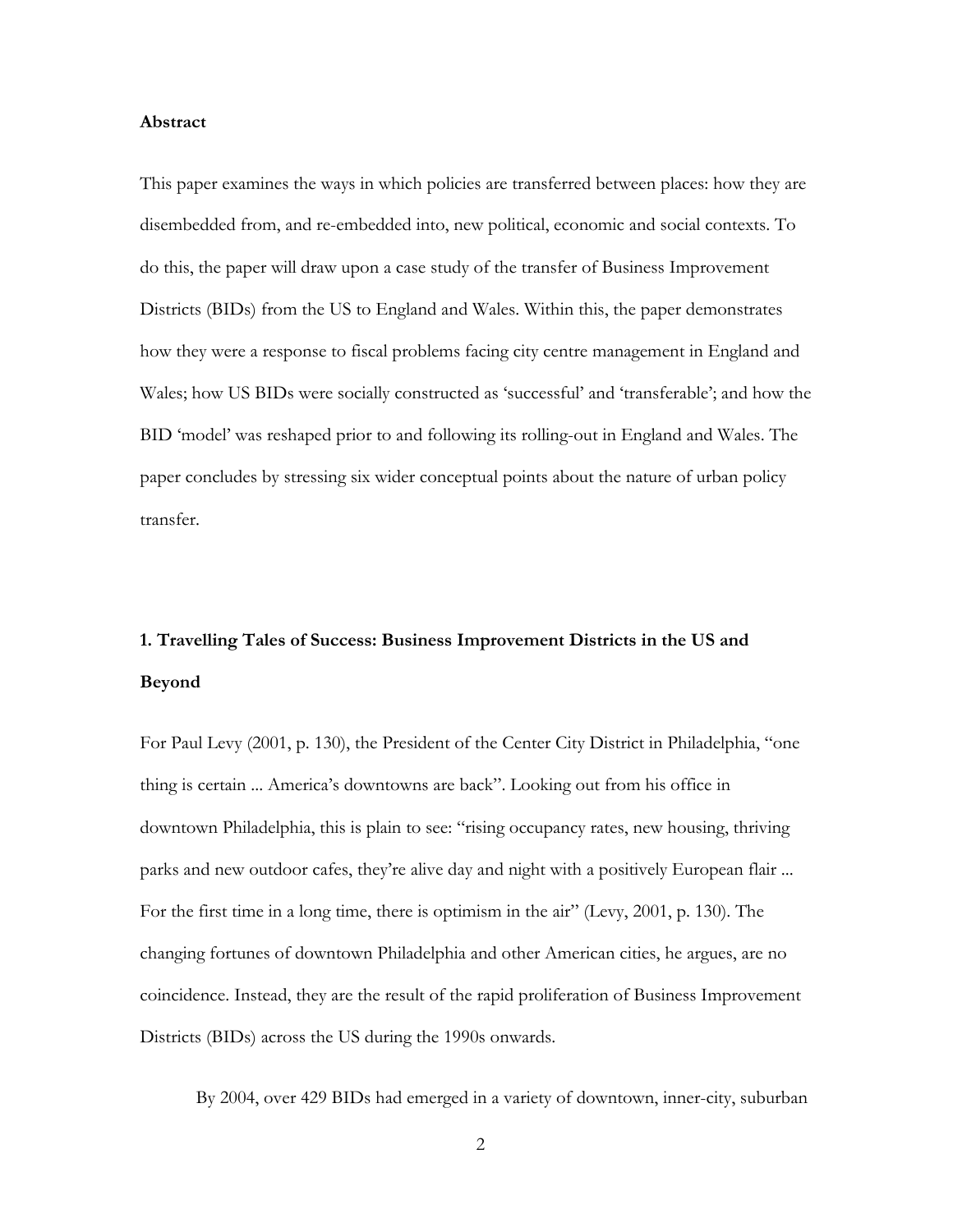and rural business districts in the US (Hoyt, 2004). From Levy's Center City District to the downtown BID in Madison, Wisconsin, BIDs across the US share a common essence. That is, they are publicly sanctioned yet privately directed organisations that supplement public and private services to improve geographically defined, outdoor public spaces and business services (Hoyt, 2004). Most importantly, they are all funded primarily through a multi-year, compulsory business taxation mechanism. This taxation is not aimed at all businesses, however, but for the overwhelming majority of US BIDs, it is property owners within the district that are charged a small annual fee. The services they provide vary from BID to BID. Nonetheless, public space cleaning and maintenance, securing of public spaces and businesses, and marketing of the BID area are the most common services domains (see Briffault, 1999; Hoyt, 2004; Morçöl and Zimmerman, 2006).

As Levy and others will tell you, BIDs and their services have been remarkably successful. If you walk across the street from a BID area to a non-BID area, you are likely to notice a disparity in the cleanliness of the sidewalks and the numbers of trash cans being emptied. The BID in Times Square, for instance, collected 1235 tons of refuse, removed 4505 stickers and cleaned 740 incidents of *graffiti* during 2005 (Times Square Alliance, 2005). Not only has the BID made the area cleaner, some onlookers argue that it has also made the area safer and less threatening, thanks largely to the BID's patrolling Public Safety Officers (McDonald, 2001).

By rectifying the small signs of disorder in public space, MacDonald (2000) reasons that BIDs have encouraged once-hesitant consumers and investors back to these districts. When viewed in this way, it is easy to link the economic and social revival of, for instance, the area around 42nd Street in New York City in the past 15 years with the introduction and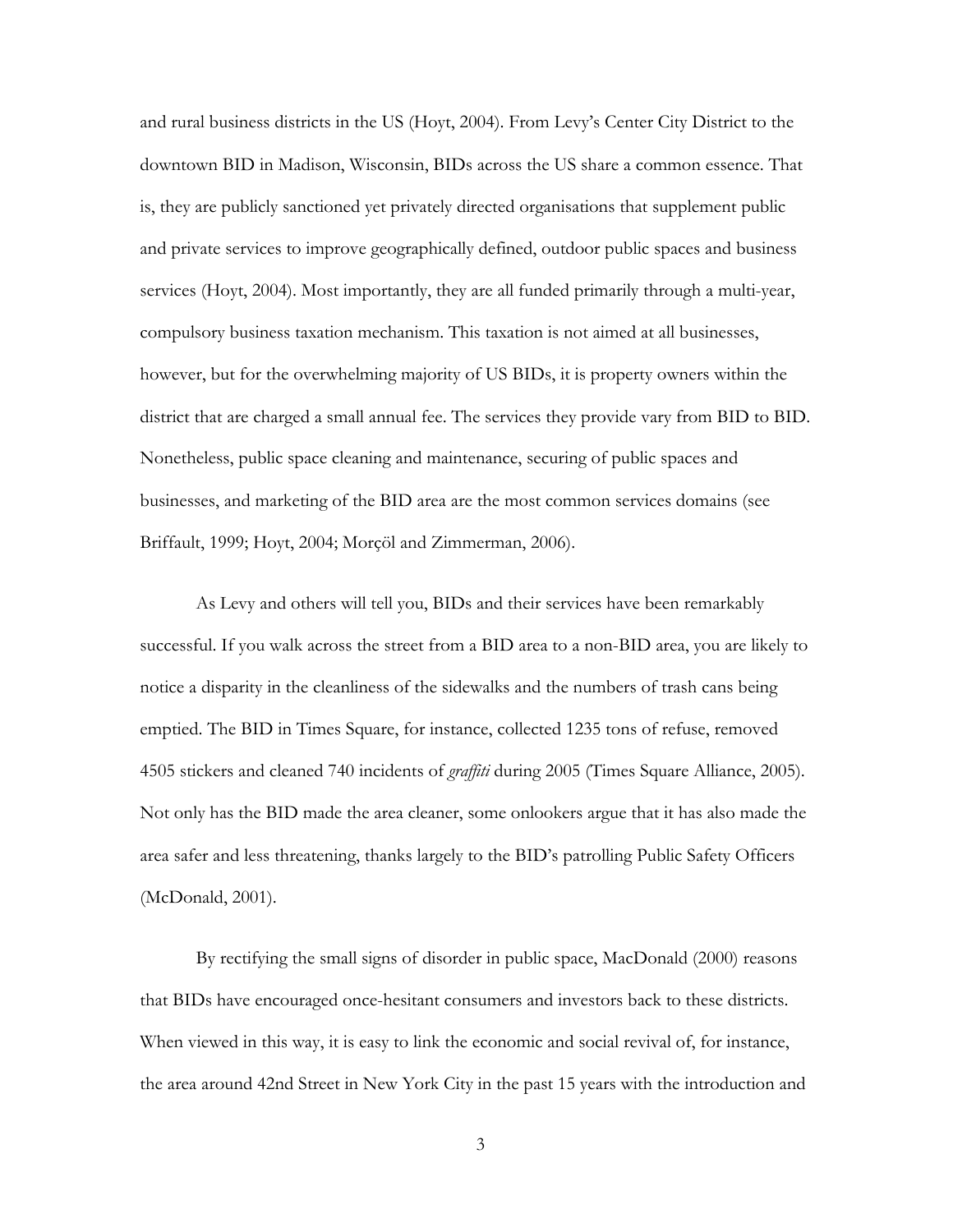operations of three BIDs in the area. Indeed, the Times Square Alliance, Grand Central Partnership and Bryant Park Corporation have been widely praised for their role in lowering crime rates and vacancy rates, and increasing visitor numbers, rental values and property values in their districts (New York City Department of Small Business Services, 2004; Sagalyn, 2001; Thompson, 1997). What is more, after years of public-sector funding cuts and retrenched and overworked public services, BIDs appear to offer a private-sector-led solution to reviving business districts and declining public services.

What MacDonald, Levy and others might not tell you, however, is that BIDs have some worrying facets and associations and do not have unanimous support. To be sure, BID officials and advocates are still unable to demonstrate clearly the causality, rather than correlation, between their BID's introduction and operations and the social and economic transformations taking place in their area. This is, for instance, demonstrated by the hesitancy of academics firmly to attribute crime reduction in Philadelphia BID areas (Hoyt, 2005) and increases in property prices in New York City BID areas (Ellen *et al.,* 2006) to their respective BIDs. What is more, businesses frequently perceive the BID levy as unnecessary additional business taxation. In contrast, some left-leaning academics have argued that, amongst other things, BIDs are unaccountable and undemocratic (Hochleutner, 2003); represent the privatisation of public space regulation (Mitchell and Staeheli, 2006); and impinge on citizens' political freedoms and the civil liberties of targeted, disadvantaged groups such as the homeless and unlicensed street traders (Clough and Vanderbeck, 2006; Katz, 1998).

In spite of these problems and fuzzy linkages, BIDs and their associated success stories have become very attractive to many US businesses and policy-makers in search of a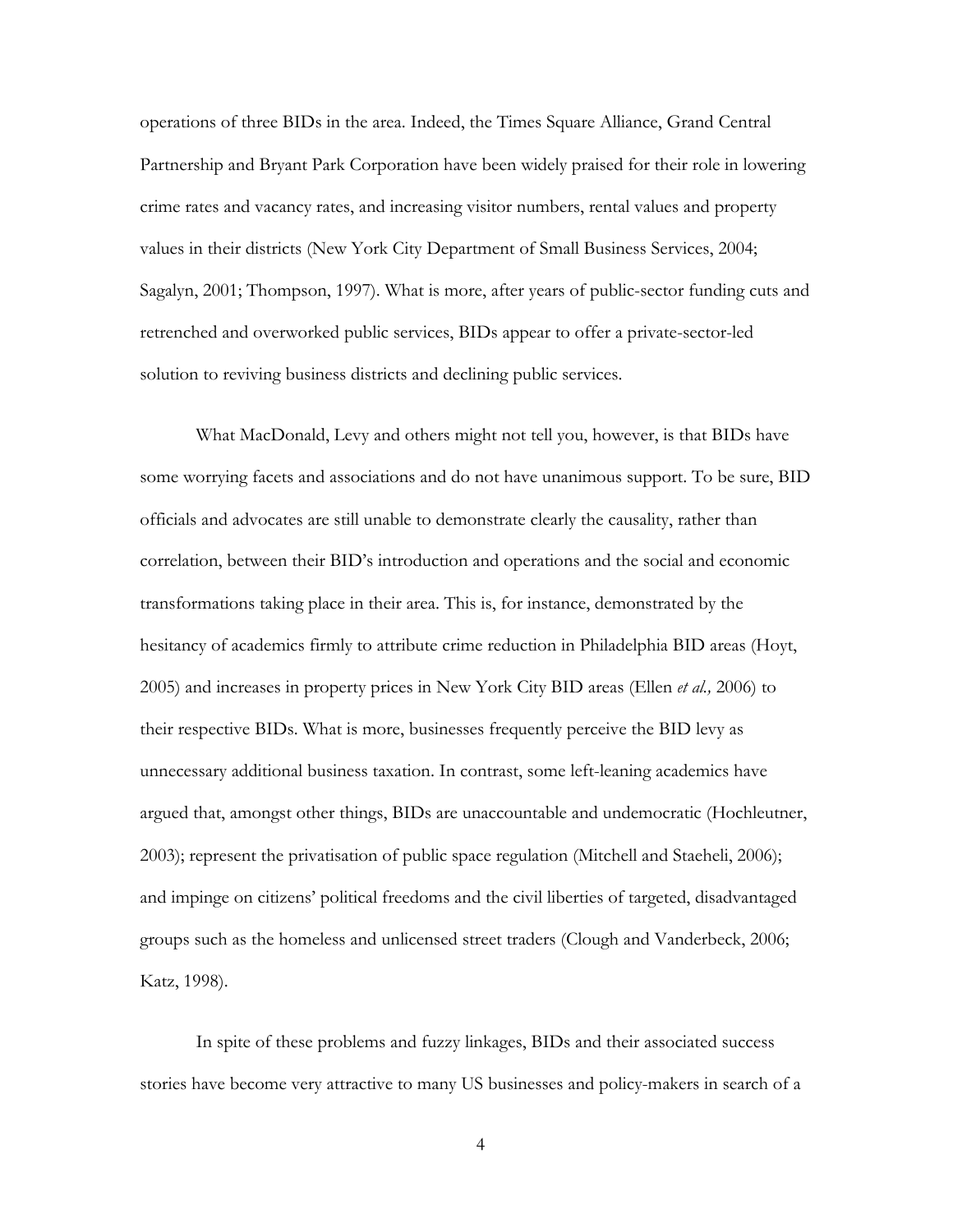policy prescription for their business districts. What is more, these success stories have captured the attention of policy-makers and businesses in Europe (Houstoun, 2005). Indeed, since 2002, Germany, Ireland, Serbia, Albania, England and Wales have all introduced BIDs. Whilst BIDs were evident in Canada, New Zealand, Jamaica and South Africa prior to their introduction in Europe (Hoyt, 2004, 2006), it is the US that has provided the inspiration for their European introduction. In England and Wales, where BIDs legislation was passed in 2003, national and local policy-makers and advocates continue to speak of the US origins of BIDs and their successes in the US (Ward, 2006). Stories of the BID operations and downtown transformations in New York City, Philadelphia and Washington, DC, in particular, continue to be cited in a variety of political, business and media arenas.

Rather than detail the successes of BIDs in England and Wales—where the juries are still out—this paper will explore how and why US BIDs and their associated stories of success have had a profound influence on BIDs policy and practice in England and Wales. The paper, henceforth, is spilt into three parts. The first outlines the role of policy transfer within urban governance and develops a process-based framework for understanding urban policy transfer. The second draws upon this framework to explore the processes through which the BID 'model' has been disembedded, mobilised and re-embedded into new political, economic and social contexts. In doing this, it critically examines the framing of BIDs as 'successful' and as an 'appropriate' policy prescription to the fiscal problems facing city centre management. The paper concludes by pinpointing six conceptual issues that can inform future studies of urban policy transfer.

This paper draws on an on-going research project investigating the importation and (re)embedding of BIDs in England and Wales and locally into the urban arenas of Coventry,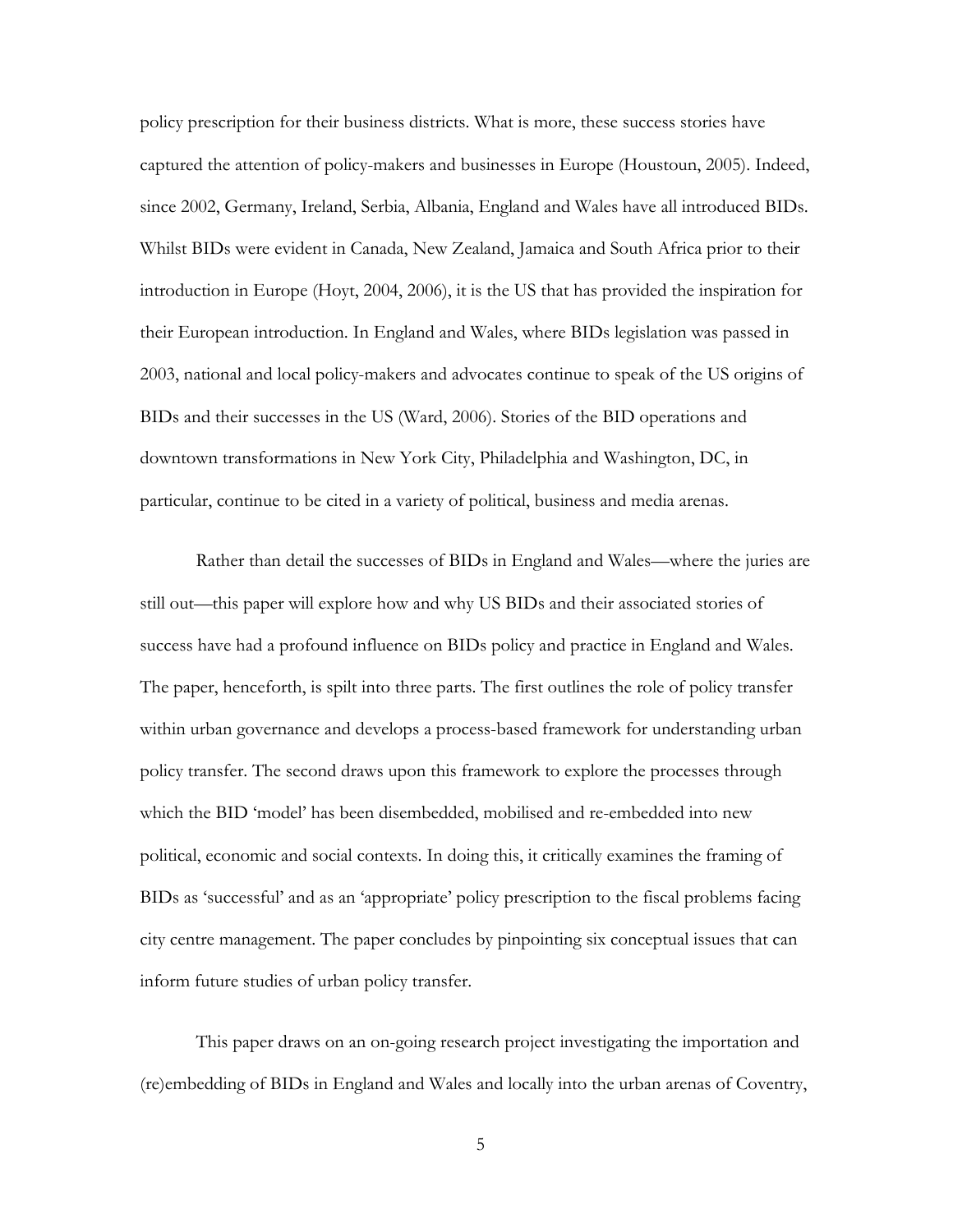Plymouth and Reading (September 2004– onwards). Methodologically, the research primarily involved semi-structured interviews with over 60 public and private élites in the US and UK. The interviewees were selected due to their role in transferring BID policy and practice from the US and/or developing and rolling-out BID policy and practice nationally as well as locally in Coventry, Plymouth and Reading. Elite interviewing was supported by a critical discourse analysis of selected core policy documents, websites, policy speeches and media documents. This critical discourse analysis focused upon identifying the linguistic strategies and techniques used by the writers and speakers to convince their audience of their policies' legitimacy, necessity and future (or existing) successes. Used together, these methods helped to reveal the experiences, rationales and legitimisation strategies behind the mobilisation of BIDs in(to) England and Wales.

### **2. Conceptualising Urban Policy Transfer**

US BIDs are not the first 'actually existing' urban policies to have attracted attention from, and been emulated by, curious policy-makers, practitioners and advocates elsewhere. Indeed, a handful of urban policies have been become internationally renowned 'policy meccas' that policy-makers and practitioners continue to read about, hear about, discuss, perhaps visit, and consider whether to emulate. Over the past 30 years, perhaps the best-known of these are Baltimore (for its Harborplace re-development), Bilbao (for the Guggenheim Museum redevelopment), New York City (for its 'zero tolerance' policing strategies) and Barcelona (for its public spaces, urban design and management of the 1992 Olympic Games) (see Dixon and Maher, 2005; Jones and Newburn, 2007; Monclús, 2003; S. Ward, 2006). From featuring in good-practice regeneration guides to being the subject of study tours and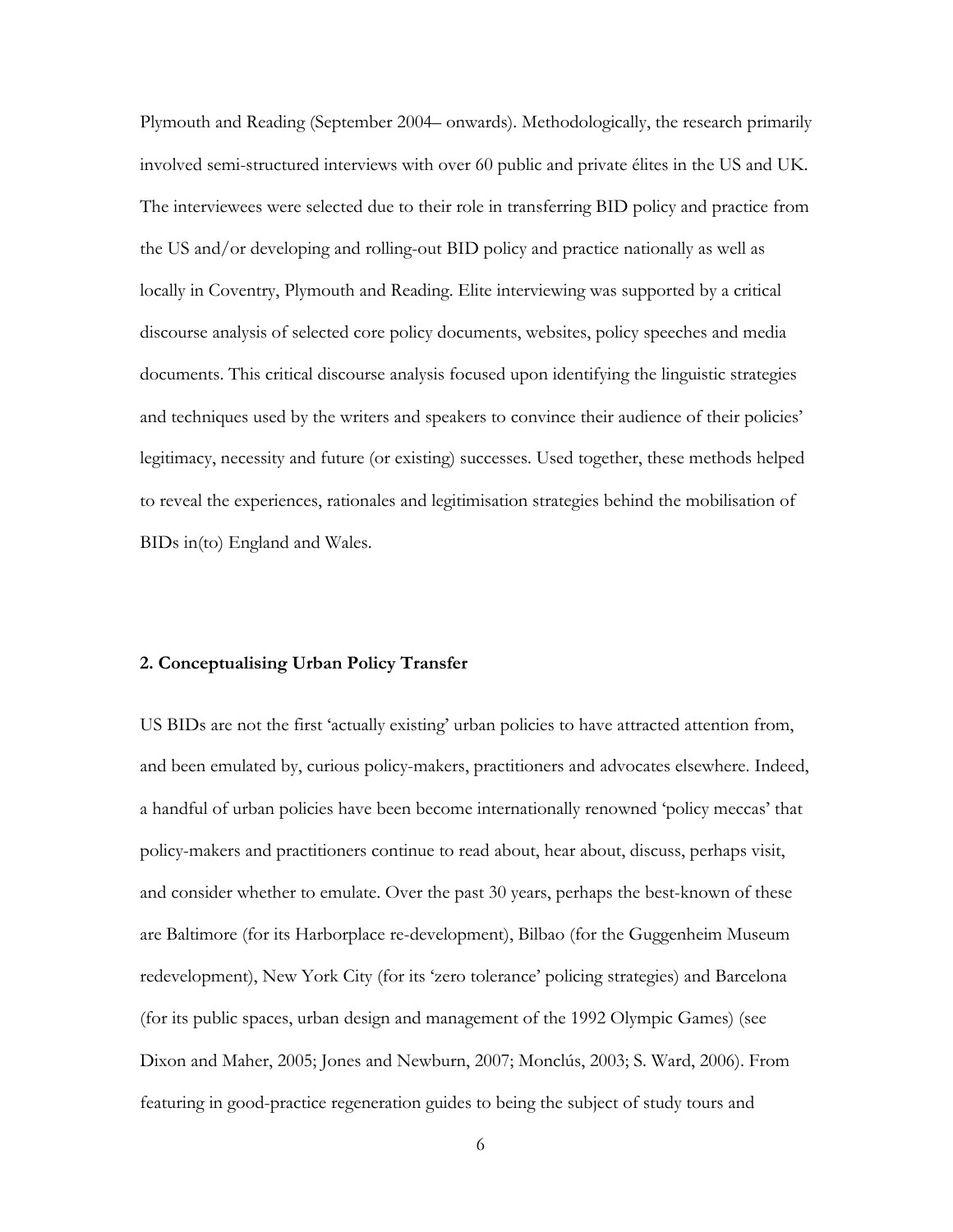international conference presentations, these places, policies and their apparent successes have been translated into a wide variety of 'off-the-peg' policy remedies (Peck and Theodore, 2001, p. 433).

As studies of policy transfer have demonstrated, UK policy-makers have frequently turned to the US for inspiration, notably in the fields of urban policy and welfare reform, in the past 30 years. Alongside BIDs, the most notable policies with US origins are the Urban Development Grant (Wolman, 1992), the Child Support Agency (Dolowitz, 2001), Working Families' Tax Credits and the New Deal 'welfare-to-work' programme (Peck and Theodore, 2001). For Dolowitz *et al.* (1999), these trans-Atlantic policy transfers are facilitated by the common language, shared ideology and strong personal political relations. Peck and Theodore (2001) further reason that New Labour has engaged in 'fast policy transfer' as it is perceived to deliver 'quick fixes' to domestic economic and social problems. By emulating seemingly successful policy solutions that address seemingly similar problems, policy prescriptions are available without time-consuming, costly policy formation and the rollingout of 'untested' policies. More widely, McCann (2004, 2007) and Wolman and Page (2000, 2002) argue that the studying of policies elsewhere has been facilitated by the widespread availability of good-practice guides, reports, benchmarking studies and websites offering digestible descriptions of policy programmes and their successes.

Academic accounts frequently, and quite correctly, highlight the rationales, mechanisms, actors and institutions behind the mobilisation of policies (see, for example, Dolowitz and Marsh, 2000; Evans, 2004; Evans and Davies, 1999; Jones and Newburn, 2007; Stone, 2004). These accounts, however, do have a tendency to underplay the *processes*  through which policies are disembedded from, and re-embedded into, new political,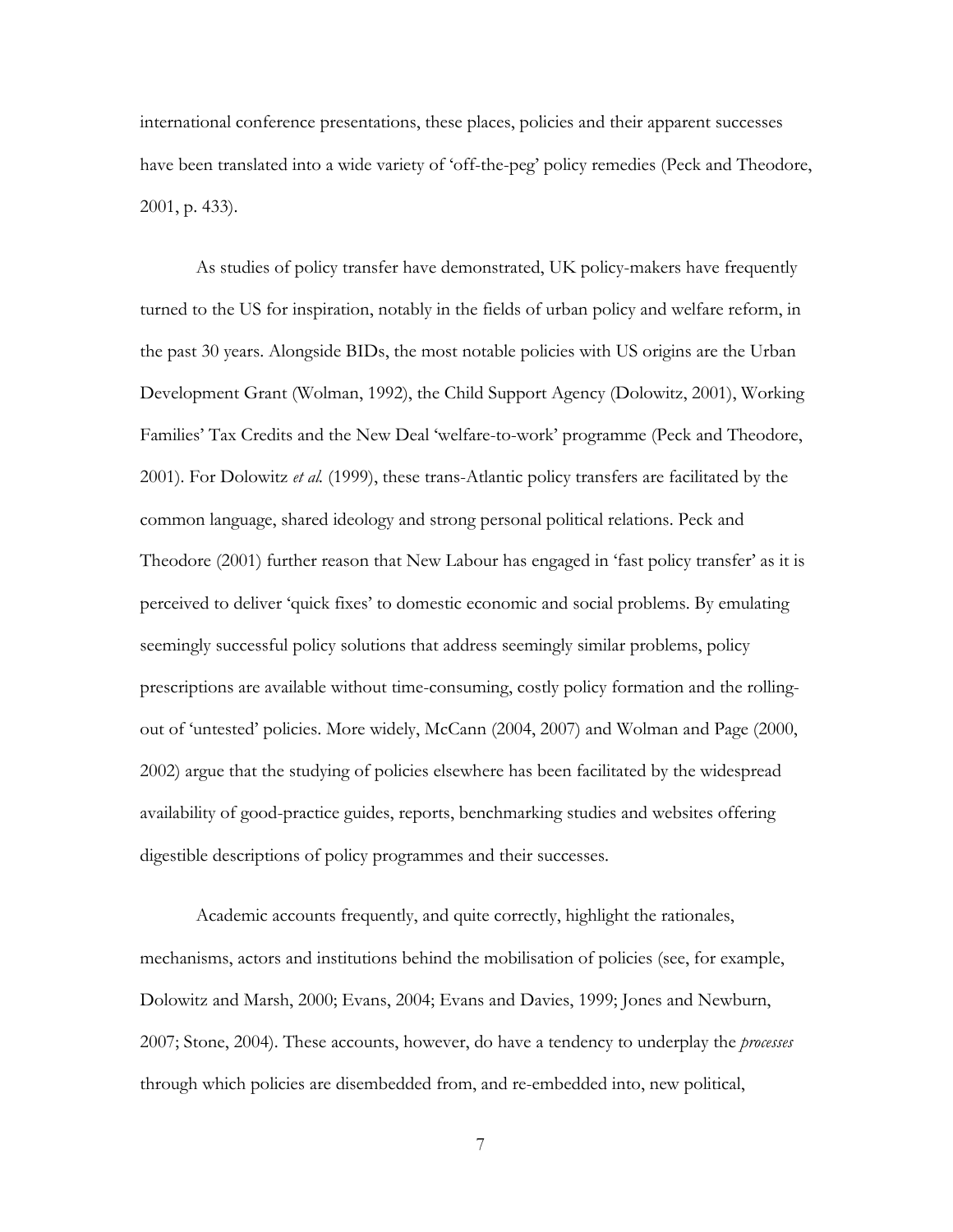economic and social contexts and relations (Peck and Theodore, 2001). What is more, there has been little consideration of the multifaceted ways in which policies are interpreted and (re)presented as both 'successful' and 'appropriate'. Policies, after all, are rarely transferred if they are considered inappropriate or (actually and potentially) unsuccessful. It is clear, therefore, that in order to understand fully the policy transfer of BIDs, a conceptual framework which emphasises the processual nature of policy transfer and the social construction of 'success' and 'appropriateness' is required. In this light, a framework will now be outlined. Fundamentally, this conceptual framework is based on the ontological understanding that policy transfer involves the processual and contingent disembedding, mobilisation and re-embedding of policies. Furthermore, it is argued that policy transfer is borne out of dissatisfaction with existing domestic policies and is achieved through negotiation, persuasion and augmentation. Elaborating on these ideas, the framework emphasises six core yet overlapping aspects that need empirical and conceptual attention. These are:

1. *The identification and construction of domestic policy problems.* As policy transfer is often instigated by discontent with existing policies, attention needs to be paid to the processes and mechanisms through which domestic policy problems are identified, constructed, articulated and fed into the policy process.

2. *How policies are strategically selected and interpreted as being successful and appropriate.* Within this, four elements need attention. First, the methods and criteria through which actually existing policies and places are strategically selected (over others). Secondly, the disembedding of a policy—in other words, the material and discursive ways in which a policy is stripped of its territorial political, economic and social contexts and relations into its "administrative or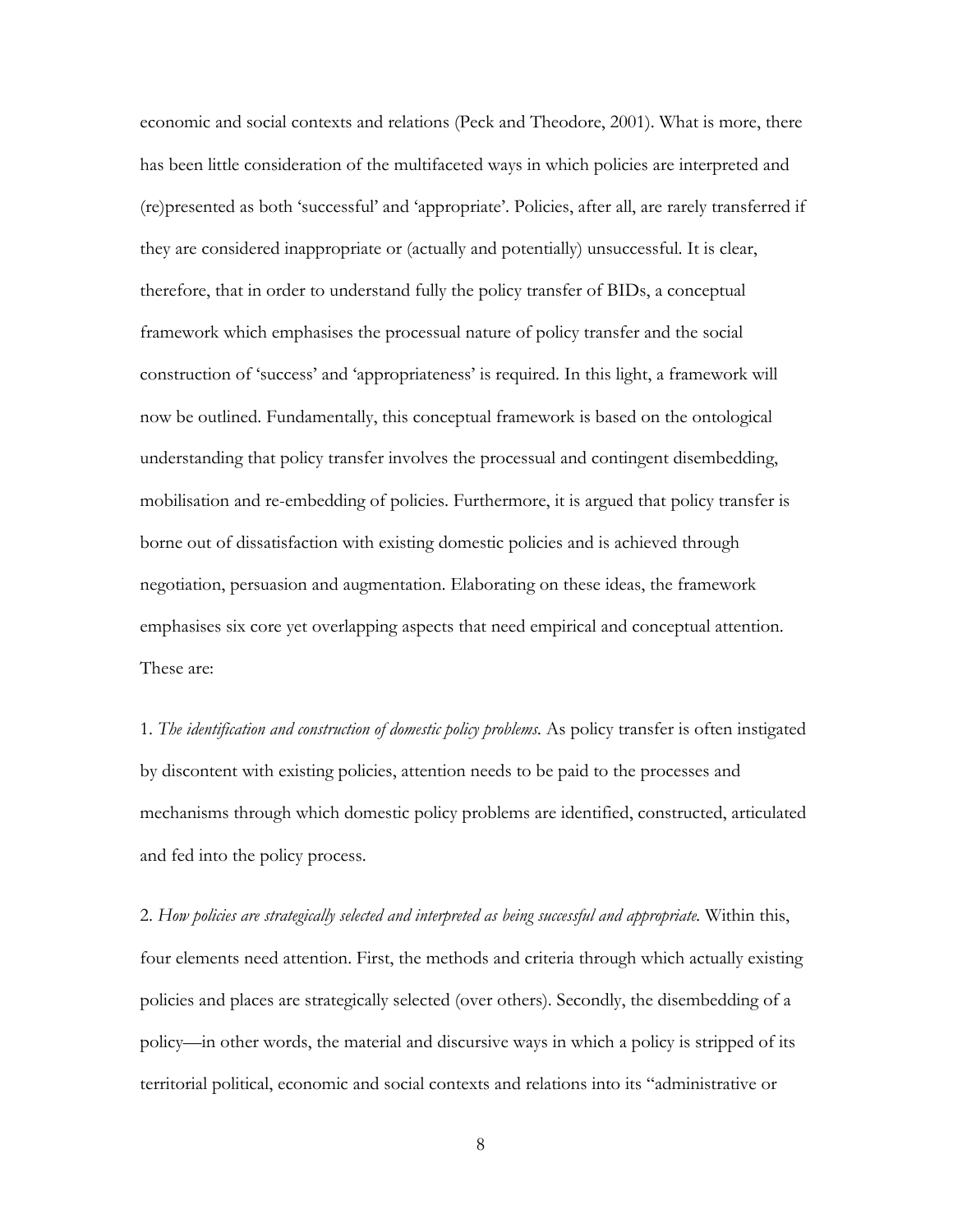methodological essence" or a 'portable model' (Peck and Theodore, 2001, p. 435). Thirdly, how the model is conceived and presented as both already successful in the donor's locality and, in turn, soon-to-be-successful in the recipient's destination. Fourthly, how the model is conceived and presented as an appropriate means to 'fix' the domestic policy problem and appropriate to the recipient's social, economic and cultural context.

3. *How models are re-embedded into, and reshaped in, the new context.* Chronologically following on from this, three elements need to be addressed here. First, how the model, together with its previous and inherent successes, is conceived and presented as being transferable—that is, able to work successfully in the recipient's political, economic and social context. Secondly, how the model has deliberately been readjusted to fix the perceived policy problems, meet societal needs and work within existing governance strategies and institutions in the recipient's locality. Thirdly, how the model has been reshaped and reconstituted through its new contextual political, economic and social relations following its rolling-out and how the rolled-out policy, in turn, reconstitutes its political, economic and social context.

4. *How and why actually existing policies are discursively used as a legitimisation tool.* Attention needs to be paid to the ways in which policy-makers discursively utilise policies and places elsewhere, and their successes, in order to legitimise and gain support for these policy prescriptions and as part of *post hoc* policy justification. Within this, attention to the sources of the narratives and statistics as well as the dissemination strategies, consumption and recycling of these associative discourses is required.

5. *The actors and institutions involved in the policy transfer process and their roles within this.* The core state and non-state actors and institutions involved in the transfer at a variety of scales and places need to be pinpointed (such as elected officials, civil servants, consultants, think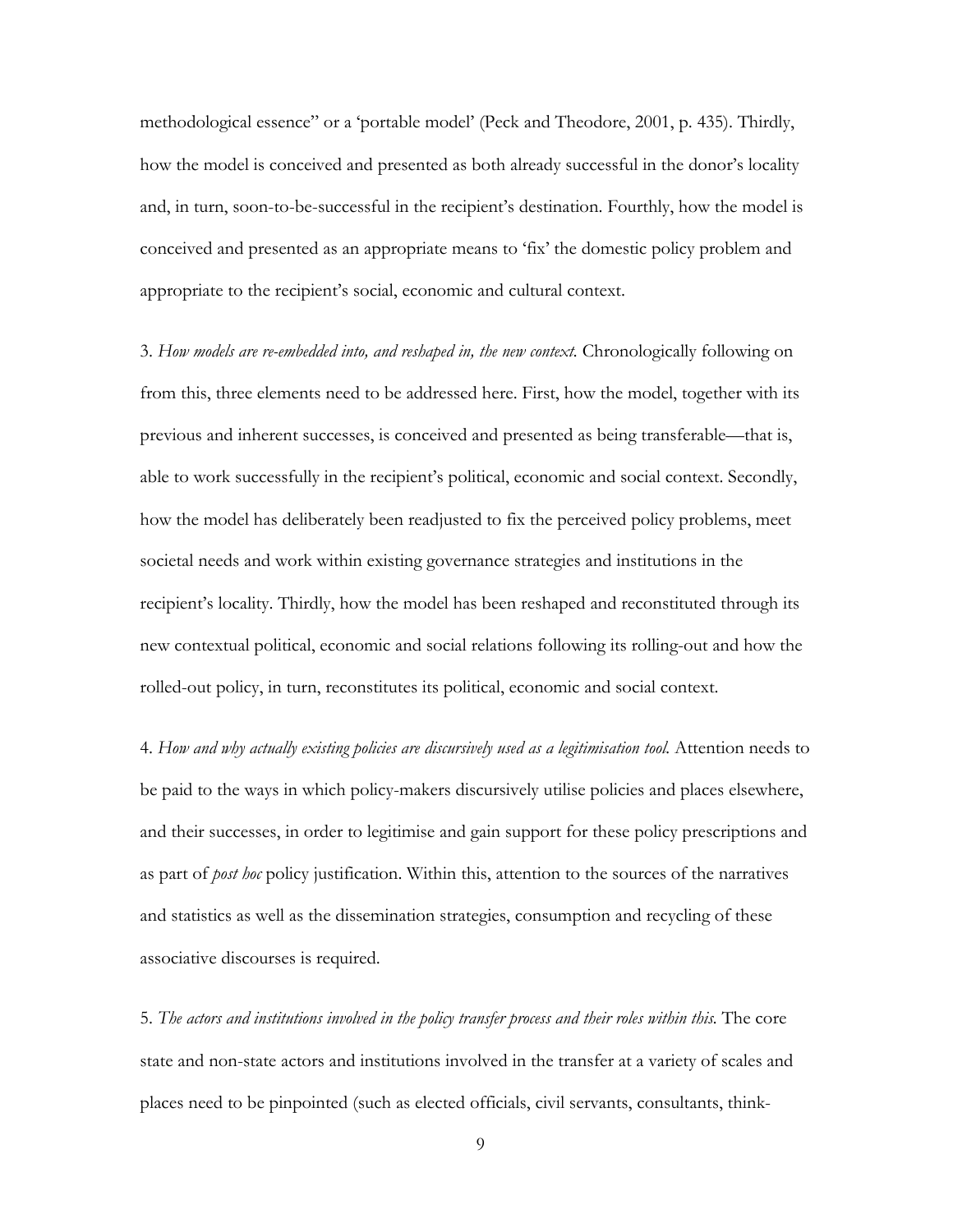tanks, media officials). Furthermore, the contingent power relations between the actors and institutions, places and scales involved at the different stages also need to be teased out.

6. *The exclusions and silences within the policy transfer process.* Just as certain places, actually existing policies and practices, actors and institutions, and evaluation and re-embedding methods are strategically *involved* in policy transfer, others are *excluded* from the process. Therefore, attention needs to be paid to the silences and exclusions from the process. In other words, which places, actually existing policies and practices, actors and institutions, and evaluation and re-embedding methods have been overlooked, excluded or silenced and why?

This framework will now be utilised to conceptualise the recent transfer of BIDs into England and Wales. In order to understand this policy transfer, however, we must first turn to the 1990s when a policy problem within the management of town and city centres was surfacing and being articulated (and to which BIDs would soon after be proposed as a remedy).

### **3. Business Improvement Districts in(to) England and Wales**

### *3.1 Identifying Policy Problems and Prescriptions in England and Wales*

The 1990s witnessed the widespread introduction of formal and informal local public– private partnerships (PPPs) responsible for the management of town and city centres in England and Wales. Popularly known as town centre management (TCM) schemes, their operations involve a mixture of 'janitorial' public space maintenance and more strategic planning and promotion of their centres (see Reeve, 2004; Warnaby *et al.,* 1998). Funded in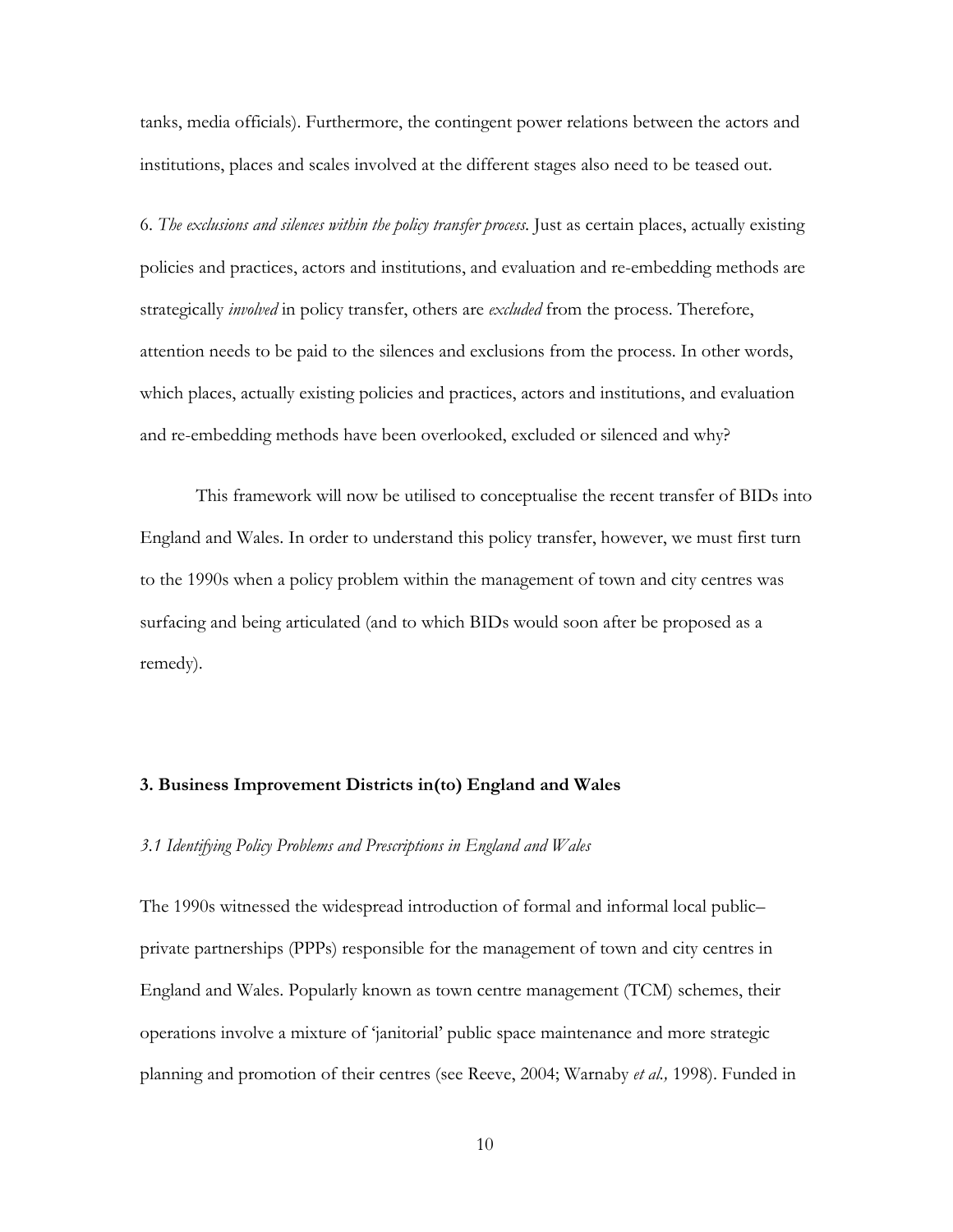large part by voluntary private-sector contributions, their goals were simple: to make their centres more economically competitive and attract higher footfall, spending and investment. Their introduction reflected the wider pluralisation and neo-liberalisation of the local state by the Conservative government. TCMs, in this sense, were one of many local PPPs—from Urban Development Corporations to Single Regeneration Budget boards—set up to stimulate economic growth through the 'licensing out' of state power to the private sector (Peck, 1995; Flinders, 2006). Their creation, importantly, was a response to a number of perceived problems on the high street. Most prominently, these were low consumer spending; the increased competition from neighbouring centres and the rising numbers of off-centre and out-of-town retailers; and a frustration with local council services by local businesses. Placing the private sector at the core of these partnerships, it was hoped, would unleash an efficient, innovative and market-sensitive approach to the governance of city centres. Capturing additional private-sector funding, it was further anticipated, would pay for this approach.

By the late 1990s, TCM schemes had, for some, played a role in strengthening the competitiveness of town and city centres and in places like Manchester and Leeds helped to revive consumer spending, investment and footfall (Department of the Environment, 1996; Revell, 1998). Nonetheless, discontent with TCM's financing mechanisms grew amongst TCM officials and their professional organisation, the Association of Town Centre Management (ATCM), in particular. Whilst most TCM schemes received substantial funding from their relevant local authority, the voluntary nature of private donations was considered problematic. For them, voluntary financing encouraged 'free-riding' from businesses who chose not to contribute financially to TCM but still enjoyed the 'benefits for all' as paid for by some of their neighbours.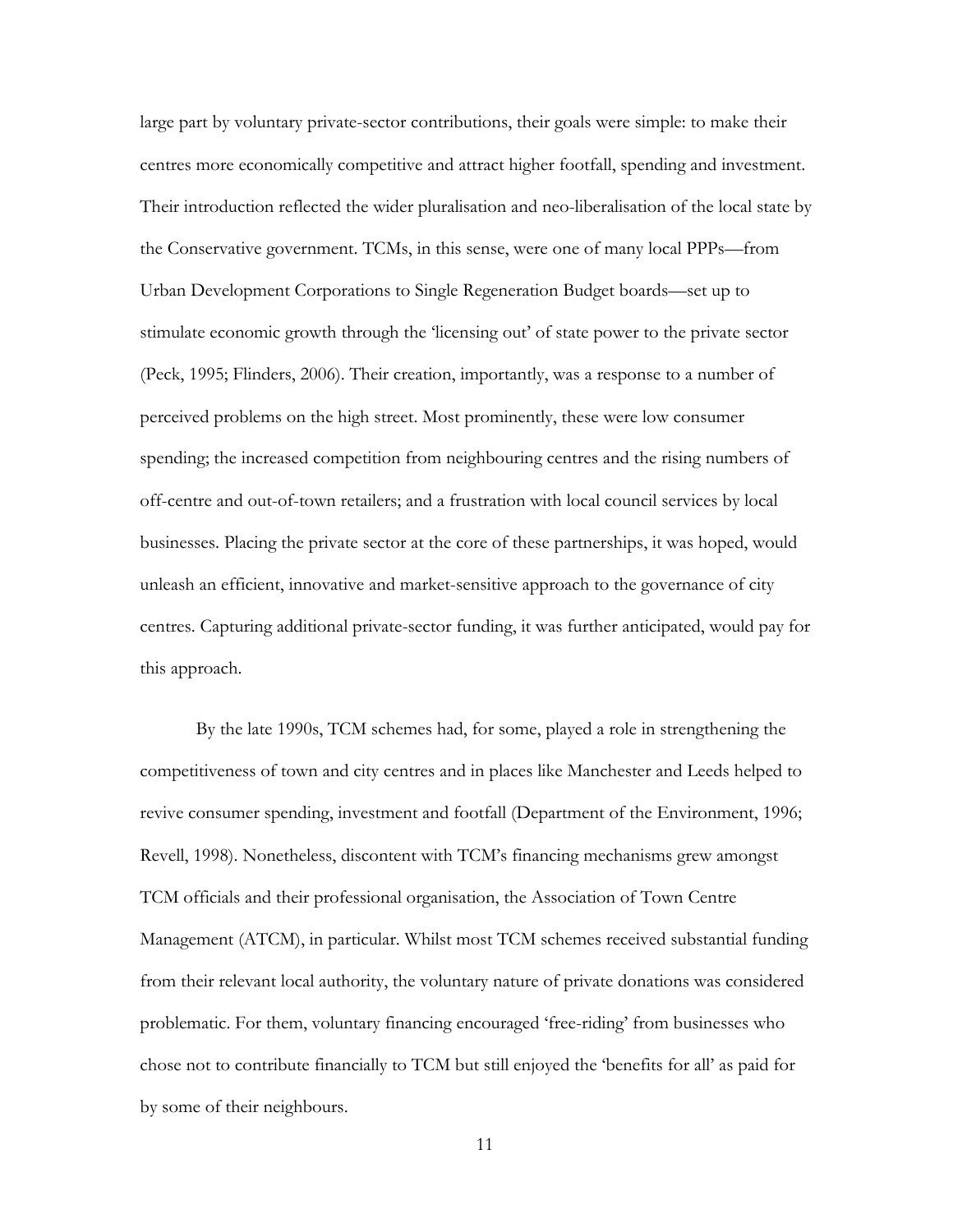Research by Medway *et al.* (1999, 2000) highlighted the reluctance of multiple retail chains and independent retailers to contribute financially to TCM schemes in the late 1990s. Not only were a very small minority of independent and multiple retailers contributing, their donations were modest, *ad hoc* and often ring-fenced for specific projects (such as CCTV installation, Christmas illuminations). This reluctance, therefore, led to limited funding for services, projects and the day-to-day running of TCM.

This critical lack of funding was deemed detrimental to the quality of the TCM services and projects. This, it was feared, would damage the ability of town and city centres to attract spending and investment and 'fight off ' intraurban and interurban competition. In turn, this would harm the long-term profit margins of businesses in their locality (see Figure 1). The following quote from an interview with an official from the Plymouth City Centre Company (October 2006) is emblematic of the widespread frustration with TCM's voluntary funding and the feared ramifications of it:

"The private sector provided limited amounts and a lot of free-riding was going on ... So it was a constant struggle to pull together something that was properly funded and would benefit everyone ... The partnership was not adequately funded. Not to deliver the service that we wanted. If you are talking about transforming the fortunes of the city centre, putting it on the map in terms of the region, and providing an environment that shoppers are attracted to ... then you have to have very significant resources."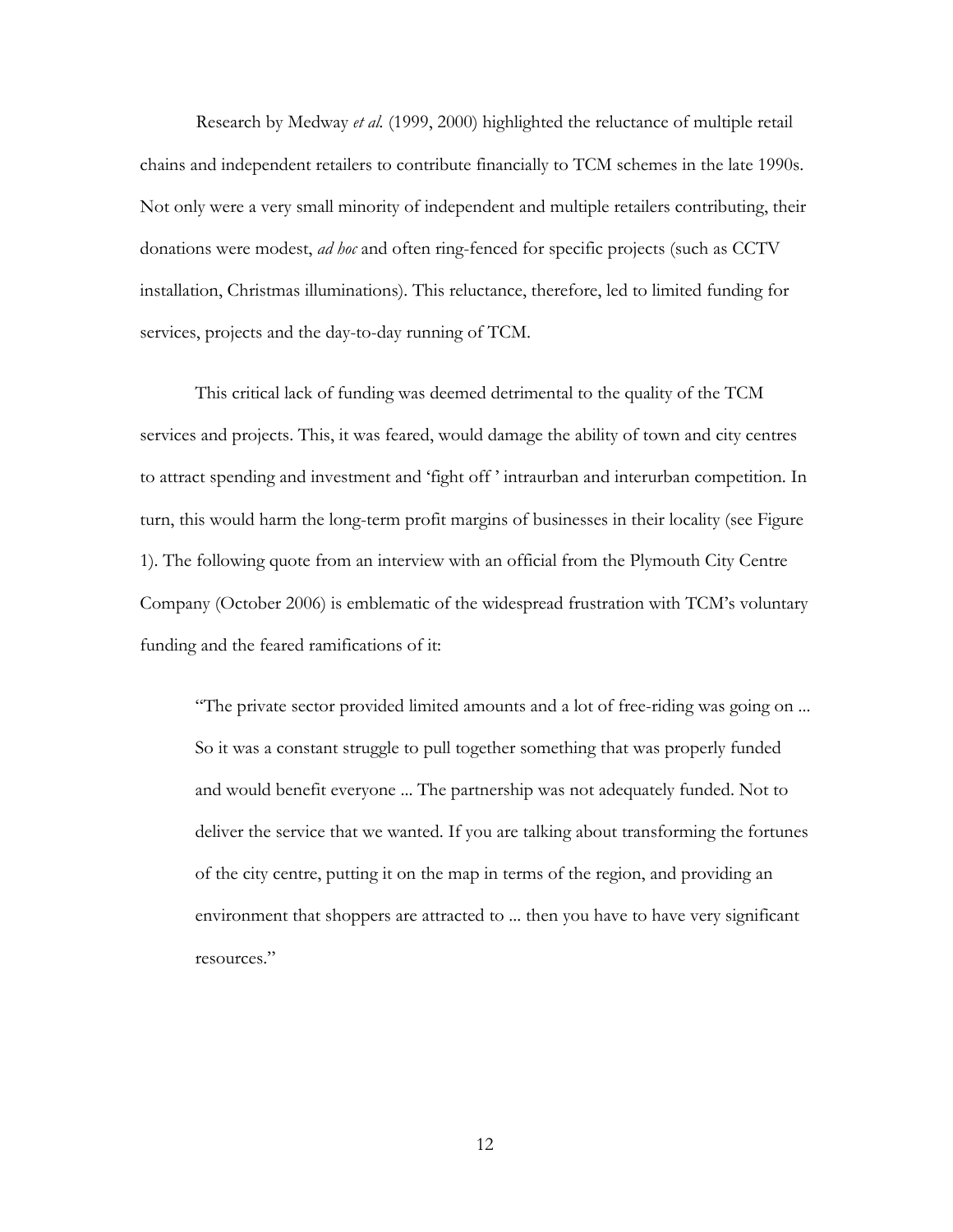

Figure 1. The feared problems evolving from the voluntary nature of private-sector funding for TCM.

For the ATCM, an alternative TCM funding mechanism was necessary and a policy prescription needed to provide sizeable, sustainable and long-term funding for TCM. This broad prescription was heavily influenced by the emerging trans-Atlantic relations and reciprocal interactions since the mid 1990s between the ATCM and the International Downtown Association (IDA)—a professional organisation for downtown management whose membership and reach is overwhelmingly North American based and focused. Through these strengthening ties, the ATCM became increasingly aware of BIDs in the US: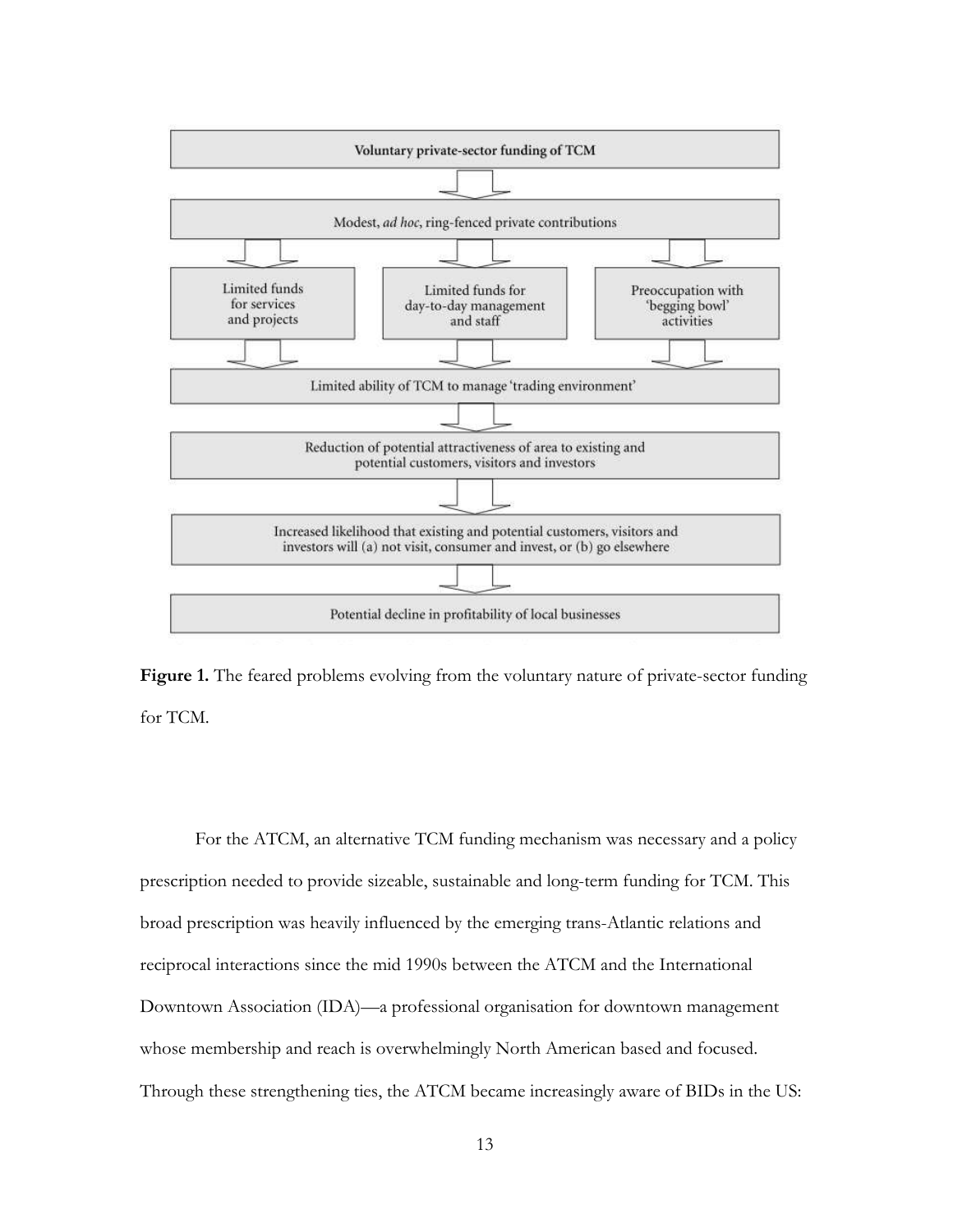an actually existing and seemingly successful example of sizeable, sustainable and long-term funding for downtown management. A pivotal moment in the search for a policy alternative was the joint organisation, together with the International Urban Development Association (INTA, based in The Hague), of the first World Congress of City Centre and Downtown Management in Coventry in April 1996 (see Grigsby, 1996). Attended by ATCM, IDA and INTA members and other key UK policy-makers, the conference facilitated interaction between officials and members from the different organisations. Arguably the conference allowed many ATCM officials and other public and private officials to hear about and discuss the experiences and 'successes' of US BIDs in depth for the first time. As one organiser of the conference commented:

"We had speakers from all over Europe and from BIDs in the US. Talking about case studies, what they are doing, the good things, the bad things. People from all over, 800 or 900 people there in Coventry which was amazing ... [R]eally that was the first main exposure that we had as a country to Business Improvement Districts. And it was sponsored by government as well so we had the government ministers and senior civil servants there ... So there were all these connections going on, the Americans played a massive part ... A lot of people got a buzz out of it" (former senior official, Coventry City Council: interview, September 2006).

This conference, in sum, helped to confirm to ATCM officials the need for a similar system of sustainable, sizeable and long-term funding in England and Wales. However, when a more detailed policy prescription was developed by the ATCM and its consultants at URBED and Leeds Metropolitan University (Shutt *et al.,* 1999; URBED, 1997), BIDs were not the initial choice. Instead, 'town improvement zones' (TIZs) were proposed. At their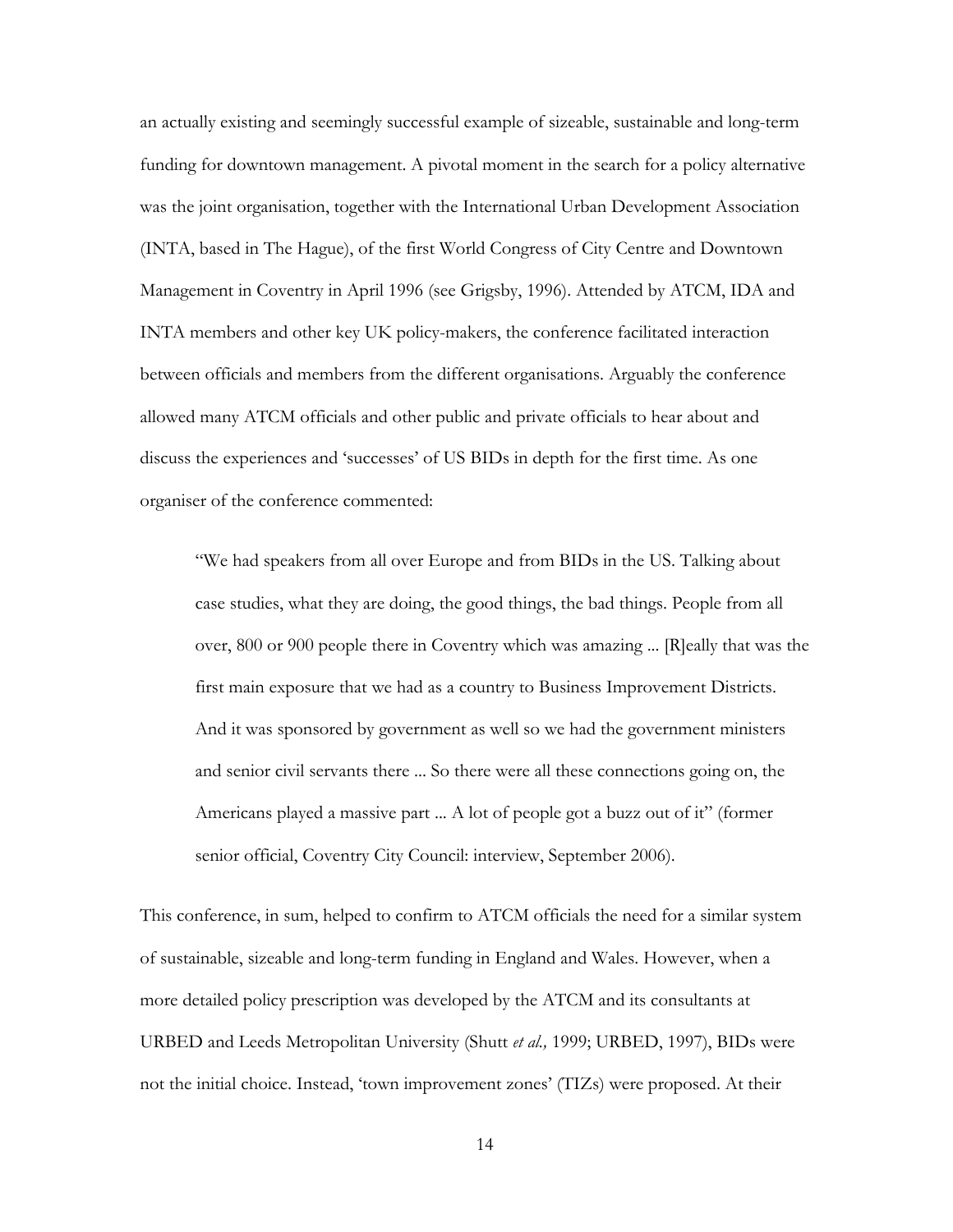core, TIZs were a TCM funding mechanism that involved 'matching' of substantial public and private money over a fixed long-term period (rather than a BID mandatory levy on businesses or property owners and optional for other public and private organisations). The ATCM's TIZs recommendations were further supported by the government-commissioned Urban Task Force (UTF) report advocating TIZs as one of 105 "practical solutions to bring people back into our cities, towns and urban neighbourhoods" (UTF, 1999, p. 1).

Whilst the New Labour government readily accepted the need for a system of sizeable, sustainable and long-term funding of TCM, they considered TIZs inappropriate. In short, the financial commitment required of local authorities and the still voluntary nature of private-sector funding in the policy prescription were unpopular (interview, New Labour MP, February 2006). Instead, a mandatory financial commitment from the private sector which could be 'topped up' voluntarily by financially constrained local authorities was deemed more appropriate. In the eyes of government, BIDs rather than TIZs offered this. Somewhat paradoxically, the ATCM's constant use of US BIDs as examples of sizeable, sustainable and long-term TCM funding in their lobbying for TIZs, actually further encouraged governmental officials to introduce BIDs rather than TIZs.

The decision to formulate BIDs legislation in England and Wales was publicly confirmed by Tony Blair in April 2001 (see Blair, 2001). This was followed by the construction of legislation and regulations in England and Wales over the next few years. Passed in 2003 and 2004, the legislation and regulations focused exclusively on the creation, collection and administration of levies, voting mechanisms and appeals against the formation of BIDs. They did not cover the projects and services that BIDs could deliver<sup>1</sup> with these decisions devolved to local BIDs' boards. Furthermore, BIDs were neither compulsory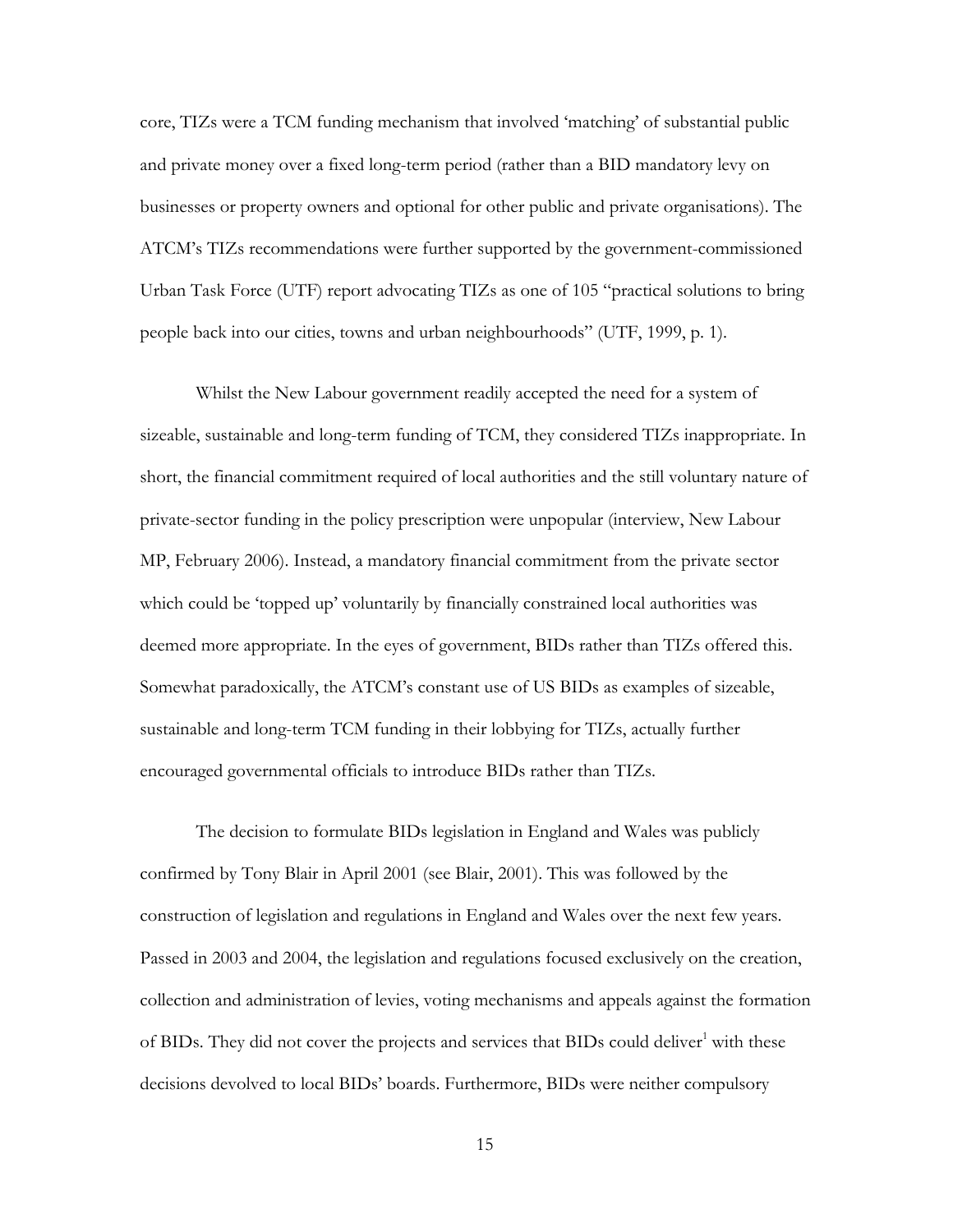urban governance schemes nor mandatory replacements of TCM schemes. TCM could either 'evolve' into a BID, the BID could become the service-focused subsidiary of the more strategically minded TCM scheme, the BID and the TCM could co-exist as separate institutions, or a BID could emerge where no TCM scheme had previously existed. This organisational decision was also a 'local decision'. With the legislation and regulations in place, the first local BID in England and Wales went 'live' in Kingston upon Thames on New Year's Day 2005.

### *3.2 Utilising the US East Coast 'Model'*

At this point, it is important to focus on two interrelated issues: first, the processes through which US BIDs were considered successful and appropriate; and, secondly, the exact ways in which US BID policies and practices have been drawn upon in the development of BIDs in England and Wales. In relation to the first issue, there was no apparent *detailed* commissioned or governmental research into the experience of BIDs abroad and their potential appropriateness prior to the decision to construct BIDs legislation. Instead, the government itself engaged in limited, *ad hoc* and arguably somewhat uncritical research into the success of US BIDs and their suitability to England and Wales. This included occasional informal meetings with US BID and IDA officials, the digestion of the examples of US BID 'success stories' as told by the ATCM and a brief study tour of a BID in Bryant Park in June 1997 by a group of senior MPs (including John Prescott and Richard Caborn) and senior officials from the then Department of the Environment (Harding, 1999; interview, senior official, Bryant Park Restoration Corporation, July 2005). These methods were considered sufficient to establish two key criteria: first, that BIDs were successful in the US; and,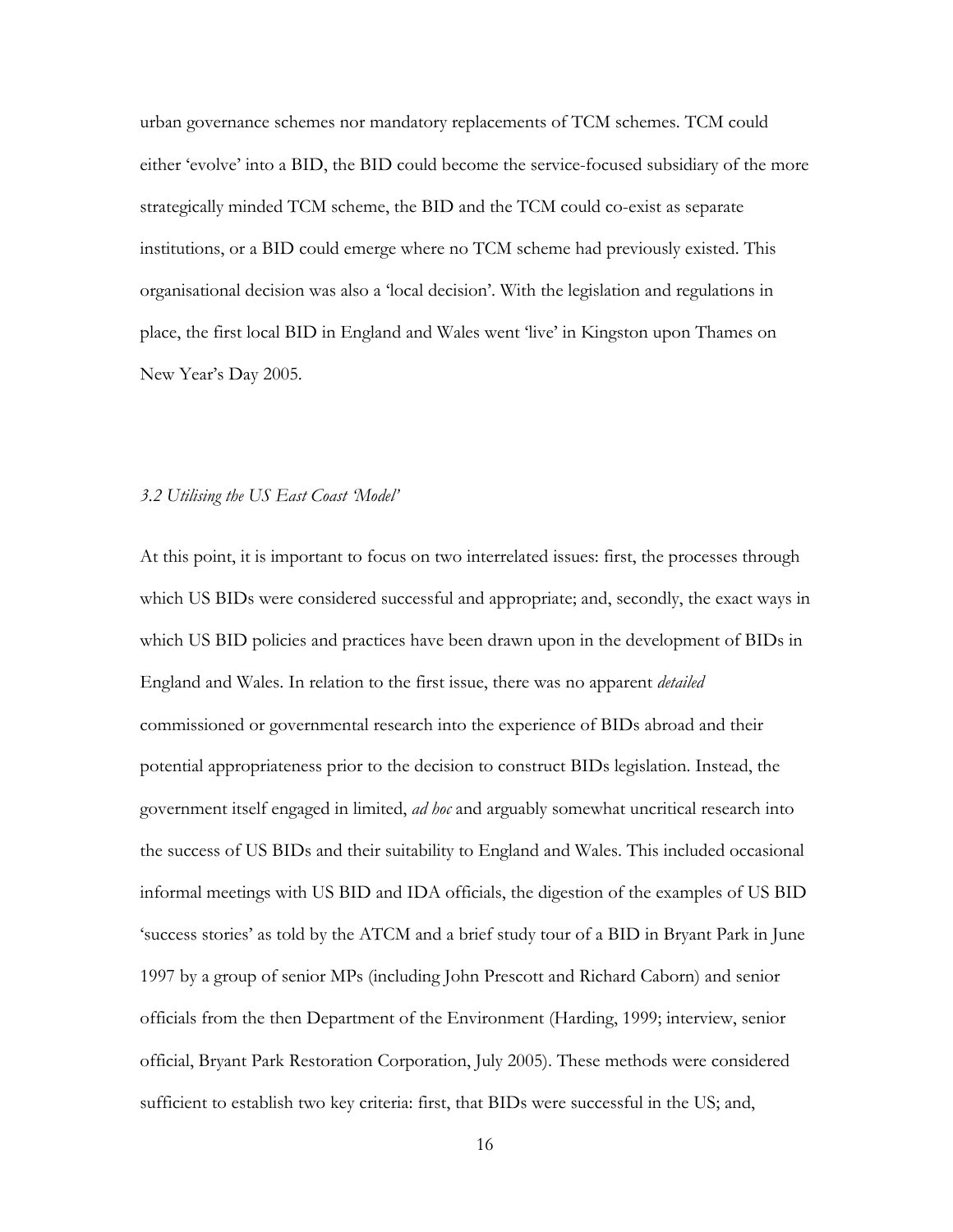secondly, that, with slight alterations, they would 'work' in England and Wales.

This interest in, and utilisation of, US BIDs by English and Welsh policy-makers did not stop following Blair's announcement to introduce BIDs. Instead, during the development of the subsequent legislation, regulations, BID pilot schemes and governmental BIDs 'good-practice' guidance, the glances towards the US—and selected US BIDs in particular—became more formalised, frequent and influential (interview, New Labour MP, February 2006). This was largely due to two factors: first, the perceived belief that the formulation of *detailed* BIDs policy and practice required much more thorough understandings of 'what works' (and what does not) than the previous *ad hoc* glances abroad; and, secondly, the institutionalisation of the ATCM (in the construction of BIDs regulations and the governance of the BIDs pilot scheme) brought a simultaneous institutionalisation of the ATCM's belief that successful policies of US BIDs and the expertise of US officials must constantly be drawn upon.

The national US BIDs experience, when disembedded and stripped down to its "administrative and methodological essence" (Peck and Theodore, 2001, p. 435), provided a portable and abstract *definition* of a BID—that is, a publicly sanctioned yet privately directed organisation that supplements public and private services to improve shared, geographically defined, outdoor public spaces and business services through a multiyear, compulsory property owner taxation mechanism (Hoyt, 2004). Clearly though, this was too abstract to be a fully-fledged policy prescription ready to be inserted into England and Wales. More detailed legislative and regulatory policy prescriptions and 'good-practice' guidance were therefore largely developed from readings of selected local US BIDs. This focus on *local*  BIDs can be partly explained by the fragmented legislative system in the US where BIDs are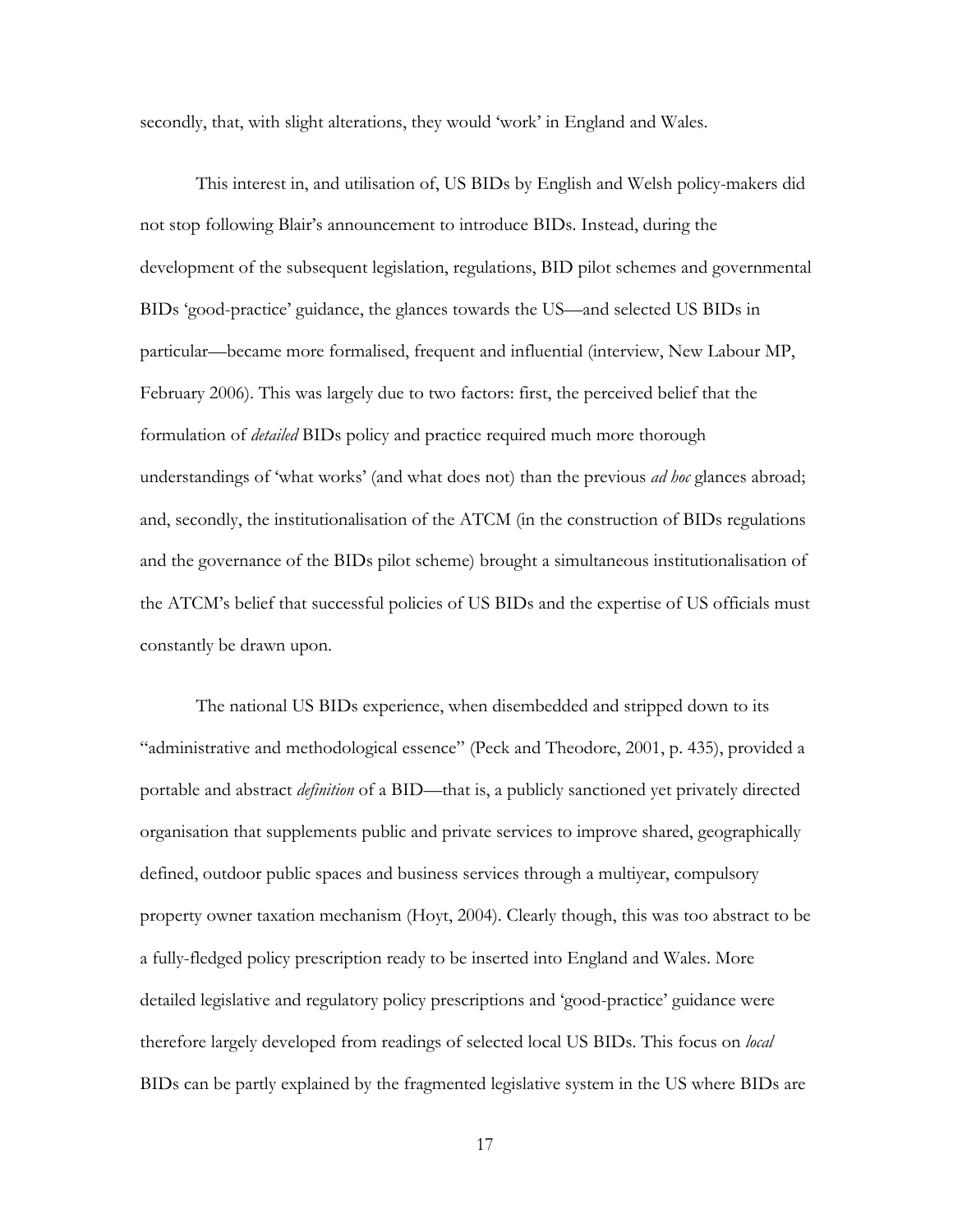enabled by state laws and officially established by local ordinances; this leads to a wide variety of BID governance mechanisms, legislations and services (Briffault, 1999; Houstoun, 2003; Morçöl and Zimmerman, 2006). This made detailed, coherent and nation-wide lessons difficult to find, construct and, in turn, utilise.

The BID cities that dominated the mind-sets of English and Welsh policy-makers and advocates were the large east-coast cities of New York, Philadelphia and Washington. Within these cities, the downtown BIDs in Philadelphia (the Center City District) and Washington (Downtown DC BID) and New York's three Midtown 42nd Street BIDs (Times Square Alliance, Bryant Park Corporation and Grand Central Partnership) preoccupied the English and Welsh élites' attention.

Of course, we need further to ask *why* these particular east coast downtown BIDs (here-after ECDBIDs) and BID cities were selected? In the numerous trans-Atlantic interviews conducted, a variety of reasons were cited. These include the impressive variety of services offered by these BIDs; the number and variety of BIDs within each city; the hospitable and charismatic nature of the BIDs officials; and their relative accessibility to organisers and participants of English and Welsh study tours. Arguably though, the prime reason for their selection was the BIDs' association with, and perceived centrality to, the very visible and much publicised regeneration and 'upgrading' of their districts and their wider downtowns (Ward, 2006). Many of these overlapping factors were highlighted by one of the senior IDA officials interviewed (August 2005):

"BIDs on the East Coast, in New York, Phila-delphia, Washington, attract a lot of the attention because they have got everything, you know, the budgets, the programmes, the personas ... and the BIDs with the glossy presentations ... and [the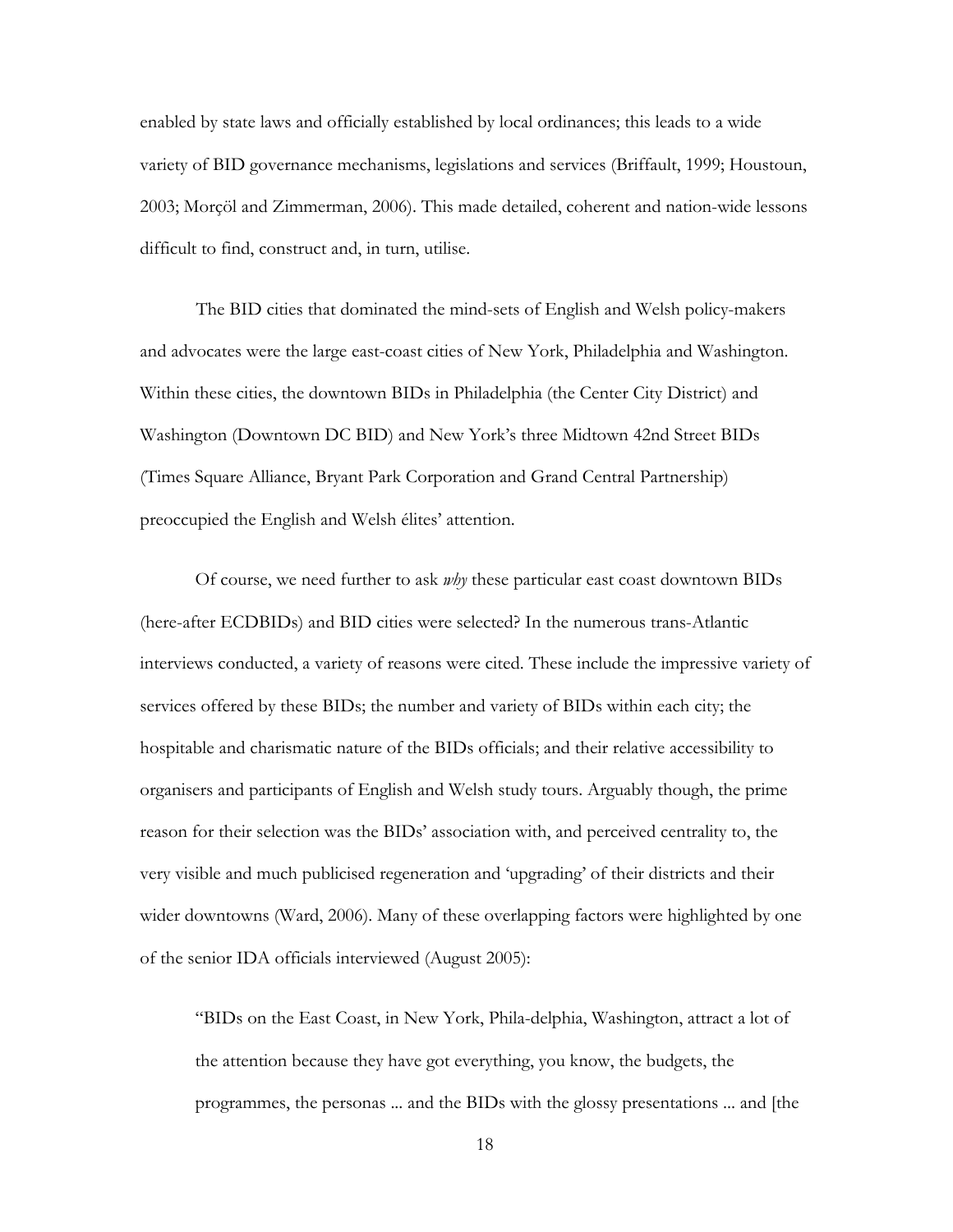officials in] New York and Philadelphia say some interesting stories about how the area has changed ... become better."

The English and Welsh policy-makers and advocates, therefore, were subtly influenced by the wider media and policy discourses around urban regeneration, revived economies, reduced levels of crime and revived public spaces within these downtowns and cities and in the US more generally. Through highly simplified casual linkages between the BIDs' operations and the transformations in the area, the ECDBIDs were promoted and interpreted (somewhat uncritically) as 'successful' and, therefore, worthy of emulation. To establish their successes, already-existing statistics and narratives were drawn upon largely from the BIDs' documents and websites. The statistics and narratives contained within these documents, of course, were somewhat self-congratulatory with the BID operations heralded as central to the dramatic transformations in their districts. Visitor numbers, occupancy rates, rental values and crime statistics dominated the carefully selected statistics within these texts (see Caruso and Weber, 2006). Together with the glossy photographs of the area (frequently binary 'before' and 'after' pictures), they offered a very attractive and deceptively simple policy success story. Furthermore, from the interviews conducted, many policymakers and advocates were rarely critical of these statistics, narratives and casual linkages being promoted. For some, arguably, simply being told that the policy was 'successful' was enough to convince them of its success and applicability.

Echoing the decision-making process prior to Blair's announcement, there was a continued reliance on *ad hoc* evaluation methodologies during the development of governmental legislation, regulations and good-practice guidance. For instance, the methods continued to include the reading of websites and official BID publications and listening to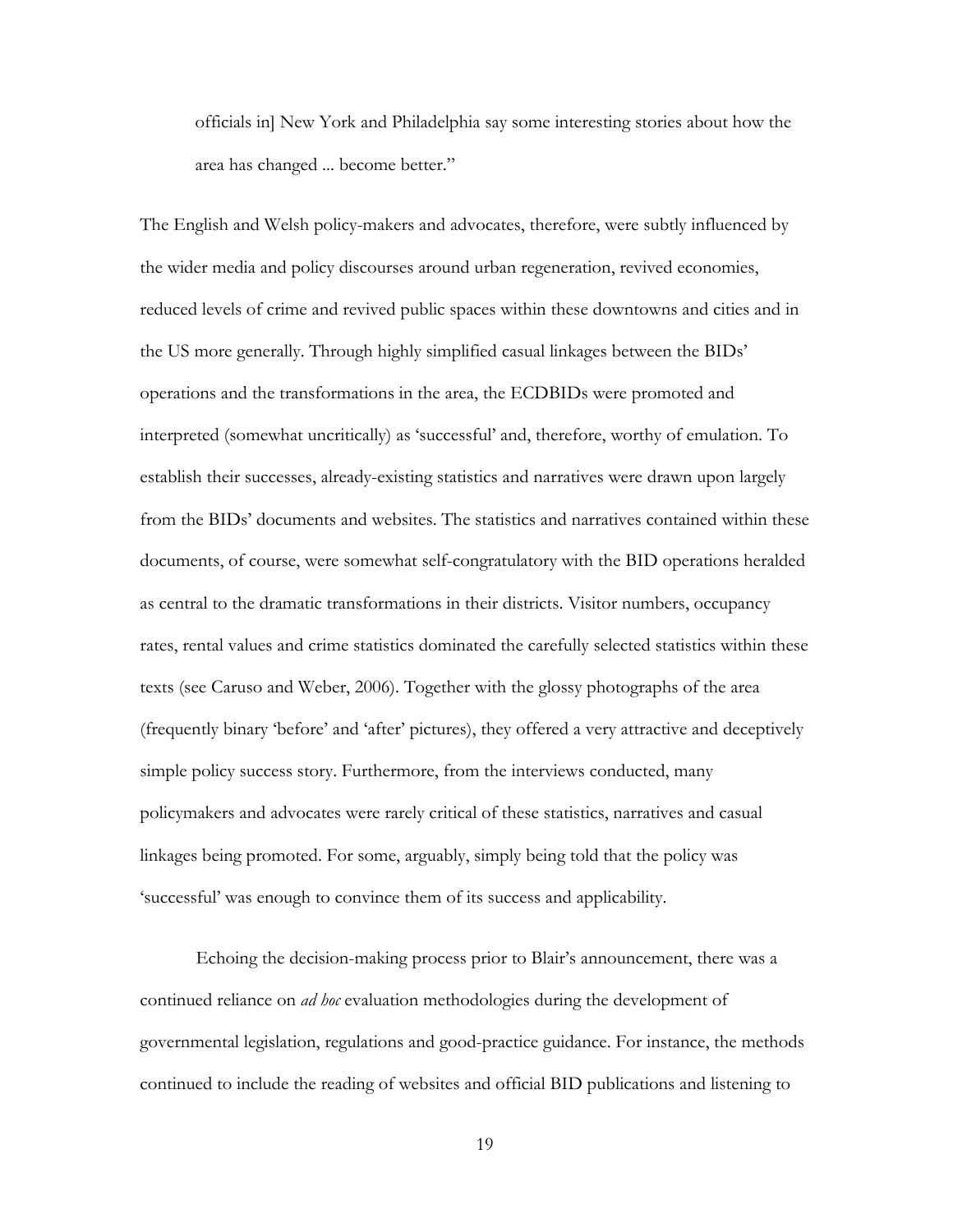US BID officials at conferences. However, unlike before, the emphasis was now on what *precise* practices and ways of governing were successful and transferable, rather than on trying to establish whether BIDs, in general, were successful and transferable.

One particularly prominent and more formalised methodology, however, was developed and utilised during the development of regulations and good-practice guidance: study tours. The various high-profile study tours were organised by the ATCM as well as the London-based Circle Initiative and the British Urban Regeneration Association (BURA). They allowed national, regional and local policy-makers, pilot BID officials, business association officials and potential local BID governors to visit schemes in the US. The eastcoast downtowns dominated the various study tours. However, selected smaller BIDs within Washington and Philadelphia were occasionally visited (and their senior officials introduced) and Baltimore's Downtown Partnership was visited on several occasions. Furthermore, one ATCM study tour also visited BIDs in Tampa, Florida and Richmond, Virginia (interview, senior official no. 1, ATCM, February 2006). These destinations were selected, on the whole, by the organisers themselves. The interviews conducted with the various host officials, study tour organisers and participants revealed a common itinerary involving meeting with host senior officials,watching presentations overviewing the development and governance of the BID and its 'impact' on its neighbourhood and viewing their on-the-ground operations (such as watching the street-cleaning operations).

Behind the various study tours was an implicit epistemological and methodological belief that by 'seeing' and 'experiencing' first-hand, the operations and 'successes' of the BIDs would be better visualised and understood. In turn, it was assumed that better-quality transferable lessons would be formulated from these more accurate first-hand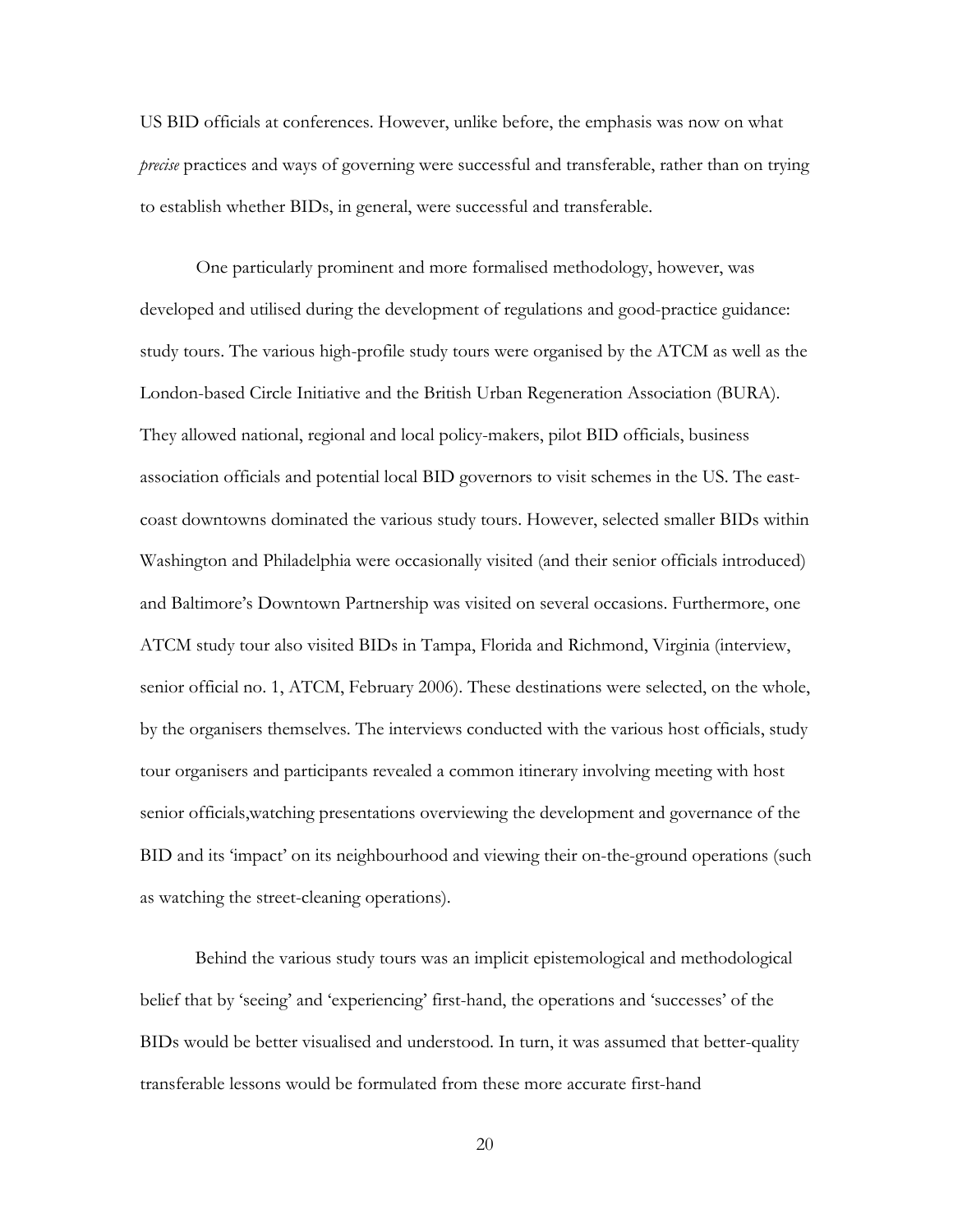understandings. As one ATCM senior official (no. 2, interview, February 2006) explained:

"You can read about [BIDs], you can then try and explain [what you have read] to a certain extent to people but actually going there, seeing it on the ground, meeting the individuals who are actually running it as opposed to just hearing them present at a conference, having a chance to ask the naïve questions, and that was the thing that made the real difference. ATCM ran a study tour that I went on ... [with] 45 of us, I think, went out from all of the pilots ... and we all came back as total enthusiasts for it but also [had] the answers and the ability then to present it in our own locations, to say, here's what they do, and have the detailed answers ... You needed somebody to be on the ground who has experienced it and can understand it, and it changed from being an abstract concept of 'oh, it is better-funded town centre management' to being much more detailed, real thing that you could sell."

Of course, this quotation points to another important rationale behind the study tours: they were promotional exercises. That is, they were used to sell the concept of BIDs to policymakers, ATCM members, local businesses and business associations (although it is highly unlikely that hardened critics of BIDs went on the study tours). The content of the study tours, however, was not always deemed appropriate and the 'time away' was considered too long by some potential participants:

"To be honest, study tours sound like a great idea but the problem was that early on my role was very broad and to rule out three, four or five days to go off and look at American BIDs ... was not something I could easily do ... Also I was not particularly interested in some of the things on it such as seeing how the warden schemes are working in America" (senior national official, Boots: interview, December 2006).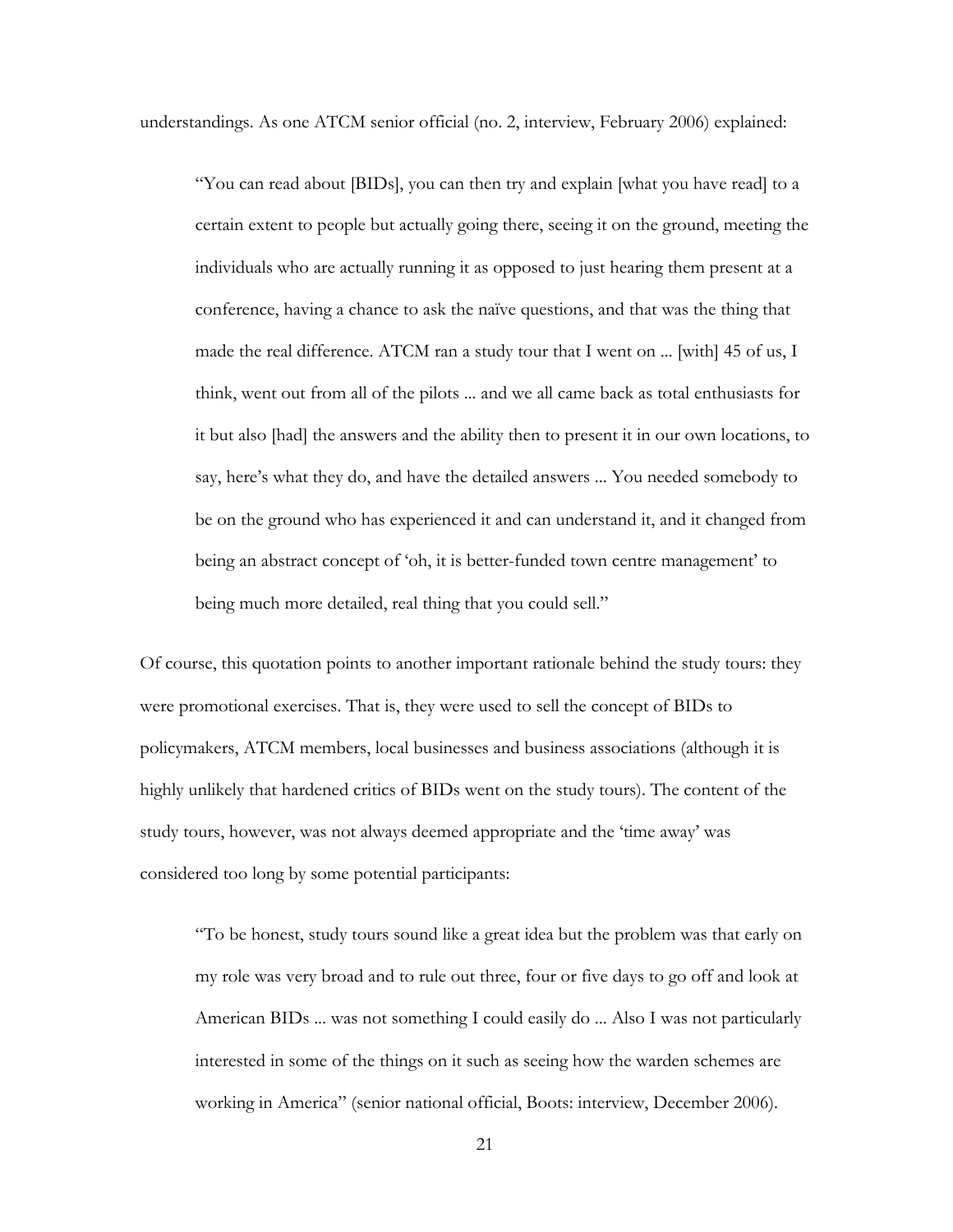What is more, accepting a place on the study tours led in several cases to accusations of wasting public or private monies on 'jollies' (for example, see Rankin, 2003) or, as one unnamed US-based interviewee labelled it, "blatant policy tourism". It is clear, therefore, that the ways in which policies elsewhere are 'experienced' and assessed are by no means universally utilised or welcomed.

### *3.3 The ECDBIDs as an Associative Legitimisation Tool*

The ECDBIDs have been, and continue to be, heavily used as discursive tools both to gain support for their policy prescriptions and to justify the rolling-out of policies and practices. This appropriation of US BID 'examples' remains common-place throughout the speeches, policy documents, formal documents, meetings and conversations by English and Welsh policy-makers and advocates. Importantly, the construction, dissemination and consumption of these associative discourses and narratives are contingent and have been frequently circulated, recycled and reshaped for different groups for varying purposes. However, there are commonalities in the associative techniques and narratives used and the reasons behind this.

The reasoning behind these associative techniques is quite apparent. From attempts to encourage MPs to vote for BID legislation to promotional efforts to encourage local businesses that a BID in their area is a 'best investment decision' (Raynsford, 2005a, p. 1), numerous public and private actors and institutions had to be convinced of the validity of the policy alternative. In order to achieve this, its advocates argued how and why these policies and practices will be successful once implemented. By associating the proposed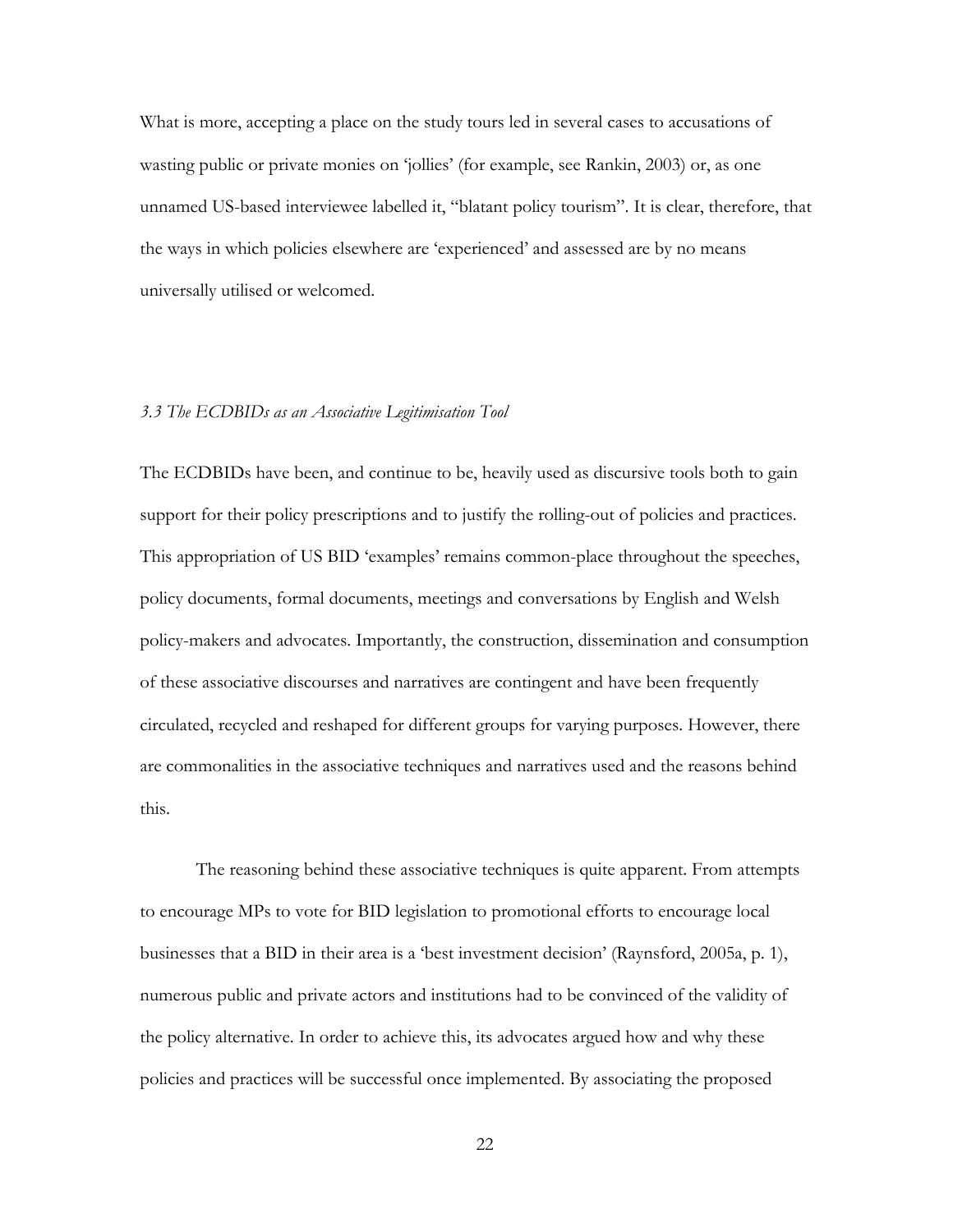policy with actually existing examples of similar and successful policies, it was assumed that further legitimacy would be brought to their policy prescriptions. This tapped into, and attempted to reshape, two underlying widespread 'common-sense' understandings of the audiences: first, that BIDs were successful financing mechanisms for TCM and urban regeneration in general (particularly in the US east coast)<sup>2</sup>; and, secondly, what was successful elsewhere would be successful in their locality, albeit with slight adjustments (see Peck and Theodore, 2001).

Impressive, overwhelmingly positive, audience-tailored and (most importantly) digestible narratives, statistics and examples of successful policies and practices elsewhere were central to these associative discourses. What is more, the desire to impress was reflected in the strategic choice of, and repetitive use of, the "big Rolls-Royce models of the east coast of the States" (interview, senior official, London BIDs, February 2006) and the Times Square Alliance in particular. The associative use of the ECDBIDs and their perceived successes was deemed to add kudos and respectability to their arguments. These discourses furthermore deliberately tapped into, and attempted to reshape, the audience's existing 'geographical imaginations' and cognitive understandings of these places, particularly Times Square and New York City. These were conditioned in part by the wider and very positive media discourses of regeneration and by the economic, political and crime-control successes 'against the odds' in these areas mentioned earlier. In turn, associative discourses sought to flatter the audience with suggestions that their area could be as economically and socially successful as Times Square providing they followed the suggested 'parallel' policy prescription.

Two particular common-place associative discursive techniques were commonly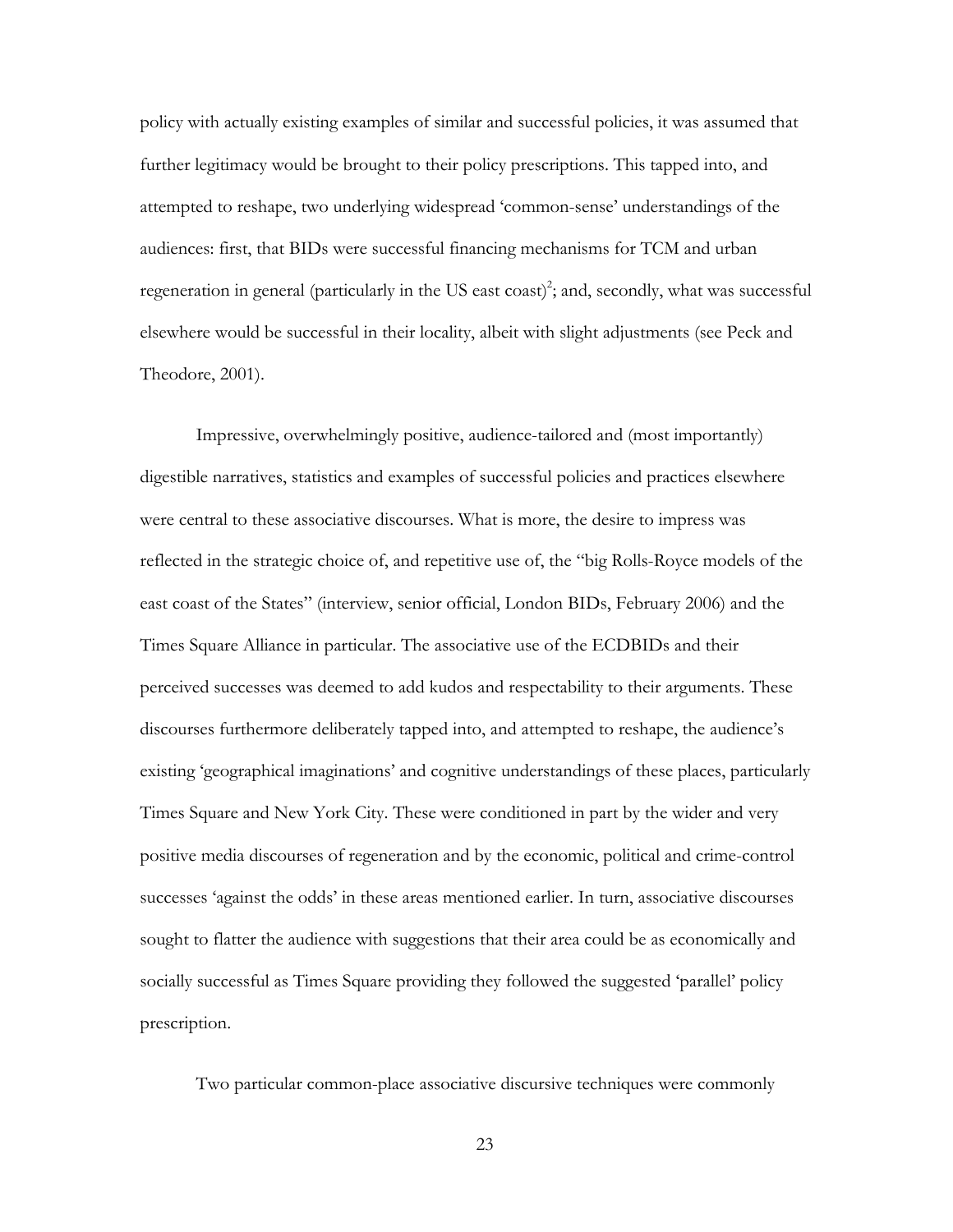drawn upon, and continue to be drawn upon, particularly by local officials trying to encourage support and positive votes for their proposed local BID scheme. The first is the use of brief and anecdotal examples and case studies of the operations and successes of selected US BIDs—especially the ECDBIDs—within domestic policy documents, conversations and speeches (for an example, see Figure 2). Secondly, the repetitive use of phrases such as the precursor 'US-style' or the use of 'as was successful in' instantly highlights the similarities between the two policies and places. Both techniques, however, were frequently used explicitly to connect, or transfer, the kudos and successes of the ECDBIDs with the future or existing developments of the author's or speaker's BID project.

At the time of writing, however, BID practitioners and supporters are increasingly using the associative discourses of ECDBID successes in conjunction with discourses of the successes of the various BID pilots and the initial 'live' BIDs in England and Wales. The underlying theme behind the discursive use of *both* US and domestic examples is that BIDs are not only successful in the US but also 'here' in England and Wales. The experiences of pilot schemes, therefore, are increasingly being constructed and utilised as both an associative legitimisation tool and, as I will now demonstrate, as a policy and practice 'reembedding' mechanism.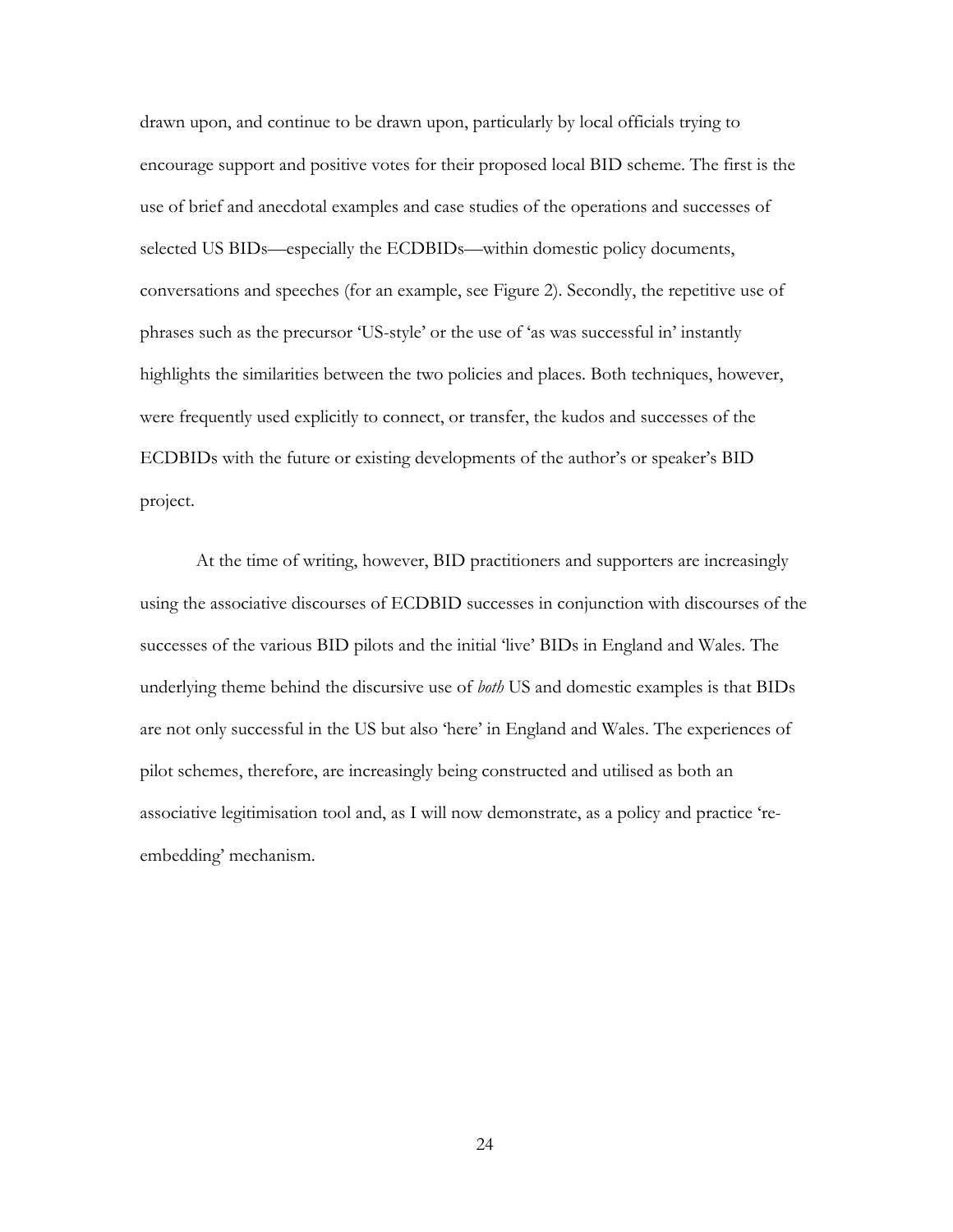### We know it works!

Research shows that customers, residents and businesses using Kingston want a cleaner and safer town centre which is well maintained and better promoted. The American experience shows that BIDs can and do deliver this. There are hundreds of BIDs in North America of varying sizes and with vastly different budgets which demonstrate remarkable results for their local areas.

### **Cleaner** environment

Times Square, New York BID has a 50 person crew, working in two 8 hour shifts between 6.00am and 10.00pm, 7 days a week.

Sidewalk cleanliness ratings now regularly exceed 90%, compared to 54% when the **BID** began.

Source: British Retail Consortium

### **Safer** streets

Metrotech New York **BID** employs 28 security officers providing a 24/7 walking and scooter patrol. The BID also provides 23 CCTV cameras (monitored 24 hours a day) connected to the police department radio link.

There has been a 78% reduction in crime since the formation of the BID. Source: British Retail Consortium



'Meeting and Greeting' in New York



"The BRC recognises that, if properly implemented, Business Improvement Districts could provide retailers with an important tool to co-ordinate collective investment to improve their trading environment. BID services however must be genuinely additional to statutory and accustomed local authority provision and deliver tangible benefits to the retail community."

#### **British Retail Consortium**



**Figure 2.** Associative legitimisation of BIDs through the successes of the ECDBIDs

*Source:* Kingston First (2004, p. 5).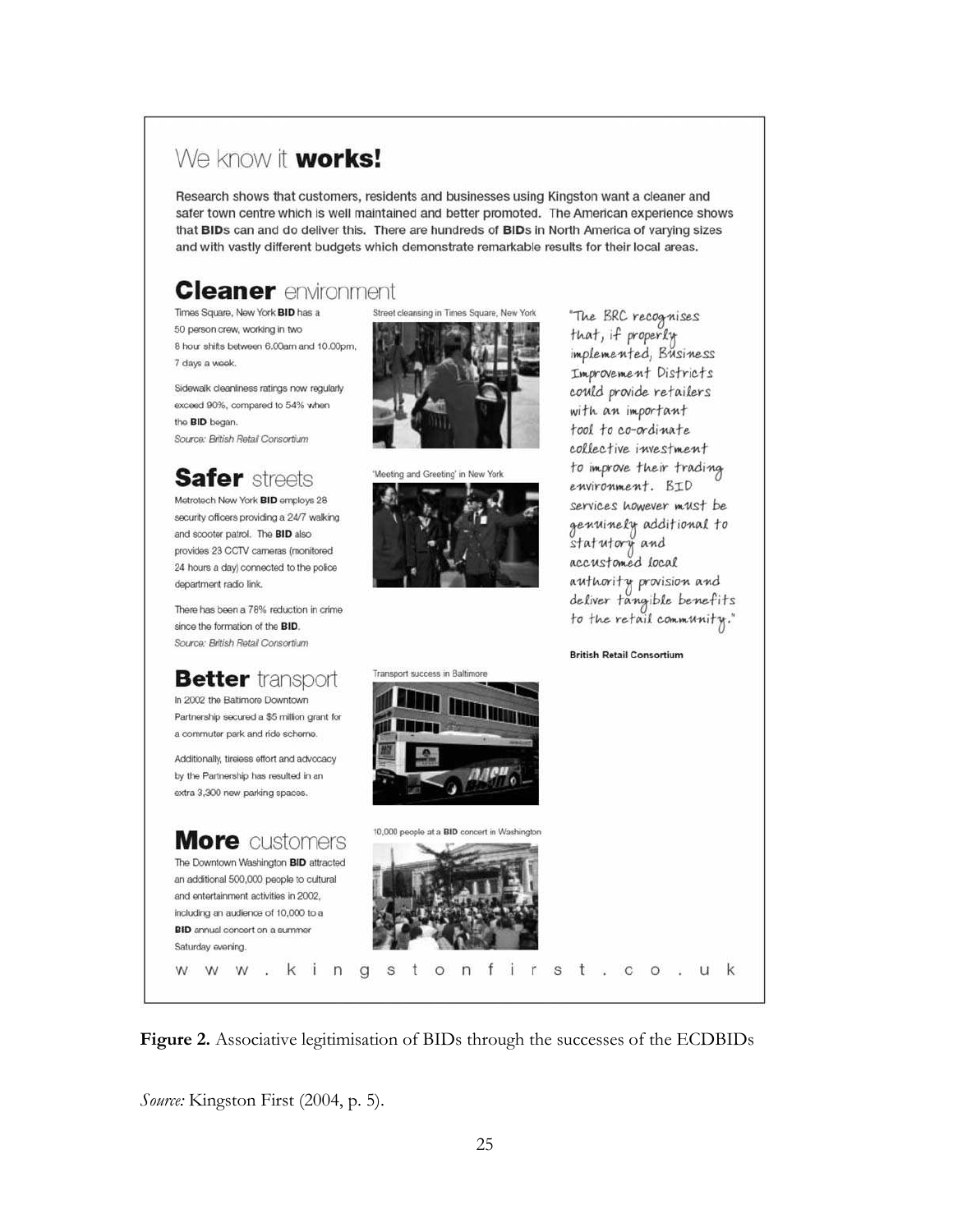### *3.4 Re-embedding and Reshaping English and Welsh BIDs*

Whilst there was a widespread and a somewhat uncritical belief that successful ECDBIDs would be successful in England and Wales, this was tempered by a widespread understanding that these models could not simply be 'dropped' unproblematically onto towns and cities throughout England and Wales. In addition to elements of ECDBIDs' policy and practice being omitted and overlooked by English and Welsh policy-makers, the aspects that were transferred were often reshaped to fit perceived national and local contexts and requirements. Within this, numerous re-embedding strategies and mechanisms were developed and two particular nationally orchestrated examples will now be highlighted.

The most disputed aspect in the translation of US BIDs into English and Welsh legislation was the alteration of the roles of property owners and business tenants in the financing and voting of local BIDs. The system of levying (that is, taxing) property owners in US BID areas was seen by government officials as incommensurable with the existing system of collecting local business taxation through business occupier rates in England and Wales (interview, senior New Labour MP, February 2006). Ministers argued that the taxing of property owners would require the creation of a register of property owners and the introduction of "a new tax" leading to unnecessary "administrative burdens" on local billing authorities (Raynsford, 2003, p. 1). A much simpler system was proposed whereby business occupiers were levied through an extension to the already-existing 'business rates' taxation mechanism. In turn, as business occupiers were the only group to pay the levy, they were also the only group eligible to vote to establish (or re-establish) a BID in their area. Property owners and residents, therefore, could not vote in local BID elections although both could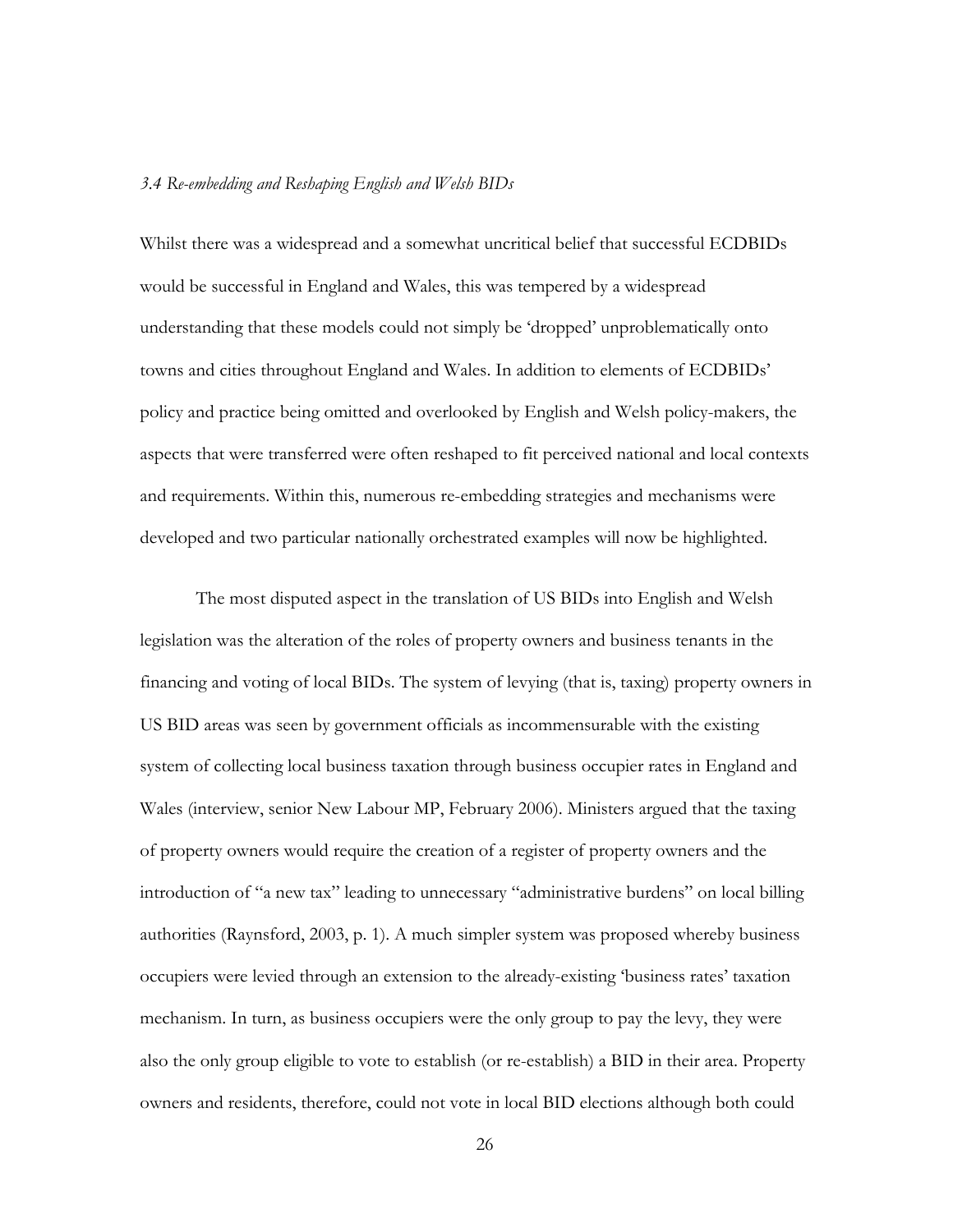make voluntary contributions and have seats on the boards if approached.

This re-embedding strategy by the government, however, was poorly received by several business groups. Indeed, the ATCM, the Circle Initiative and several business associations including the British Retail Consortium and the British Property Federation lobbied the government to amend the legislative Bill (Ashworth, 2003; Hirst, 2003; Mackenzie, 2003). Although these organisations were, and continue to be, largely in support of BIDs, their arguments were twofold. First, with no voting power, property owners would have little influence in the creation and operations of local BIDs. Secondly, tenants would be more reluctant to vote for local BIDs as they would fear that it could lead to increased rents and property owners 'freeloading' on tenants' levy contributions (Ashworth, 2003). These criticisms, however, were rejected by the government, although they did agree to conduct a long-term review of the role of property owners in BIDs legislation (see York Consulting, 2006).

Another key re-embedding mechanism took place after the passing of the legislation. This was the piloting of BIDs in selected towns and cities in England and Wales and the construction of 'official' good-practice guidance from the local pilots. Two pilot governing schemes materialised in England and Wales: a central London 'Circle Initiative' pilot scheme with five local pilots and an ODPM-commissioned, ATCM co-ordinated 'national' pilot scheme with 21 local pilots in England and one in Wales (see Figure 3). Whilst the Circle Initiative pilot schemes showcased on-the-ground services and local governance structures from January 2001 to March 2006 (interview, senior official, London BIDs, February 2006), it was not as influential as the 'official' ATCM pilot scheme in the development of BIDs policy and practice within England and Wales. For this reason, I shall concentrate on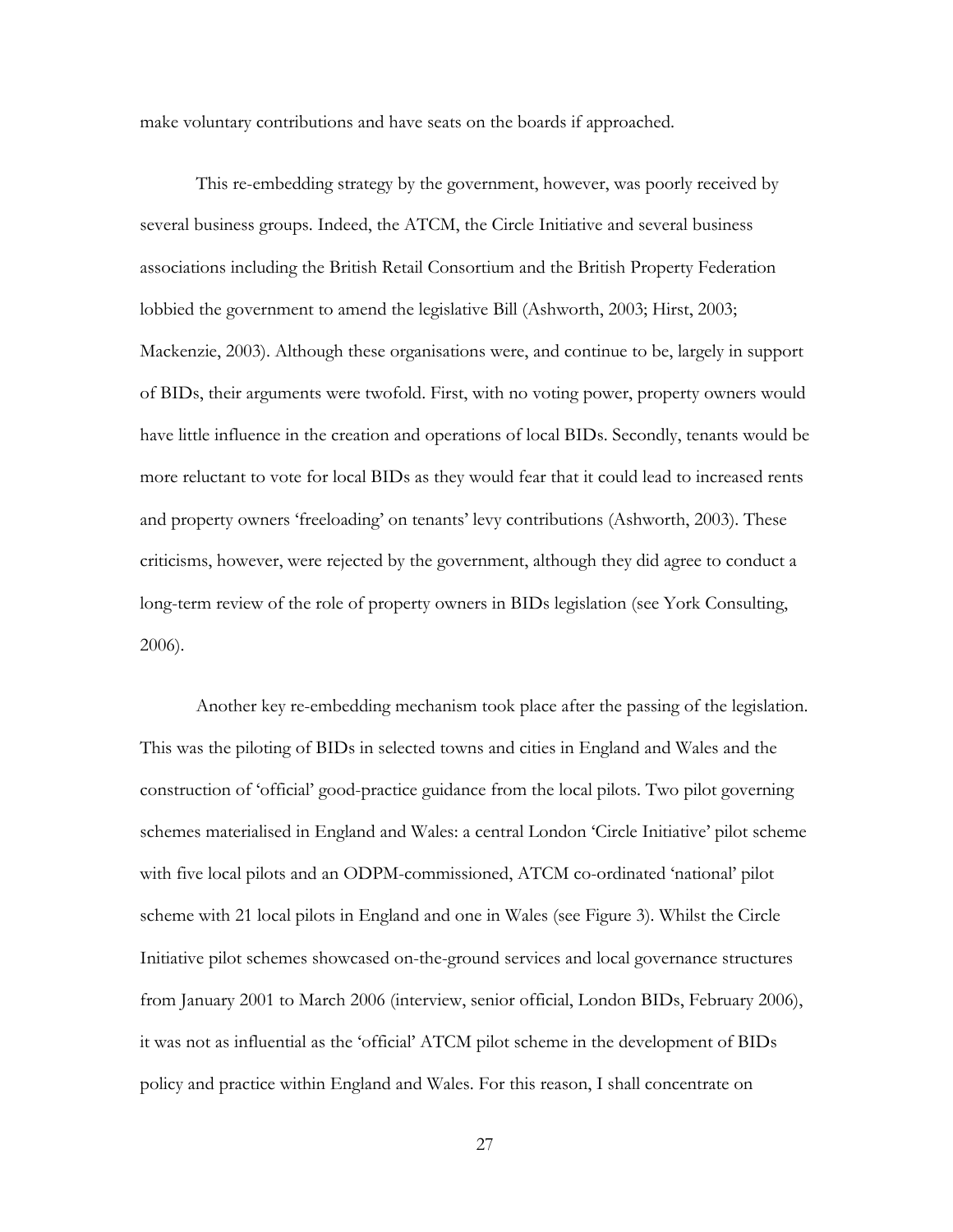detailing the ATCM pilot scheme.

The ATCM pilot scheme ran from January 2003 to June 2005 and was one of the many New-Labour-commissioned urban policy pilot schemes (see Jowell, 2003). The ATCM pilots, however, were not 'traditional' pilot schemes as they were neither a precursor to the governmental decision to legislate BIDs nor did they seek to 'demonstrate' the effectiveness of on-the-ground BID services and projects as the name 'pilot' suggests. Instead, the ATCM pilots were more public-private 'talking-shops' responsible for formulating individual business plans for, and gaining business support for, post-pilot ballots. In other words, they were responsible for making the pilot schemes 'ballot-ready' (interview, senior official no. 1, ATCM, February 2006). However, the ATCM pilots played a wider and perhaps more crucial role in the re-embedding of BIDs in two ways. First, the local pilot officials assisted the ODPM in the construction and wording of BID regulations in England. Secondly, selected 'good practices' from the pilots' development were extracted, generalised and formed key elements of the ATCM's, the ODPM's and the National Assembly for Wales' 'official' good-practice (written and verbal) guidance (see for example, Reilly and Szabo, 2005).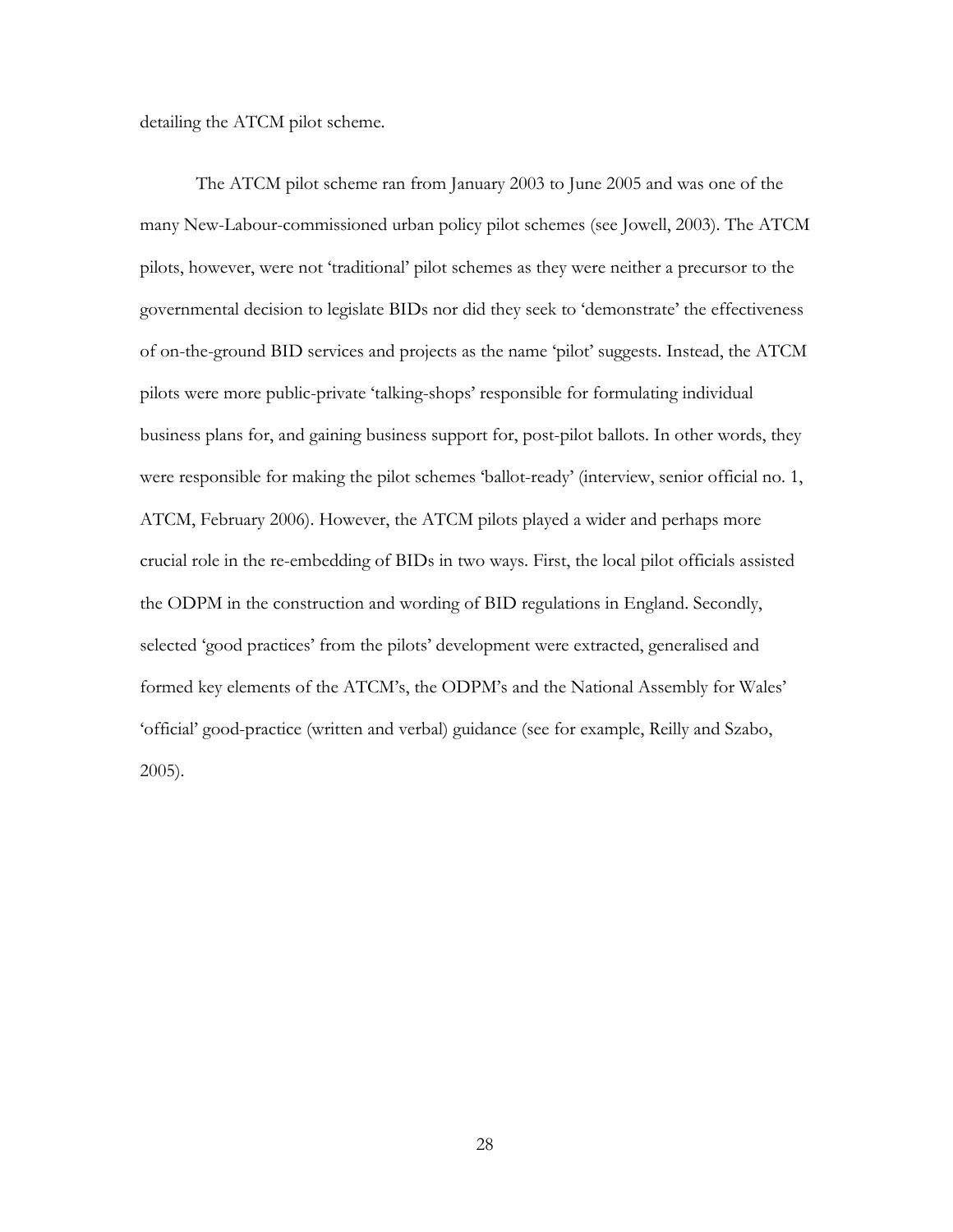

**Figure 3.** The location of BID pilot schemes in England and Wales

It was felt by ATCM and ODPM officials that the good-practice guidance developed from the ATCM pilot schemes would be appropriate for all practitioners and places in England and Wales due to the large number of local pilots and the variety of local contexts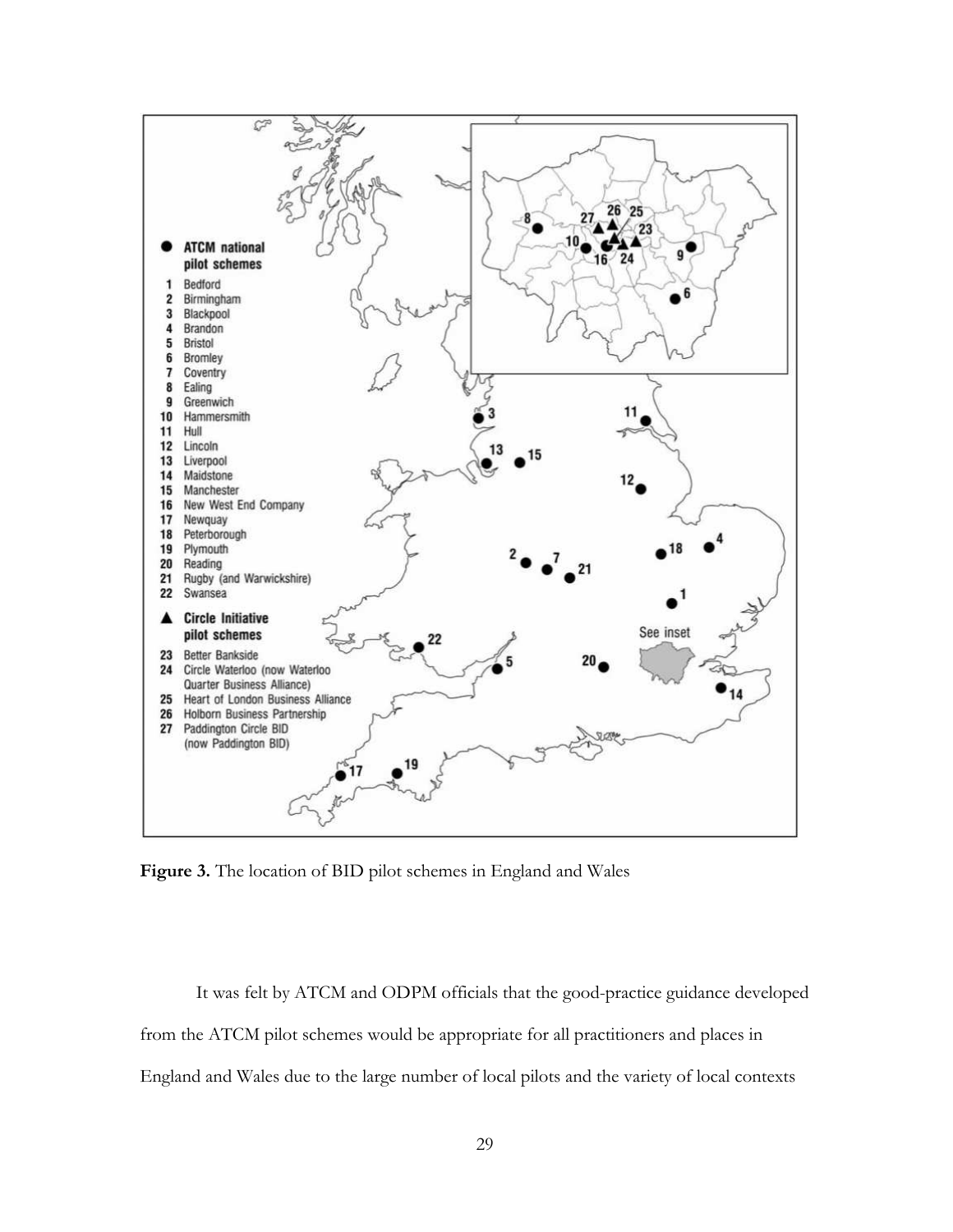in which these pilots were inserted and developed. Indeed, a range of 'geographical locations' was an explicit goal in the pilot selection process (Reilly and Szabo, 2005). As Jacquie Reilly (2003, p. 8) of the ATCM argued, the selection process "wasn't about saying 'These are the ten strongest candidates for a BID' but 'How can we research how it works in different places'". However, on closer inspection, the 'nation-wide' tag and the implied 'geographical variety' of pilots are debatable with, for instance, only one pilot scheme within Wales (Swansea) and no pilot schemes in industrial estates (where several live BIDs have subsequently emerged). Furthermore, the explicitly geographical aspect of the selection process was based upon naïve understandings of local contextual difference, with locations selected primarily for their different economic fortunes, business residents and, perhaps most crudely, population sizes. This, in turn, means that the already-problematic labeling of the good practice developed as 'generic' and 'nationally applicable' is somewhat inappropriate and, even, misleading.

These re-embedding mechanisms and strategies, therefore, demonstrate yet again that a straightforward importation of BIDs from the ECDBIDs did not take place. Instead, the reality reflects Reilly's (2003, p. 8) assertion that "the USA may have been the inspiration for BIDs in the UK, but the UK system is not a straightforward clone". What is more, the various local English and Welsh BID schemes are embedded into, and emerging from, a contextually specific and often highly path-dependent set of social, economic and political relations and networks (Brenner and Theodore, 2002). The BIDs' internal structures, goals and services have, therefore, been shaped, constrained and facilitated by their local and extra-local *context* and the relationship between them. Most importantly, they are constituted by the (interpretation of) localised customs, mechanisms and goals of politically organising businesses, delivering public and business services and partnership-working. Relatedly, local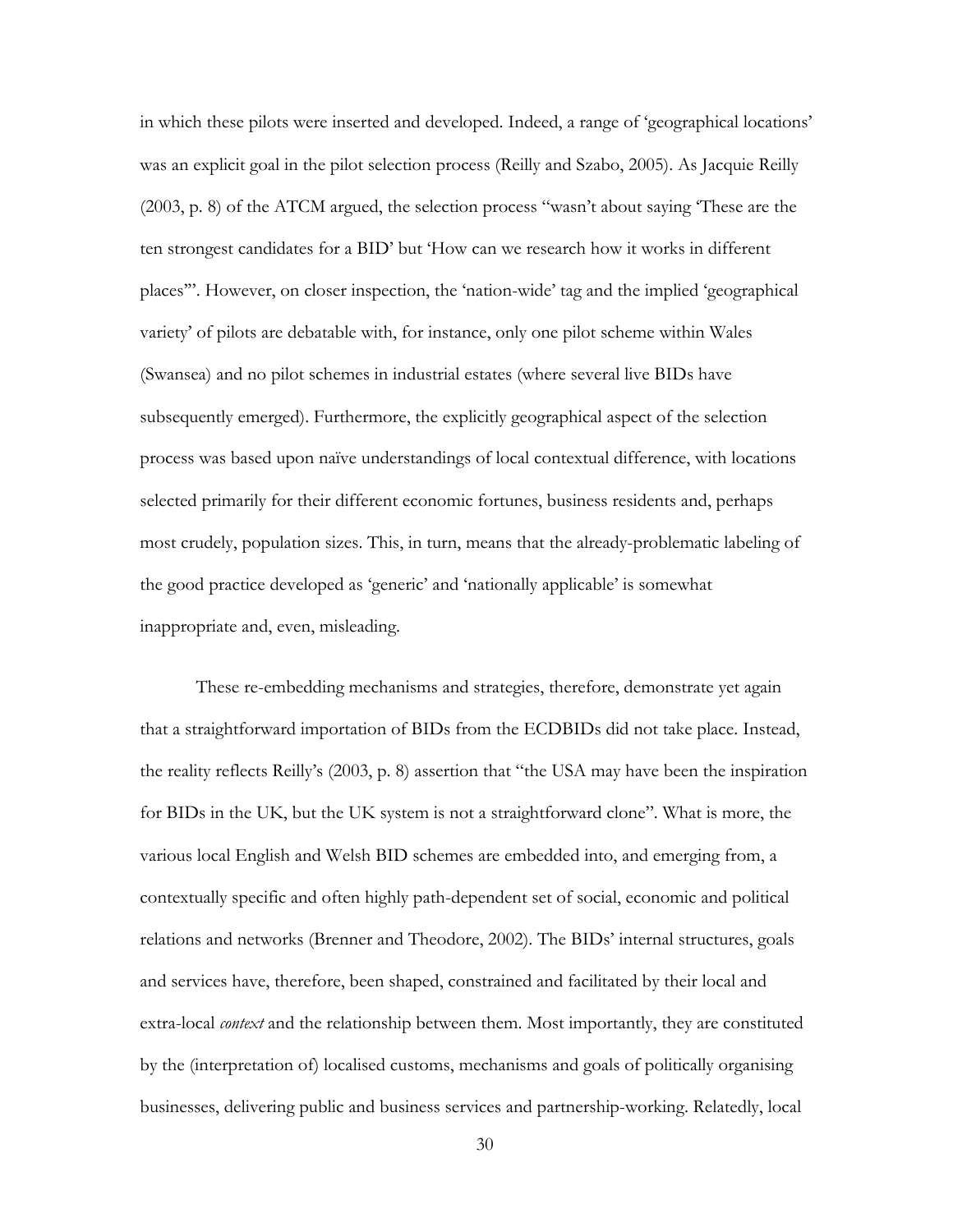BIDs are also shaped by their interactive, and often reciprocal, *relations* with other actors and institutions (for instance, through consultation, joint working and, of course, conflict). Within this, BIDs are also shaped internally by the insights, decisions and debates of local economic and political representatives on their boards and committees. However, not only are BIDs constituted by the contextual relations and connections that they are embedded in and actively construct, they also actively reshape these contextual relations and connections. Indeed, the rolling-out of BIDs reconstitutes wider mechanisms and practices of politically organising businesses and delivering public and business services in which they are situated.

In sum, then, through deliberate re-embedding mechanisms and the BIDs' national and local contextual relations, BIDs—from Coventry's city centre to Bolton's industrial estates—are significantly different from their 'origins' in the US east coast.

### *3.5 (Legitimising) Exclusions and Silences*

The BIDs policy transfer process involved strategic exclusions and silencing which now need to be highlighted and examined. Perhaps the most telling absence from the policy transfer and rolling-out of BIDs was the lack of involvement by employees, residents and the wider public. These groups were rarely involved in constructing national and local BIDs policies and practices on both sides of the Atlantic. From New York City to Bristol, they continue to be unable to vote in local BID elections and are largely absent from local partnership boards<sup>3</sup>. Furthermore, the desire to meet the perceived and actual *direct* needs and desires of employees, residents and citizens was absent and silenced. Instead, the direct needs and desires of employers, businesses and, to a lesser extent, consumers prevailed. The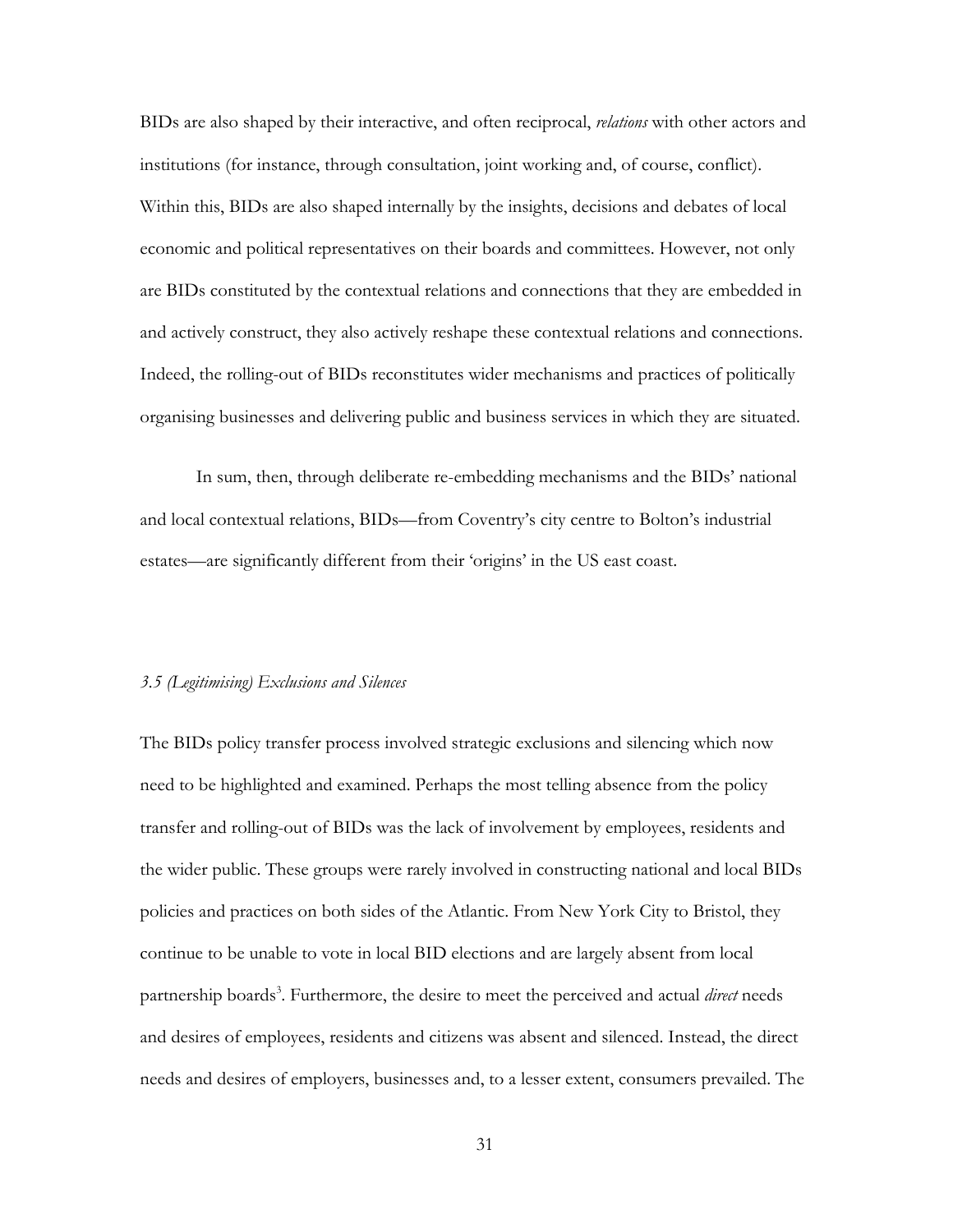construction of a funding alternative for TCM and the development of Business Improvement Districts, as the name suggests, was conceived and legitimised as a *business*  policy (interview, senior official, National Assembly for Wales, March 2006). Therefore, New Labour created new institutional spaces (Jones, 1999) at national and local scales for businesses and employers rather than residents, employees and the wider public.

In many ways, this institutionalisation of business leaders and the prioritisation of 'business needs' was legitimised through discourses emphasising the benefits of BIDs to businesses, local government and consumers alike. Nick Raynsford, the ex-Minister of State for Local Government and the Regions, for instance, argued that the benefits of BIDs "will not be felt by businesses alone: people from local areas and beyond will enjoy a cleaner, safer, more pleasant environment in which to shop, work and socialise. Bids are therefore a real win:win" (Raynsford, 2005b, p. 1). This echoes MacDonald's (2000, p. 401) argument that benefits produced by BIDs are "available to all city residents, not just BID members. We are all free riders on BIDs expenditure".

The BIDs' focus on the needs of businesses was justified through the rhetoric of 'trickle-down'. These discourses revolved around the assumption that the BIDs policies for, and by, businesses would indirectly but eventually benefit the wider *consuming* public, primarily through a more competitive local economy and an improved 'trading environment' and 'shopping experience'. BIDs were also promoted as being beneficial to local governments through bringing additional and supplementary public and business services without public costs (although local governments can make voluntary donations).

In many senses, the framing of BIDs as a 'business policy' guided what was searched for, and noted by, the English and Welsh policy-makers in their observations of ECDBIDs.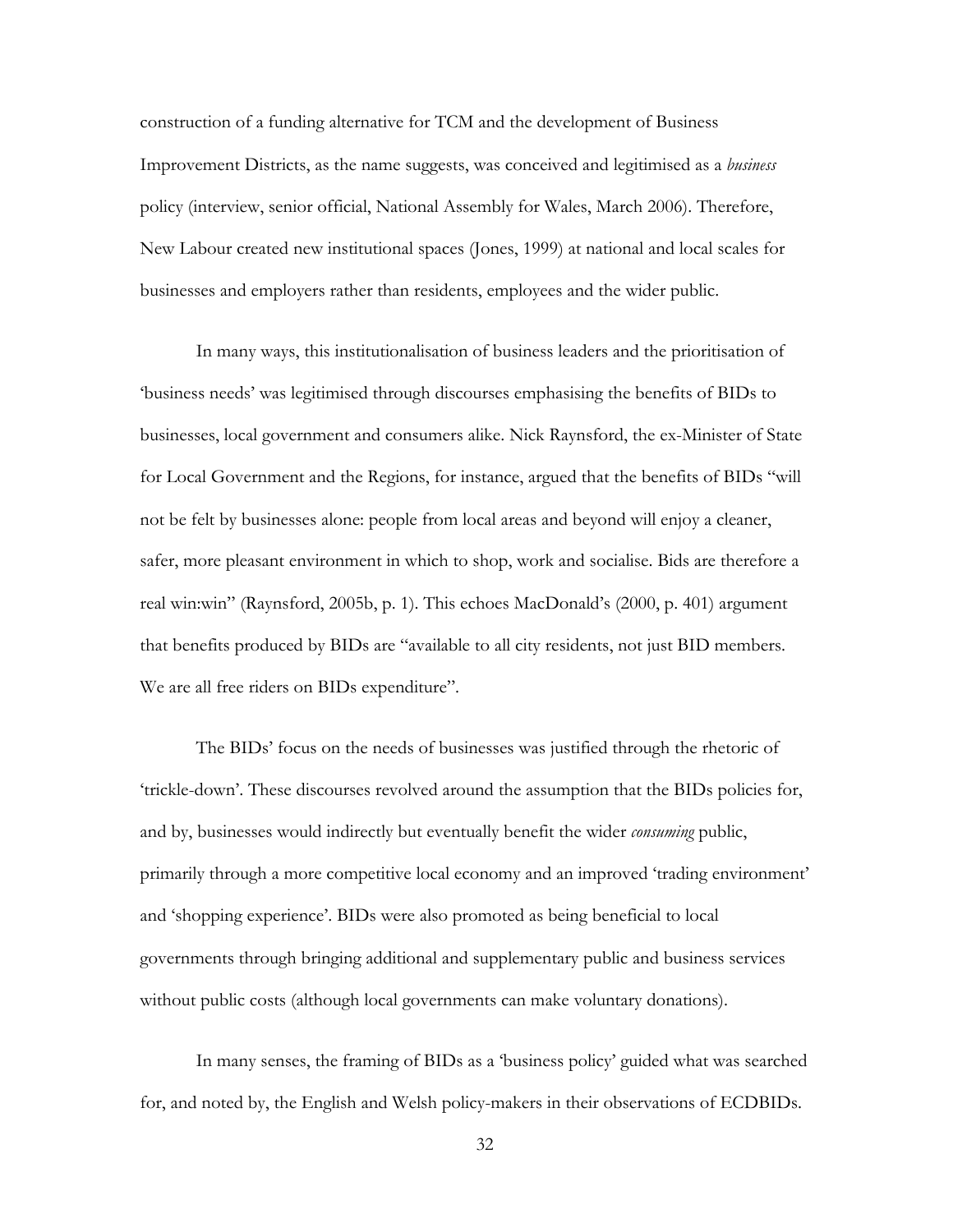Relatedly, this also guided what was promoted by the US BIDs and IDA officials (who also viewed BIDs as a business policy) when faced with interested observers from England, Wales and elsewhere. Combined, it is unsurprising that positive business narratives of revived economies and trading environments, incorporating statistics of increased visitor numbers and occupancy rates, dominated English and Welsh policy-makers' discourses and mindsets. Other aspects which were not directly linked to profitability were considered unimportant and not promoted, heard about, observed or emulated. For instance, the US BIDs' ability (or inability) to improve either employees' work conditions and pay or the public space and 'shopping experience' for those with low or no consumer power were rarely, if ever, of interest to on-looking policy-makers and advocates. What is more, these issues were rarely espoused when legitimising national legislation and regulations or local proposals in England and Wales. After all, locally it was only businesses—in the form of occupiers—who were able to vote to establish BIDs and not residents, employees or the public in general. These issues, therefore, were dismissed as either irrelevant or uncompetitive.

In addition, nationally and locally, there was a widespread reluctance to emulate the frequently used US discourses promoting the BIDs' purported ability to increase rental values of local properties (see Ellen *et al.,* 2006). This reluctance is not because of a belief that the linkages between BIDs and increased property values are tenuous. Instead, it reflects the contentious decision by Whitehall, highlighted earlier, to levy business occupiers rather than property owners. Should occupiers hear such discourses, they might be less likely to vote for a BID scheme, fearing that its success may make occupiers vulnerable to increased rents.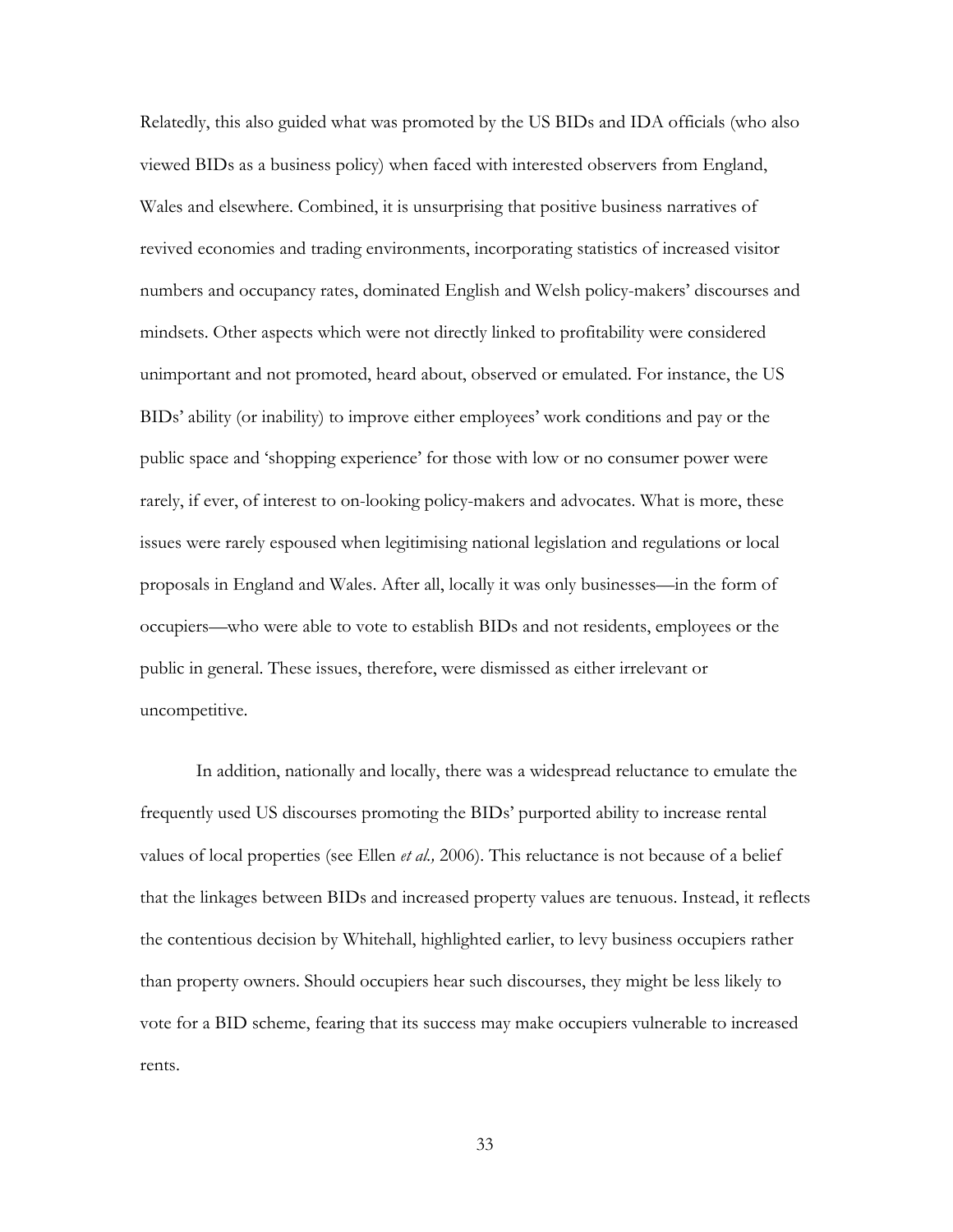When English and Welsh local and national policy-makers studied and talked about the ECDBIDs, they were selective in what they studied, remembered, adapted and used to legitimise their schemes. This, however, was fundamentally conditioned by the initial selectivity of the host US BIDs and IDA senior officials. It is these officials who, for instance, showcased their BIDs on the study tours and conferences and compiled their annual reports and websites that the English and Welsh policy-makers and advocates drew upon. It is unsurprising, therefore, that neither the hosts' reports, presentations and agendas nor the on-lookers' notes rarely featured the BIDs' shortfalls and failures. It is, therefore, quite possible that English and Welsh policy-makers and advocates may have been, or continue to be, unaware of many of the existing problems, shortfalls and negative consequences of US BIDs' policies and practices such as those outlined earlier on in the introduction.

More widely, it is useful to examine why certain places, which have their own BID schemes, were ignored or sidelined by English and Welsh policy-makers and explain why this is important. Perhaps the most evident absence is the experiences of BIDs *outside* the US, especially that of Canada—where they first emerged and spread under the guise of Business Improvement Areas (BIAs). No research was conducted into the success and appropriateness of BIDs in Canada or elsewhere outside the US. Arguably, though, the US BID system was selected over Canadian (or South African or other) systems for four largely anecdotal reasons: first, its perception as hosting more 'innovative' and, with the exception of Canada, older and more developed BIDs than elsewhere; secondly, selected US BIDs and their areas' regeneration 'success stories' were already much better known in English and Welsh policy-making circles; thirdly, US BIDs were seen as developing in supposedly more similar political-economic contexts; and, fourthly, through the emerging relationship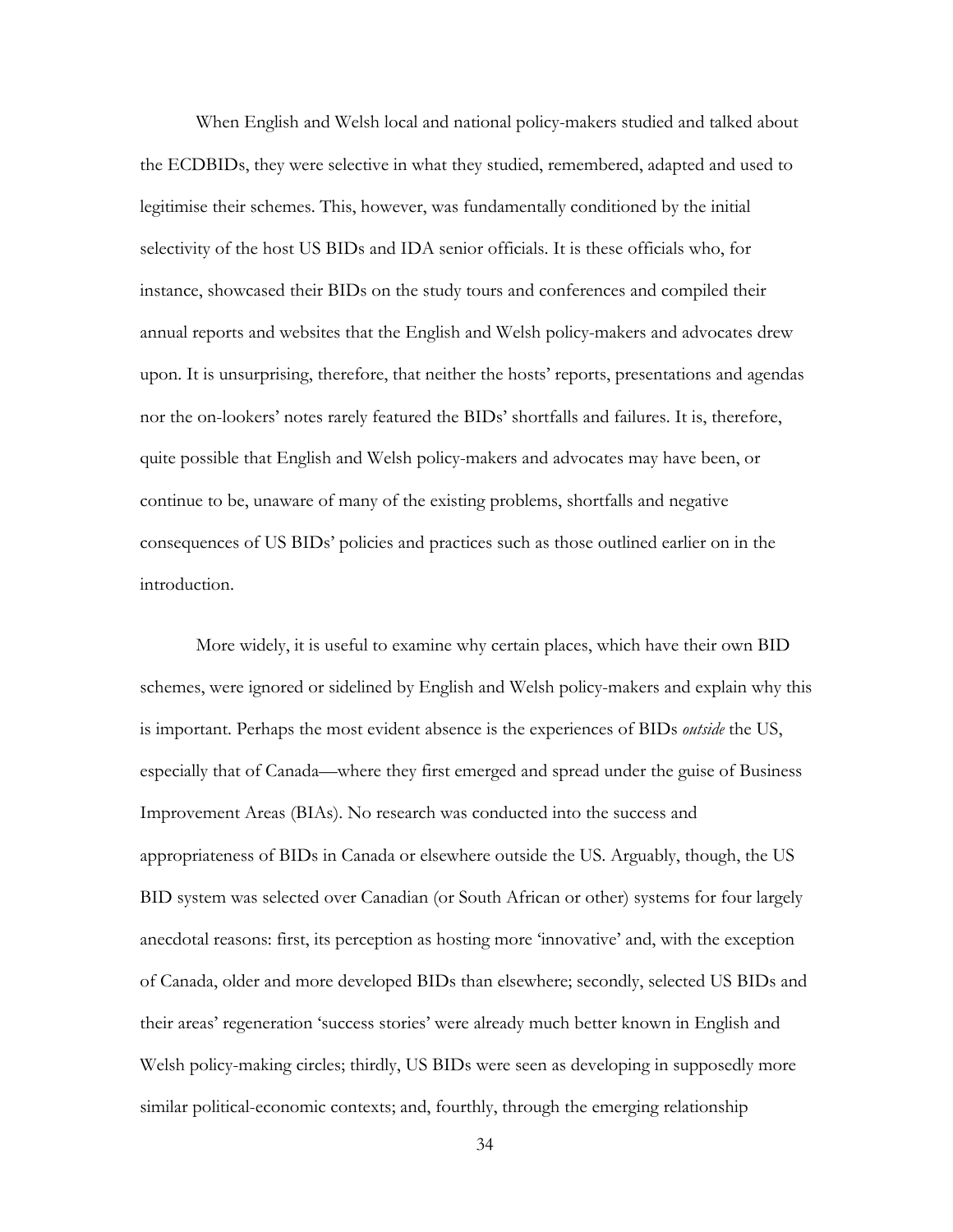between the ATCM and IDA, the US had far stronger personal and professional ties with the advocates and policy-makers in England and Wales.

Within the US, BIDs in towns and cities that had not visibly undergone an aesthetic transformation or, on paper, reversed downtown decline were seldom, if ever, drawn upon. Unsurprisingly then, the BIDs in Detroit or Camden, New Jersey, for instance, were rarely heard of or spoken about in England and Wales. Furthermore, suburban and rural BIDs did not attract much interest. Arguably, though, a more explicit focus on these by England and Welsh policy-makers and advocates may have informed the policy process in three useful ways: first, by dampening the often overenthusiastic, grandiose claims of BIDs advocates; secondly, by providing examples of what policies and practices were *not* successful; and, thirdly, by revealing how they work outside large downtown districts.

Relatedly, the exclusive focus on the ECDBIDs left English and Welsh policymakers with an unenviable dilemma. Whilst the budgets of the ECDBIDs were impressive, they were far larger budgets per square footage of public space than any BID could hope to achieve across the Atlantic. This was due to the vast size and value of the commercial properties in the ECDBIDs' boundaries (especially those in Midtown Manhattan). Therefore, they could provide particular services and a particular level of service that places elsewhere are simply unable to afford. It is also almost impossible to replicate these finances without huge public subsidies or large business taxations. This, in turn, left local BID policymakers in England and Wales with the almost-impossible situation of wishing to replicate the ECDBIDs without having the funds to do so. Attempting to emulate such cities clearly had its drawbacks.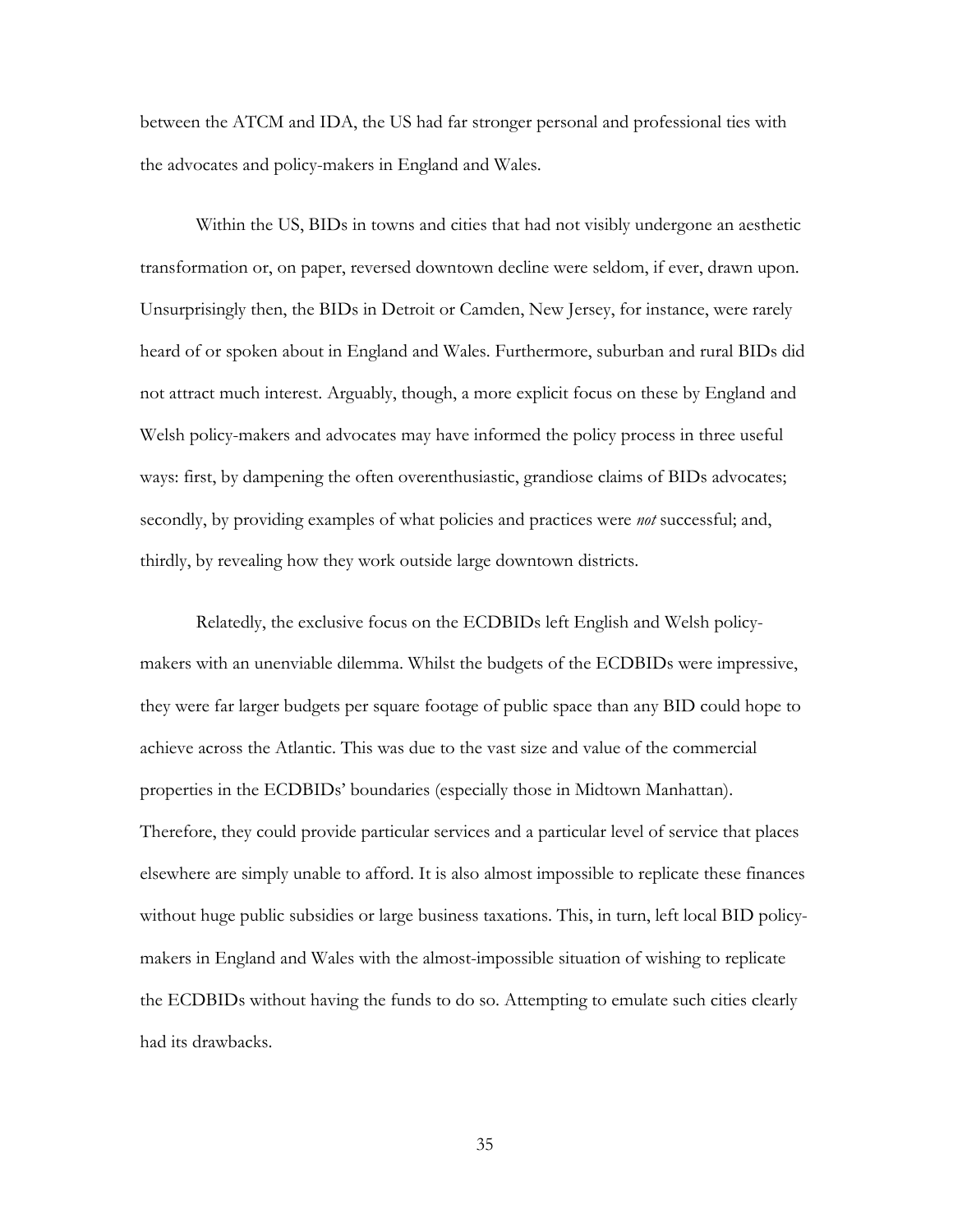### **4. Conclusion**

This paper has critically examined the processes and conduits through which Business Improvement Districts have travelled from the US to England and Wales. In doing this, it has shown how and why a new and important form of urban governance has been adopted, rolled out and discursively legitimised. More specifically, the paper has explored how BIDs were promoted (albeit inadvertently) as providing a sizeable, sustainable and long-term financing mechanism for fiscally struggling town centre management schemes. It has also demonstrated that lessons were not simply drawn from 'nation-wide' US experiences and policies, but from particular east coast downtown BIDs. These caught the attention of English and Welsh élites because of their associations with the much-heralded regeneration and economic revival in their business districts. Quite simply, they were seen as being highly successful and, therefore, worthy of emulation. What is more, narratives of these ECDBIDs were consistently drawn upon by national and local policy-makers in England and Wales to legitimise their policy decisions and 'demonstrate' the success and, in turn, the potential of BIDs. The paper, furthermore, has reflected on the ways in which the BID 'model' was reshaped for, and within, the English and Welsh context. From the various pilot schemes to the decision to make occupiers rather than owners pay the BID levy, the BID model has been deliberately reshaped to 'fit' its new economic, social and cultural contexts.

Whilst the paper focuses empirically on BIDs, it also speaks to the wider literature on, and conceptualisations of, urban policy transfer. The process-based framework together with the empirical study have underlined six fundamental aspects about the nature of policy transfer that require academic attention. First, policy transfer involves, directly and indirectly, a wide variety of actors and institutions within and beyond formal state institutions, situated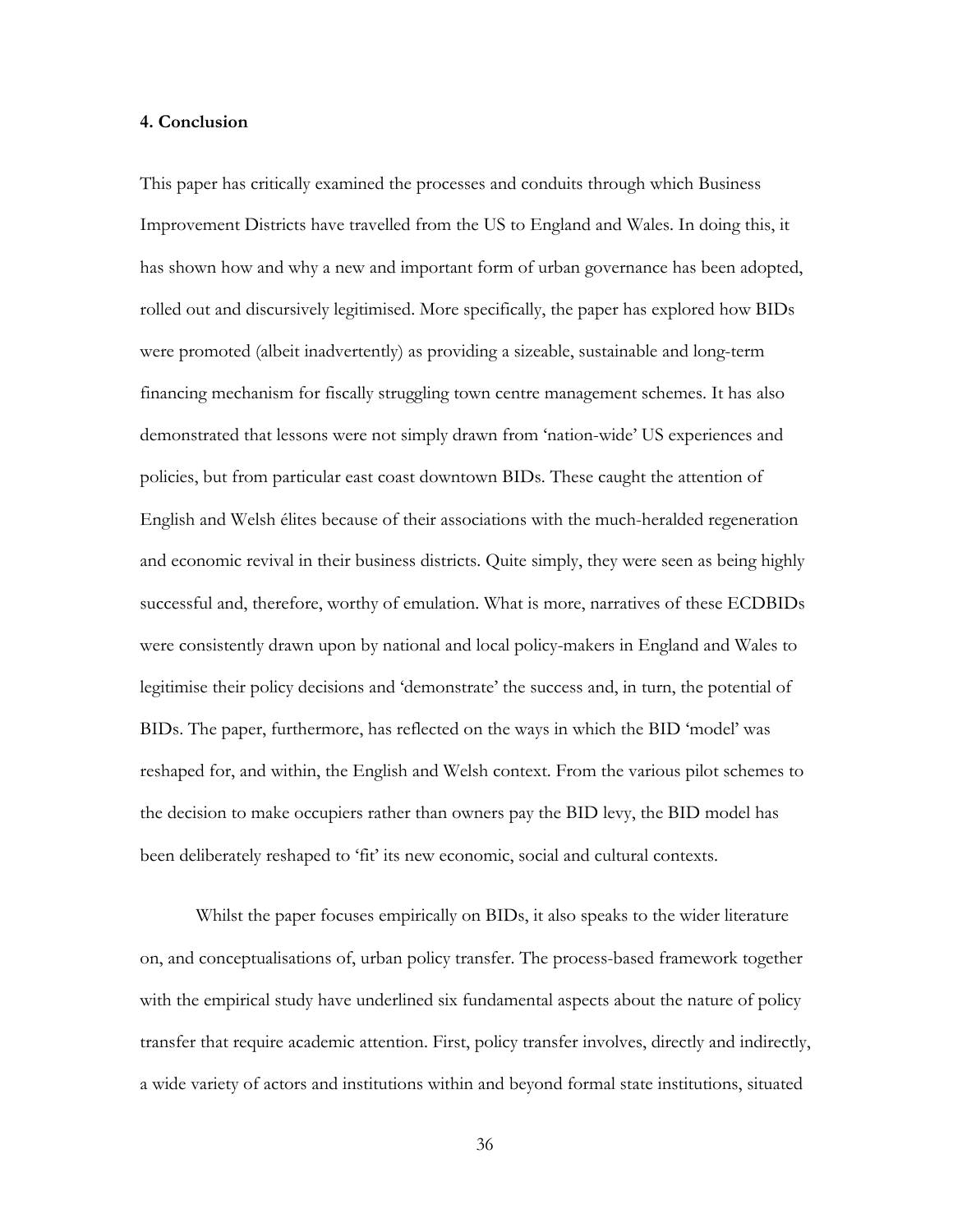in complex power-relations, at and across various places and scales. Secondly, policy transfer is largely born out of dissatisfaction with existing policies, whereby these policies are considered to be (now) inappropriate, unsuccessful and in need of alteration. Thirdly, similar to the previous point, policies elsewhere are evaluated largely on their existing and 'forthcoming' success and appropriateness. The methods and criteria used to judge these policies are often qualitative, informal and *ad hoc* whilst the criteria used are frequently narrowly economic. Fourthly, policy transfer involves complex processes whereby policies are disembedded from, and re-embedded into, new political, economic and social contexts and relations. Upon re-embedding, policies are both deliberately and inadvertently reshaped into new forms. Fifthly, policy transfer is inherently discursive as it involves argumentation, negotiation and legitimisation. Policies elsewhere and their successes, furthermore, are frequently drawn upon in order to justify future or previous policies or practices. Sixthly and finally, policy transfer is inherently selective with certain policies, practices, discourses, actors, institutions and methods being used whilst others are sidelined or silenced.

These six points, when used in conjunction, offer a nuanced way in which conceptually to frame further work into what McCann (2007) calls "urban policy mobilities". To be sure, more research into BIDs and urban policy transfer is required. For instance, in numerous post-communist central European states, interest in BIDs is growing with BIDs already established in Serbia and Albania and being discussed and formulated in several others (Hoyt, 2006). This is fascinating, on-going and arguably part of the wider Westernisation and neo-liberalisation of these states. Yet, it has received little of the academic attention that it so clearly deserves. More research into BIDs within England and Wales is also necessary. At the time of writing, it is too early to provide a thorough analysis of the actual successes and long-term trajectories of BIDs in England and Wales. Future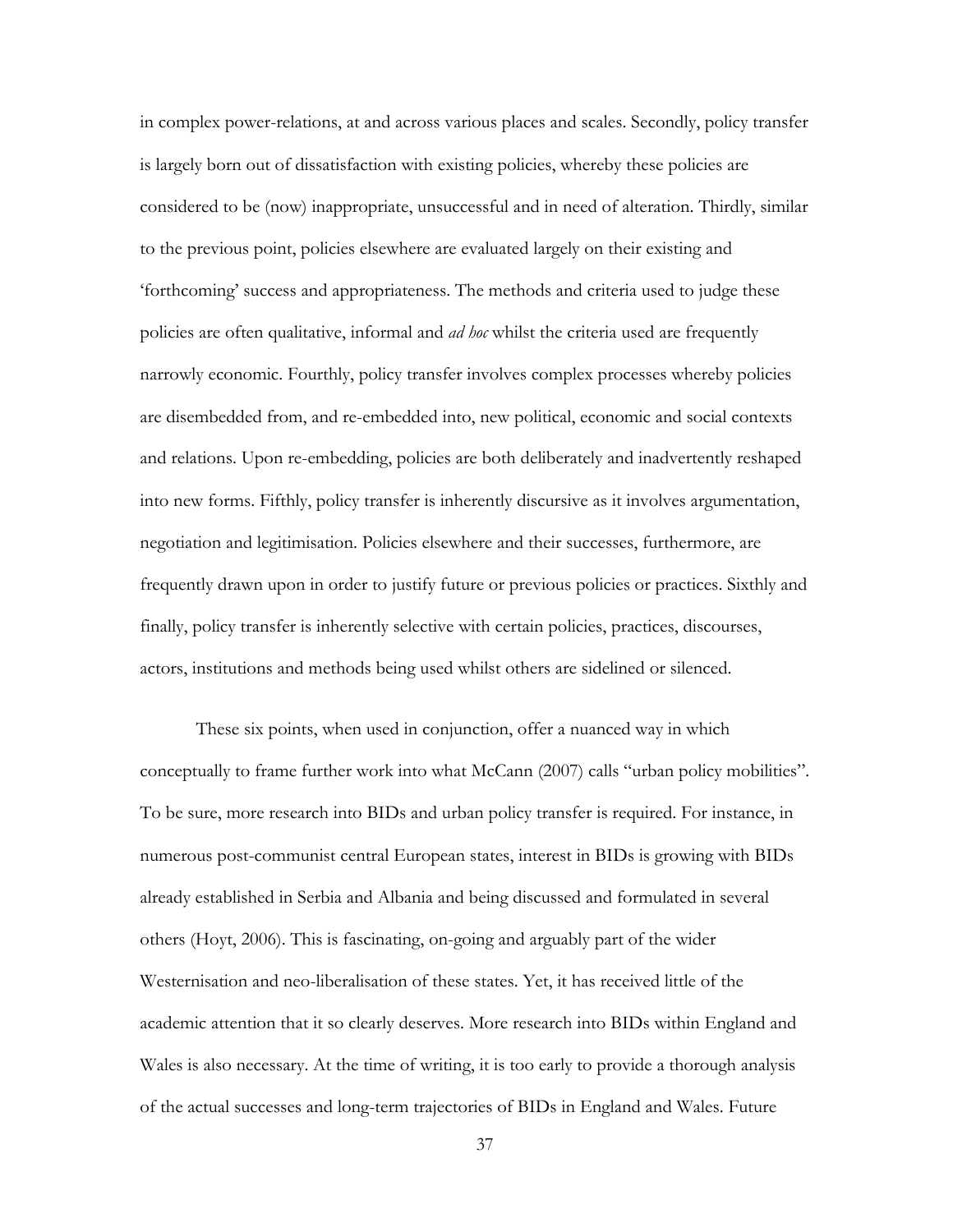research is, therefore, necessary to capture their on-going national and local evolution, development and mobilisation. Although high-profile and important elements of the contemporary urban governance landscape, BIDs, however, are merely the tip of the 'urban policy mobilities' iceberg. Further empirical and conceptual research is required to understand fully the intricacies, processes, mechanisms and geographies of urban policy transfer and the framework offered in this paper can be utilised to research this.

#### **Acknowledgements**

This paper has drawn from research funded by the ESRC (PTA-020-2003-00293) and the University of Manchester. Thanks to Kevin Ward, Neil Coe, David Christoffer Lier, Eugene McCann and five anonymous referees for providing insightful comments on previous drafts of this paper. Thanks also to Nick Scarle for help in constructing Figure 3, those who agreed to be interviewed and the countless number of individuals and organisations that assisted this research in other ways. The usual disclaimers apply.

### **References**

Ashworth, S. (2003) Business improvement districts: the impact of their introduction on retailers and leisure operators, *Journal of Retail and Leisure Property,* 3(2), pp. 150–157.

Blair, T. (2001) *Improving your local environment.* Speech at the *Quality of Life at the Local Level*  conference, Fairfield Hall, Croydon, April.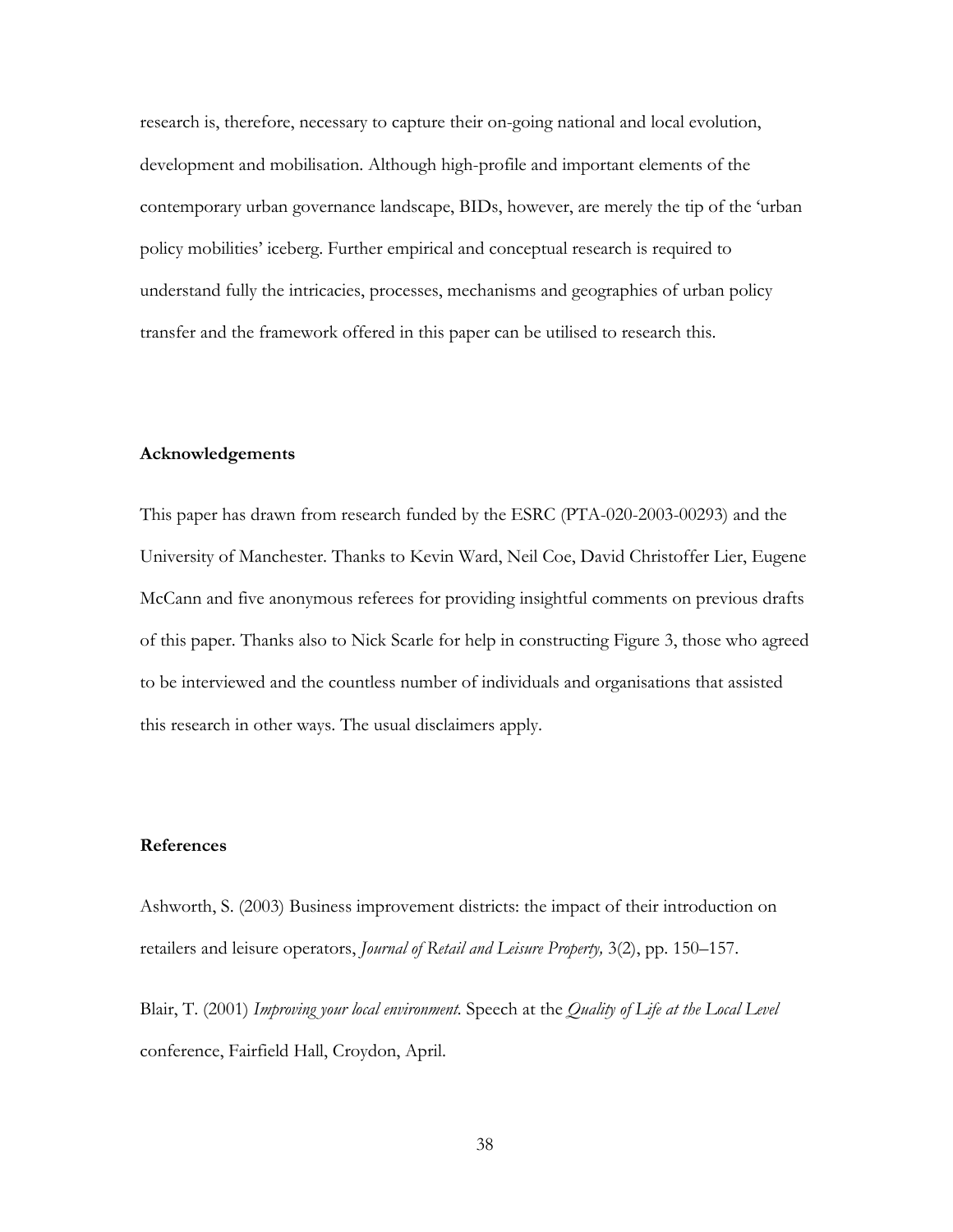Brenner, N. and Theodore, N. (2002) Cities and the geographies of 'actually existing neoliberalism', *Antipode,* 34(3), pp. 349–379.

Briffault, R. (1999) A government for our time? Business Improvement Districts and urban governance, *Columbia Law Review,* 99(2), pp. 365–477.

Caruso, G. and Weber, R. (2006) Getting the max for tax: an examination of BID performance and measures, *International Journal of Public Administration,* 29(1–3), pp. 187–219.

Clough, N. J. and Vanderbeck, R. M. (2006) Managing politics and consumption in Business Improvement Districts: the geographies of political activism on Burlington, Vermont's Church Street Marketplace, *Urban Studies,* 43(12), pp. 2261–2284.

Department of the Environment (1996) *Planning Policy Guidance 6: Town Centres and Retail Developments.* London: HMSO.

Dixon, T. and Maher, L. (2005) Policing, crime and public health: lessons for Australia from the 'New York miracle', *Criminal Justice,* 5(2), pp. 115–143.

Dolowitz, D. (2001) The British Child Support Agency: did American origins bring failure?, *Environment and Planning C,* 19(3), pp. 373–389.

Dolowitz, D. and Marsh, D. (2000) Learning from abroad: the role of policy transfer in contemporary policy-making, *Governance,* 13(1), pp. 5–24.

Dolowitz, D., Greenwold, S. and Marsh, D. (1999) Policy transfer: something old, something new, something borrowed, but why red, white and blue?, *Parliamentary Affairs,* 52(4), pp. 719– 730.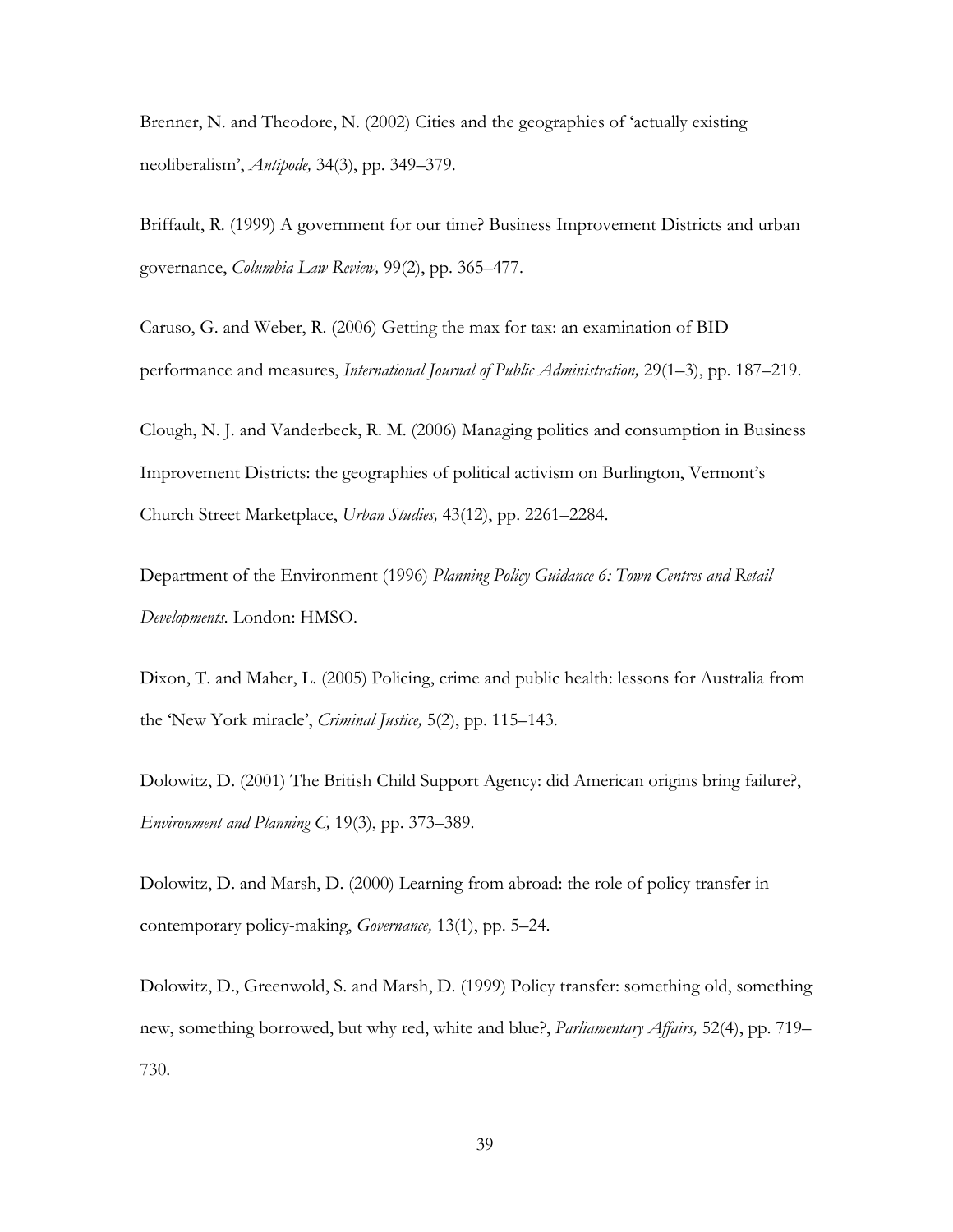Ellen, I. G., Schwartz, A. E. and Voicu, I. (2006) *The impact of Business Improvement Districts on property values: evidence from New York City.* New York University (mimeograph).

Evans, M. (2004) Understanding policy transfer, in: M. Evans (Ed.) *Policy Transfer in Global Perspective,* pp. 10–42. Aldershot: Ashgate.

Evans, M. and Davies, J. (1999) Understanding policy transfer: a multi-level, multidisciplinary perspective, *Public Administration,* 77(2), pp. 361–385.

Flinders, M. (2006) Public/private: the boundaries of the state, in: C. Hay, M. Lister and D. Marsh (Eds) *The State: Theories and Issues,* pp. 223–247. Basingstoke: Palgrave Macmillan.

Grigsby, J. (1996) Focus: town centre management, *The Times,* 22 April, pp. 39–41.

Harding, D. (1999) Business Improvement Districts revitalise New York, *PublicFinance. co.uk,*  28 May.

Hirst, C. (2003) Rooker tells BIDs rebels to fall in line, *The Independent on Sunday,* 15 June, p. 3.

Hochleutner, B. (2003) BIDs fare well: the democratic accountability of Business Improvement Districts, *New York University Law Review,* 78, pp. 374–404.

Houstoun, L. O. (2003) *Business Improvement Districts,* 2nd edn. Washington, DC: Urban Land Institute.

Houstoun, L. O. (2005) Business Improvement Districts reach Europe, *Economic Development Journal,* 4(3), pp. 15–23.

Hoyt, L. (2004) *The Business Improvement District: an internationally diffused approach to revitalization.*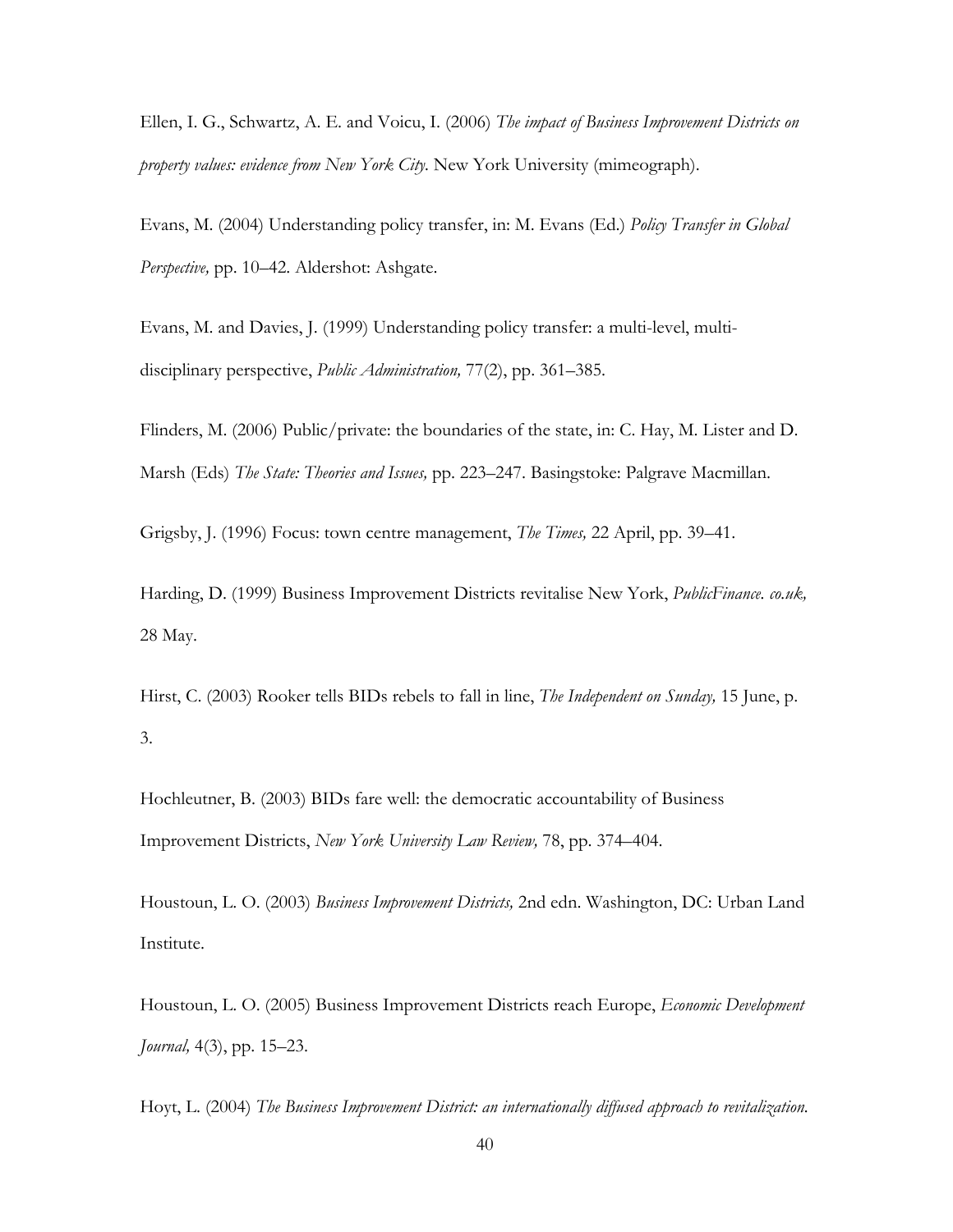Department of Urban Studies and Planning, Massachusetts Institute of Technology (mimeograph).

Hoyt, L. (2005) Do Business Improvement District organizations make a difference? Crime in and around commercial areas in Philadelphia, *Journal of Planning Education and Research,*  25(2), pp. 185–199.

Hoyt, L. (2006) Imported ideas: the transnational transfer of urban revitalization policy, *International Journal of Public Administration,* 29(1–3), pp. 221–243.

Jones, M. (1999) *New Institutional Spaces: Training and Enterprise Councils and the Remaking of Economic Governance.* London: Jessica Kingsley.

Jones, T. and Newburn, T. (2007) *Policy Transfer and Criminal Justice: Exploring US Influence over British Crime Control Policy.* Maidenhead: Open University Press.

Jowell, R. (2003) *Trying it out: the role of 'pilots' in policy-making: report of a review of governmental pilots.* Cabinet Office, London.

Katz, C. (1998) Excavating the hidden city of social reproduction, *City and Society,* 10(1), pp. 37–46.

Kingston First (2004) *Bidding for business: 1% investment = 100% improvement: executive summary.*  Kingston First, London.

Levy, P. (2001) Paying for public life, *Economic Development Quarterly,* 15(2), pp. 124–131.

MacDonald, H. (2000) BIDs really work, in: M. Magnet (Ed.) *The Millennial City: A New Perspective for 21st Century America,* pp. 383–403. Chicago, IL: Ivan R. Dee.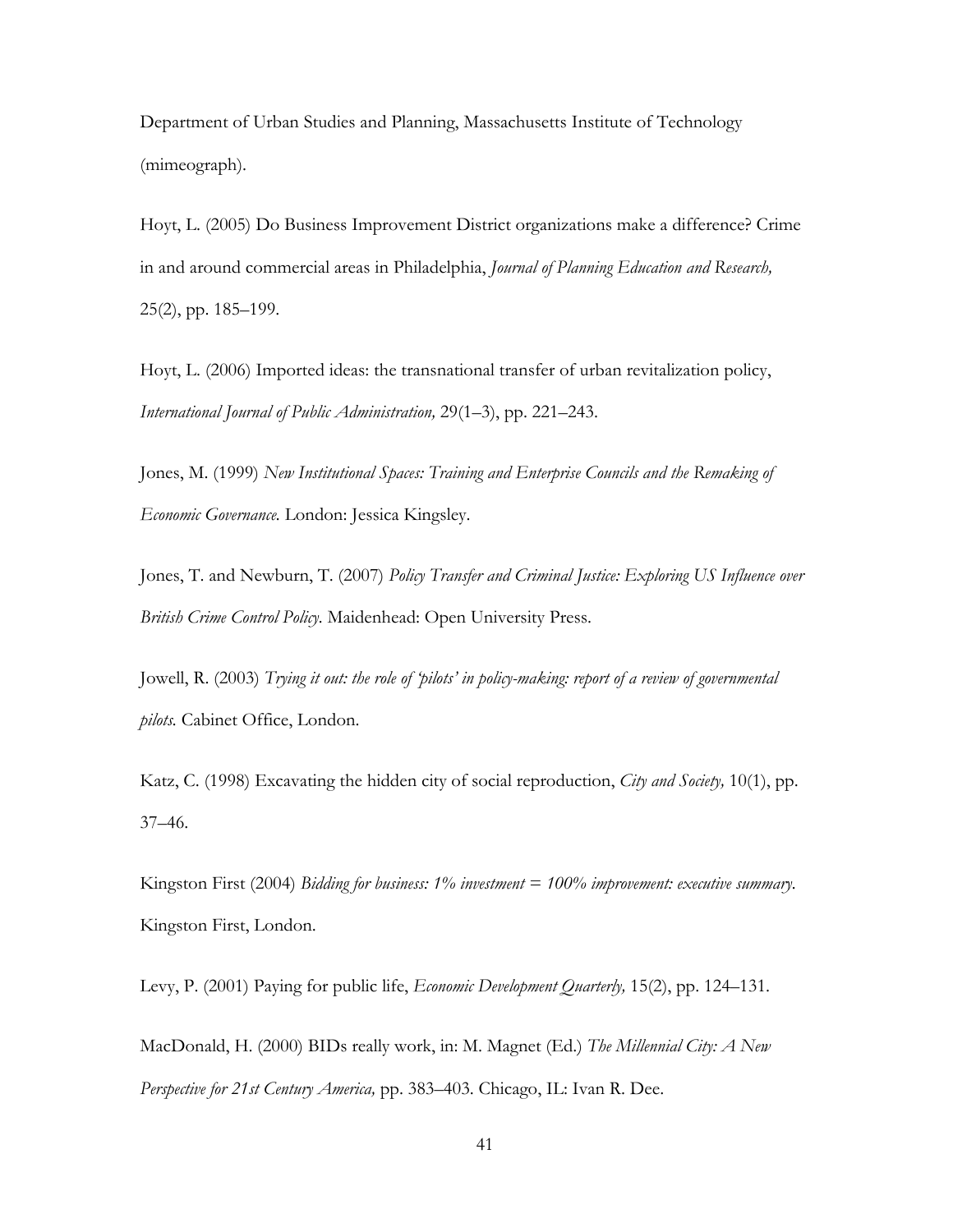Mackenzie, P. (2003) Raynsford: landlords excluded from BIDs, *Property Week,* 4 July, p. 7.

McCann, E. (2004) 'Best places': interurban competition, quality of life and popular media discourse, *Urban Studies,* 41(10), pp. 1909–1929.

McCann, E. (2007) Expertise, truth, and urban policy mobilities: global circuits of knowledge in the development of Vancouver, Canada's 'four pillar' drug strategy, *Environment and Planning A* (advance on-line publication).

McDonald, F. (2001) The BID to make Times Square safe, *Irish Times,* 18 August, p. 66.

Medway, D., Alexander, A., Bennison, D. and Warnaby, G. (1999) Retailers' financial support for town centre management, *International Journal of Retail and Distribution*, 27(6), pp. 246–255.

Medway, D., Warnaby, G., Bennison, D. and Alexander, A. (2000) Reasons for retailers' involvement in town centre management, *International Journal of Retail and Distribution,* 28(8), pp. 368–378.

Mitchell, D. and Staeheli, L. A. (2006) Clean and safe? Property redevelopment, public space, and homelessness, in: S. Low and N. Smith (Eds) *The Politics of Public Space,* pp. 143–176. London: Routledge.

Monclús, J.-F. (2003) The Barcelona model: an original formula? From 'reconstruction' to strategic urban projects (1979–2004), *Planning Perspectives,* 18(4), pp. 399–421.

Morçöl, G. and Zimmerman, H. (2006) Metropolitan governance and Business Improvement Districts, *International Journal of Public Administration,* 29(1–3), pp. 5–29.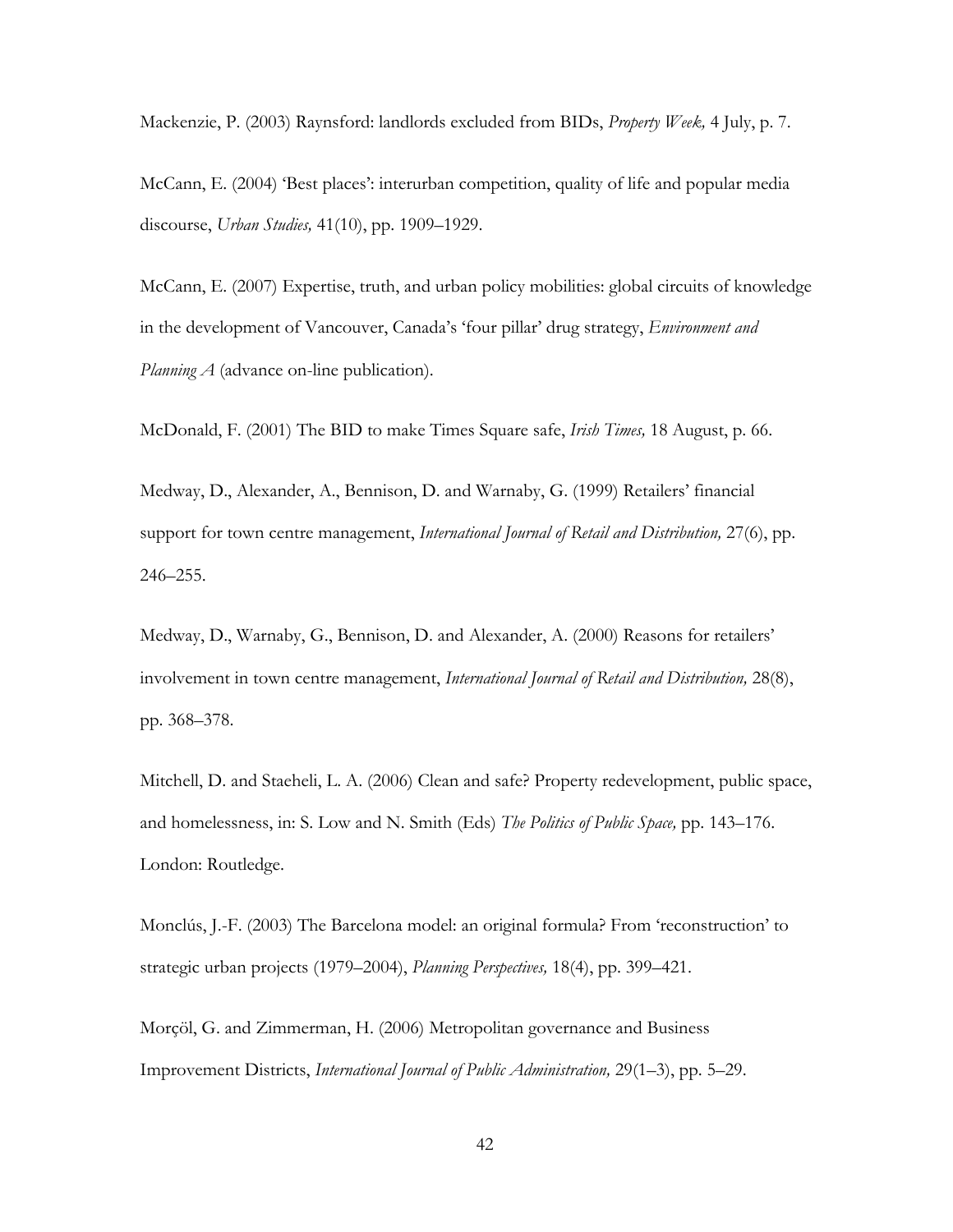New York City Department of Small Business Services (2004) *Streetwise and business savvy: best practices and accomplishments from New York City's BIDs.* NYCDSBS: New York.

Peck, J. (1995) Moving and shaking: business élites, state localism and urban privatism, *Progress in Human Geography,* 19(1), pp. 16–46.

Peck, J. and Theodore, N. (2001) Exporting workfare/importing welfare-to-work: exploring the politics of Third Way policy transfer, *Political Geography,* 20(4), pp. 427–460.

Raco, M. and Flint, J. (2001) Communities, places and institutional relations: assessing the role of area-based community representation in local governance, *Political Geography,* 20(5), pp. 585–612.

Rankin, D. (2003) Row brews over US trip, *Kingston Guardian,* 27 October, p. 7.

Raynsford, N. (2003) *Business Improvement Districts: a model for economic renewal?* Speech to the *New Local Governance Network Conference,* 9 July.

Raynsford, N. (2005a) Untitled speech to the *Confederation of British Industry and Association of Town Centre Management,* London, 8 February.

Raynsford, N. (2005b) Bid for change, *Publicfinance.co.uk,* 3 March.

Reeve, A. (2004) Town centre management: developing a research agenda in an emerging field, *Urban Design International,* 9(3), pp. 133–150.

Reilly, J. (2003) Best BIDs, *Outlook: The English Partnerships Magazine,* Winter, p. 8.

Reilly, J. (2004) Business Improvement Districts, *Urban Design Quarterly,* 91, pp. 20–21.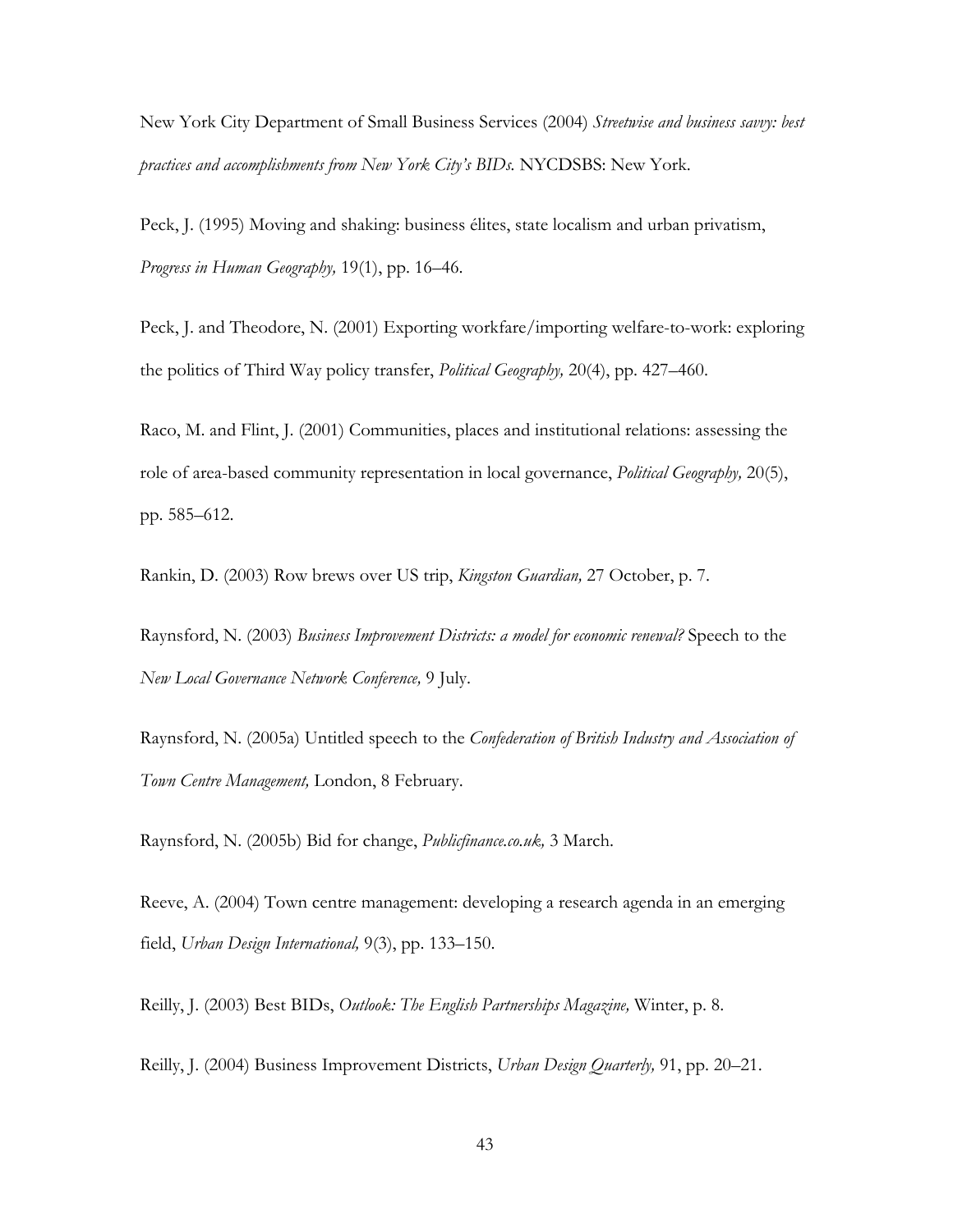Reilly, J. and Szabo, E. (2005) *Business Improvement Districts: A Good Practice Guide from the ATCM.* The Association of Town Centre Management, London.

Revell, P. (1998) Fighting back, *Retail Week,* 4 September, p. 56.

Sagalyn, L. B. (2001) *Times Square Roulette: Remaking the City Icon.* London: MIT Press.

Scottish Executive (2007) *Business Improvement Districts (BIDS) Handbook.* Edinburgh: Scottish Executive.

Shutt, J., Silva, P. de and Müller, T. (1999) *Step change: town centre management strategies, regional development agencies, and Europe: the case for town improvement zones. European Regional Business* and Economic Development Unit, Leeds Metropolitan University.

Stone, D. (2004) Transfer agents and global networks in the 'transnationalisation' of policy, *Journal of European Public Policy,* 11(3), pp. 545–566.

Thompson, W. J. (1997) *The Rebirth of Bryant Park.* Washington, DC: Spacemaker Press.

Times Square Alliance (2005) *Annual 2005 indicator report.* Times Square Alliance, New York.

URBED (1997) *Town Centre Partnerships: A Survey of Good Practice and Report of an Action Research Project.* London: The Stationery Office.

UTF (Urban Task Force) (1999) *Towards an Urban Renaissance.* London: Spon.

Ward, K. (2006) 'Policies in motion', urban management and state restructuring: the translocal expansion of Business Improvement Districts, *International Journal of Urban and Regional Research,* 30(1), pp. 54–75.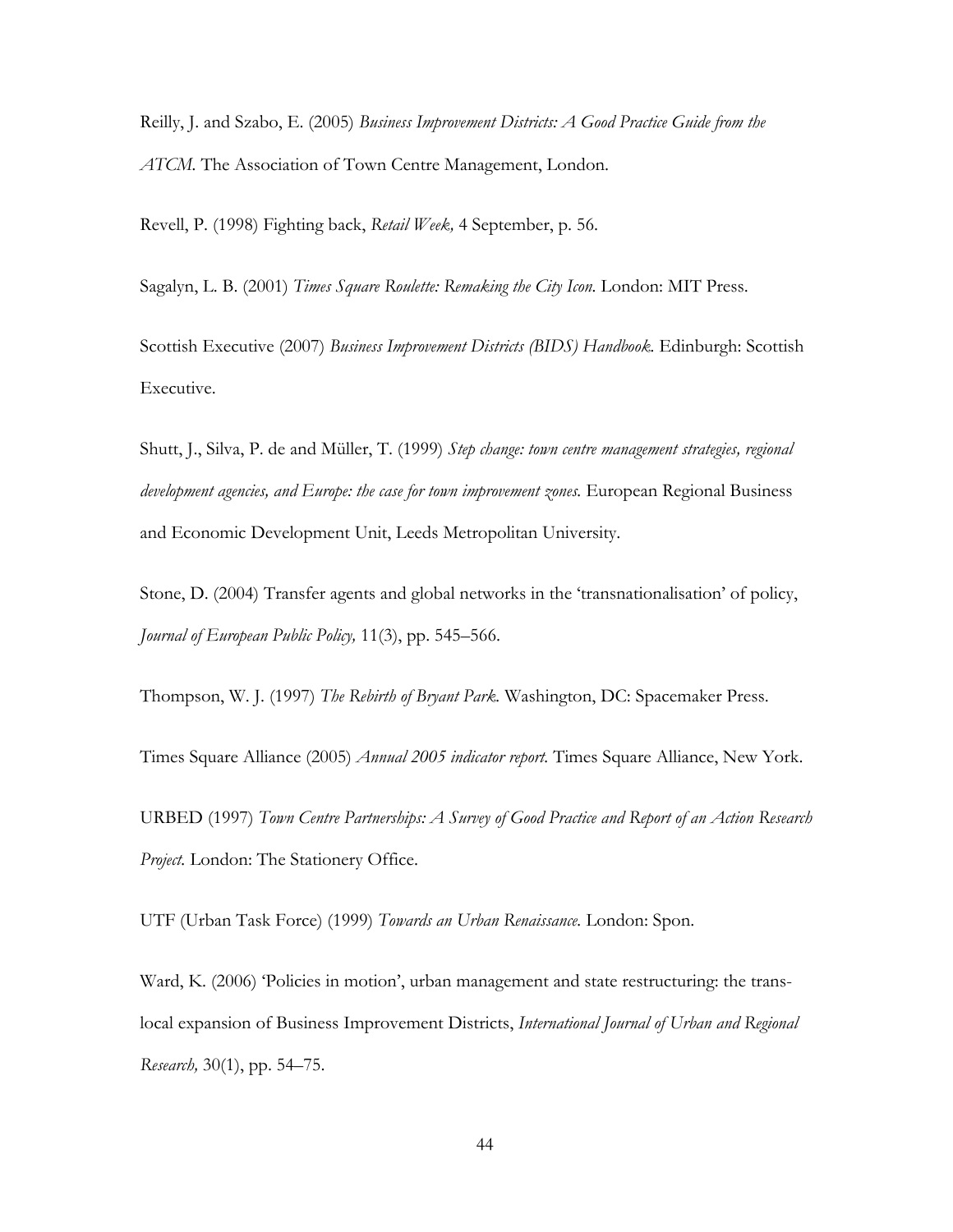Ward, S. V. (2006) 'Cities are fun!' Inventing and spreading the Baltimore model of cultural urbanism, in: J.-F. Monclús and M. Guardia (Eds) *Culture, Urbanism and Planning,* pp. 271– 285. Aldershot: Ashgate.

Warnaby, G., Alexander, A. and Medway, D. (1998) Town centre management in the UK: a review, synthesis and research agenda, *The International Review of Retail, Distribution and Consumer Research,* 8(1), pp. 15–31.

Wolman, H. (1992) Understanding cross national policy transfers: the case of Britain and the US, *Governance,* 5(1), pp. 27–45.

Wolman, H. and Page, E. (2000) *Learning from the Experience of Others: Policy Transfer among Local Partnerships.* York: Joseph Rowntree Foundation.

Wolman, H. and Page, E. (2002) Policy transfer among local governments: an information theory approach, *Governance,* 15(4), pp. 477–501.

York Consulting (2006) *The role of property owners in business improvement districts: first interim report.*  Department for Communities and Local Government, London.

<sup>1</sup> Reflecting the limited devolution process in Wales under New Labour, the National Assembly for Wales (NAW) was granted powers to construct regulations for BIDs in Wales, although the ODPM was responsible for constructing the initial and wider BID legislation for England and Wales (as well as regulations for England). In contrast, Scottish BIDs legislation and regulations were passed by the Scottish Executive in 2006 and 2007